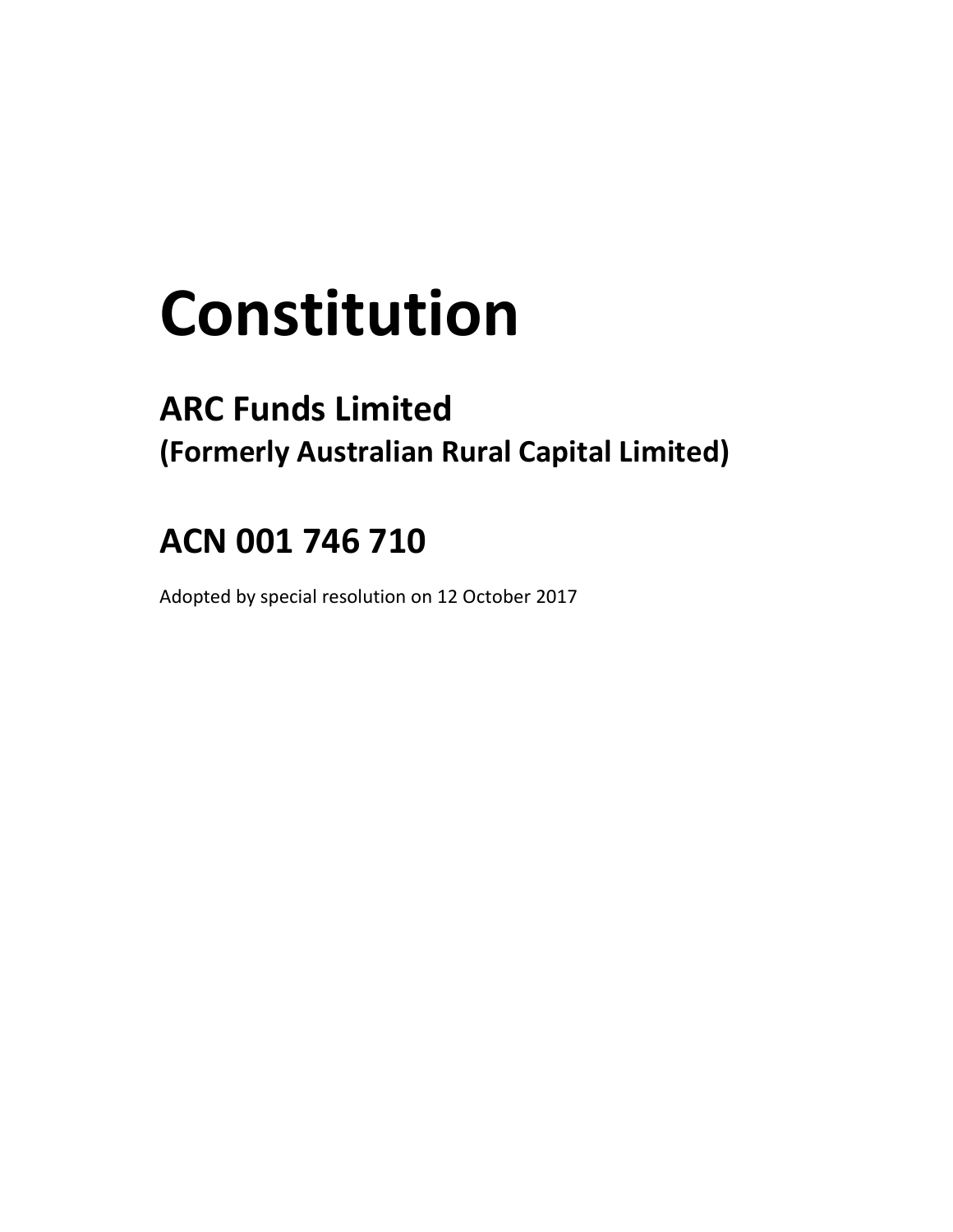# **TABLE OF CONTENTS**

| 1              |      |  |
|----------------|------|--|
|                | 1.1  |  |
|                | 1.2  |  |
| $\overline{2}$ |      |  |
|                | 2.1  |  |
|                | 2.2  |  |
|                | 2.3  |  |
|                | 2.4  |  |
|                | 2.5  |  |
|                | 2.6  |  |
|                | 2.7  |  |
|                | 2.8  |  |
|                | 2.9  |  |
|                | 2.10 |  |
|                | 2.11 |  |
|                | 2.12 |  |
| 3              |      |  |
| 4              |      |  |
|                | 4.1  |  |
|                | 4.2  |  |
|                |      |  |
| 5              |      |  |
| 6              |      |  |
|                | 6.1  |  |
|                | 6.2  |  |
|                | 6.3  |  |
|                | 6.4  |  |
|                | 6.5  |  |
|                | 6.6  |  |
|                | 6.7  |  |
|                | 6.8  |  |
|                | 6.9  |  |
|                | 6.10 |  |
|                | 6.11 |  |
|                | 6.12 |  |
| 7              |      |  |
|                | 7.1  |  |
|                | 7.2  |  |
|                | 7.3  |  |
|                | 7.4  |  |
|                | 7.5  |  |
|                | 7.6  |  |
|                | 7.7  |  |
|                | 7.8  |  |
|                | 7.9  |  |
|                | 7.10 |  |
|                | 7.11 |  |
|                | 7.12 |  |
| 8              |      |  |
|                | 8.1  |  |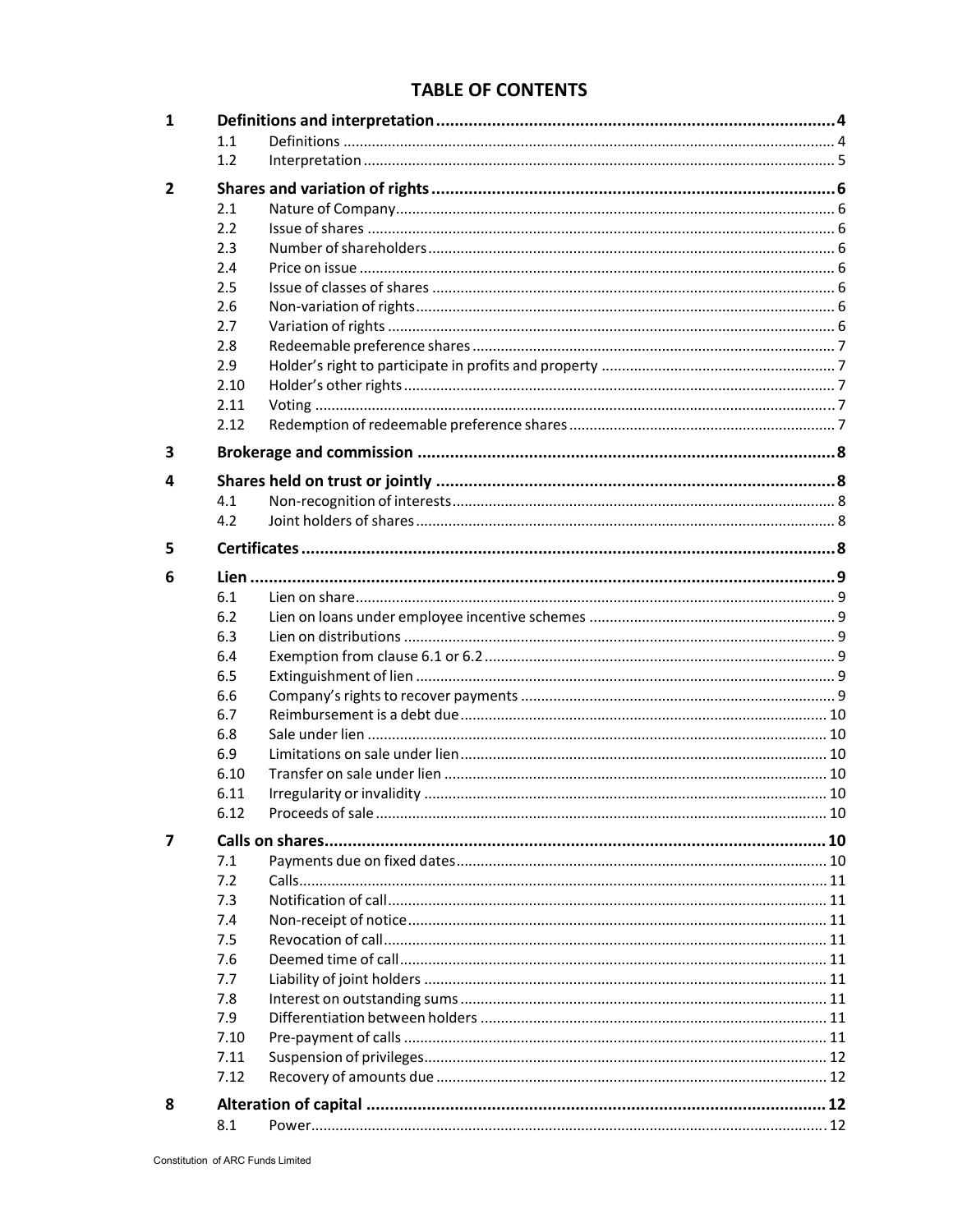|    | 8.2          |                                                                      |    |
|----|--------------|----------------------------------------------------------------------|----|
| 9  |              |                                                                      |    |
|    | 9.1          |                                                                      |    |
|    | 9.2          |                                                                      |    |
|    | 9.3          |                                                                      |    |
|    | 9.4          |                                                                      |    |
|    | 9.5          | Directors' powers to apply a Holding Lock and decline to register 13 |    |
|    | 9.6          |                                                                      |    |
|    | 9.7          |                                                                      |    |
| 10 |              |                                                                      |    |
| 11 |              |                                                                      |    |
|    | 11.1         |                                                                      |    |
|    | 11.2         |                                                                      |    |
|    | 11.3         |                                                                      |    |
|    | 12.1         |                                                                      |    |
|    | 12.2         |                                                                      |    |
|    | 12.3         |                                                                      |    |
|    |              |                                                                      |    |
|    | 12.4<br>12.5 |                                                                      |    |
|    |              |                                                                      |    |
|    | 12.6         |                                                                      |    |
|    | 12.7         |                                                                      |    |
|    | 12.8         |                                                                      |    |
|    | 12.9         |                                                                      |    |
|    | 12.10        |                                                                      |    |
| 13 |              |                                                                      |    |
|    | 13.1         |                                                                      |    |
|    | 13.2         |                                                                      |    |
|    | 13.3         |                                                                      |    |
|    | 13.4         |                                                                      |    |
|    | 13.5         |                                                                      |    |
|    | 13.6         |                                                                      |    |
|    | 13.7         |                                                                      |    |
|    | 13.8         |                                                                      |    |
| 14 |              | Proceedings at general meetings                                      | 18 |
|    | 14.1         |                                                                      |    |
|    | 14.2         |                                                                      |    |
|    | 14.3         |                                                                      |    |
|    | 14.4         |                                                                      |    |
|    | 14.5         |                                                                      |    |
|    | 14.6         |                                                                      |    |
|    | 14.7         |                                                                      |    |
|    | 14.8         |                                                                      |    |
|    | 14.9         |                                                                      |    |
|    | 14.10        |                                                                      |    |
|    | 14.11        |                                                                      |    |
|    | 14.12        |                                                                      |    |
|    | 14.13        |                                                                      |    |
|    | 14.14        |                                                                      |    |
|    | 14.15        |                                                                      |    |
|    | 14.16        |                                                                      |    |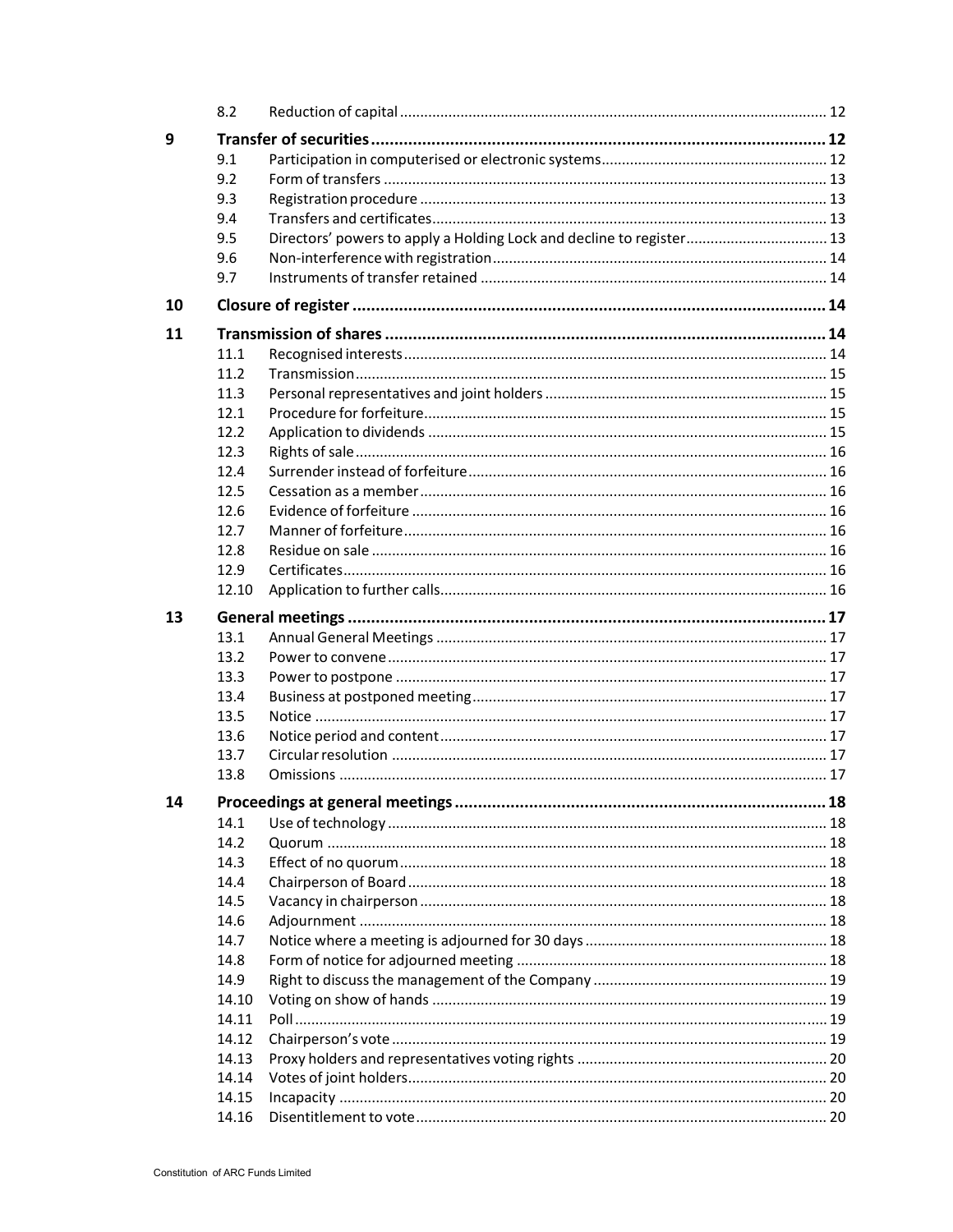|    | 14.17 |                                                                                   |  |
|----|-------|-----------------------------------------------------------------------------------|--|
|    | 14.18 |                                                                                   |  |
|    | 14.19 |                                                                                   |  |
|    | 14.20 |                                                                                   |  |
| 15 |       |                                                                                   |  |
|    | 15.1  |                                                                                   |  |
|    | 15.2  |                                                                                   |  |
|    | 15.3  | Evidence of proxy appointment forms, powers of attorney and other appointments 23 |  |
|    | 15.4  |                                                                                   |  |
|    | 15.5  |                                                                                   |  |
|    | 15.6  |                                                                                   |  |
|    | 15.7  |                                                                                   |  |
|    | 15.8  |                                                                                   |  |
|    | 15.9  |                                                                                   |  |
|    |       |                                                                                   |  |
| 16 |       |                                                                                   |  |
|    | 16.1  |                                                                                   |  |
|    | 16.2  |                                                                                   |  |
|    | 16.3  |                                                                                   |  |
| 17 |       |                                                                                   |  |
|    | 17.1  |                                                                                   |  |
|    | 17.2  |                                                                                   |  |
|    | 17.3  |                                                                                   |  |
|    | 17.4  |                                                                                   |  |
|    | 17.5  |                                                                                   |  |
|    | 17.6  |                                                                                   |  |
|    | 17.7  |                                                                                   |  |
|    | 17.8  |                                                                                   |  |
|    | 17.9  |                                                                                   |  |
|    | 17.10 |                                                                                   |  |
|    | 17.11 |                                                                                   |  |
|    | 17.12 |                                                                                   |  |
|    | 17.13 |                                                                                   |  |
|    | 17.14 |                                                                                   |  |
|    | 17.15 |                                                                                   |  |
| 18 |       |                                                                                   |  |
|    | 18.1  |                                                                                   |  |
|    | 18.2  |                                                                                   |  |
|    | 18.3  |                                                                                   |  |
|    | 18.4  |                                                                                   |  |
|    |       |                                                                                   |  |
| 19 |       |                                                                                   |  |
|    | 19.1  |                                                                                   |  |
|    | 19.2  |                                                                                   |  |
|    | 19.3  |                                                                                   |  |
|    | 19.4  |                                                                                   |  |
|    | 19.5  |                                                                                   |  |
|    | 19.6  |                                                                                   |  |
|    | 19.7  |                                                                                   |  |
|    | 19.8  |                                                                                   |  |
|    | 19.9  |                                                                                   |  |
|    | 19.10 |                                                                                   |  |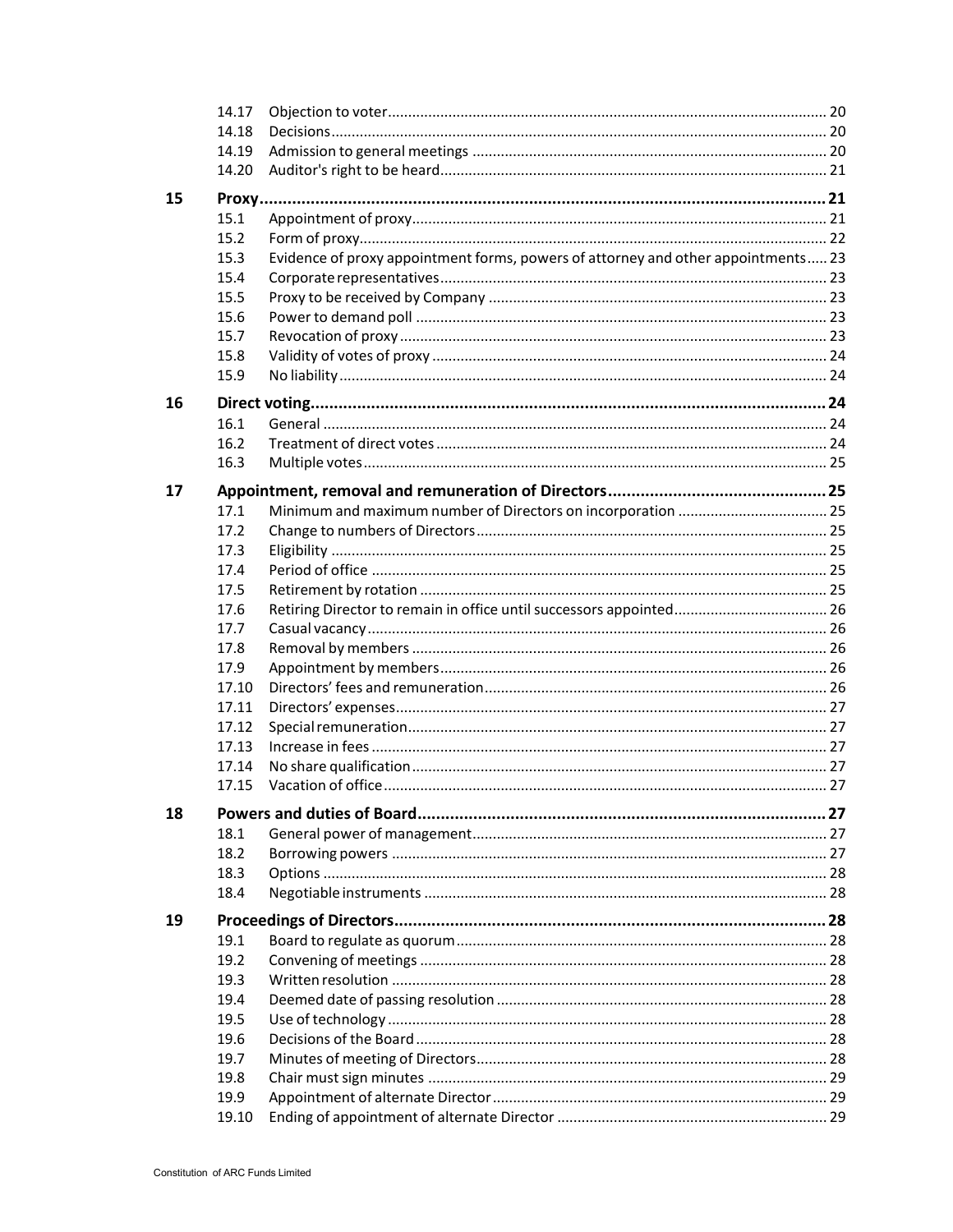|    | 19.11        |  |
|----|--------------|--|
|    | 19.12        |  |
|    | 19.13        |  |
|    | 19.14        |  |
|    | 19.15        |  |
|    | 19.16        |  |
|    | 19.17        |  |
|    | 19.18        |  |
|    | 19.19        |  |
|    | 19.20        |  |
|    | 19.21        |  |
|    | 19.22        |  |
|    | 19.23        |  |
|    | 19.24        |  |
|    | 19.25        |  |
|    | 19.26        |  |
|    |              |  |
|    | 19.27        |  |
|    | 19.28        |  |
|    | 19.29        |  |
| 20 |              |  |
|    | 20.1         |  |
|    | 20.2         |  |
|    | 20.3         |  |
|    | 20.4         |  |
|    | 20.5         |  |
|    |              |  |
| 21 |              |  |
|    | 21.1         |  |
|    | 21.2         |  |
|    | 21.3         |  |
| 22 |              |  |
|    | 22.1         |  |
|    | 22.2         |  |
|    | 22.3         |  |
|    | 22.4         |  |
|    |              |  |
| 23 |              |  |
|    |              |  |
| 24 |              |  |
|    | 24.1         |  |
|    | 24.2         |  |
|    |              |  |
| 25 |              |  |
|    | 25.1         |  |
|    | 25.2         |  |
| 26 |              |  |
|    |              |  |
| 27 | 27.1         |  |
|    |              |  |
|    | 27.2         |  |
|    | 27.3         |  |
|    | 27.4         |  |
|    | 27.5<br>27.6 |  |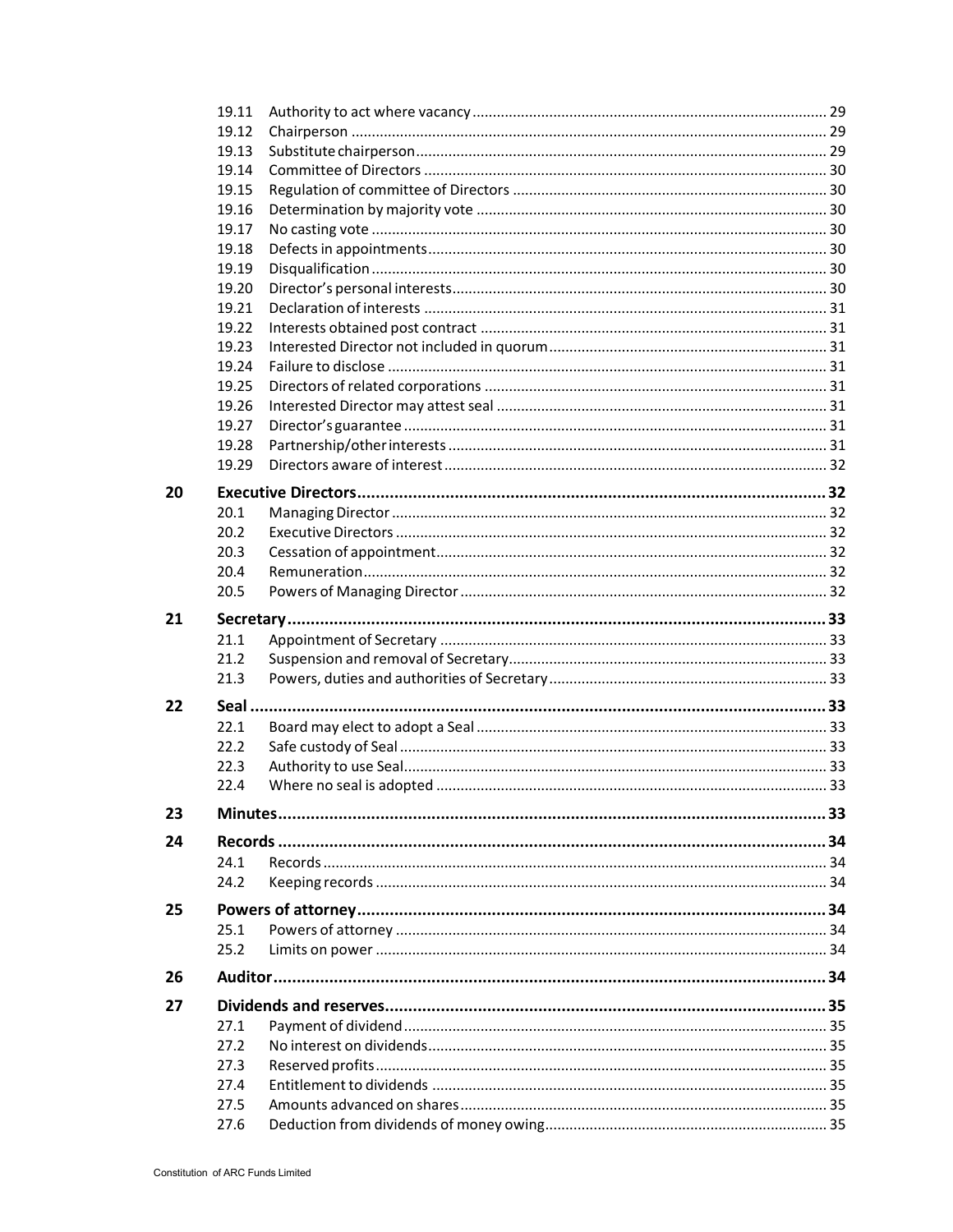|    | 27.7         |                                                                       |  |
|----|--------------|-----------------------------------------------------------------------|--|
|    | 27.8         |                                                                       |  |
|    | 27.9         |                                                                       |  |
|    | 27.10        |                                                                       |  |
| 28 |              |                                                                       |  |
|    | 28.1         |                                                                       |  |
|    | 28.2         | Board's powers and varying, suspending or terminating share plans  38 |  |
| 29 |              |                                                                       |  |
|    |              |                                                                       |  |
| 30 |              |                                                                       |  |
|    | 30.1         |                                                                       |  |
|    | 30.2<br>30.3 |                                                                       |  |
|    | 30.4         |                                                                       |  |
|    | 30.5         |                                                                       |  |
|    | 30.6         |                                                                       |  |
|    | 30.7         |                                                                       |  |
|    |              |                                                                       |  |
| 31 |              |                                                                       |  |
|    | 31.1         |                                                                       |  |
|    | 31.2         |                                                                       |  |
| 32 |              |                                                                       |  |
|    | 32.1         |                                                                       |  |
|    | 32.2         |                                                                       |  |
|    | 32.3         |                                                                       |  |
|    | 32.4         |                                                                       |  |
|    |              |                                                                       |  |
| 33 |              |                                                                       |  |
|    | 33.1         |                                                                       |  |
|    | 33.2         |                                                                       |  |
|    | 33.3         |                                                                       |  |
|    | 33.4         |                                                                       |  |
| 34 |              |                                                                       |  |
|    | 34.1         |                                                                       |  |
|    | 34.2         |                                                                       |  |
|    | 34.3         |                                                                       |  |
|    | 34.4         |                                                                       |  |
|    | 34.5         |                                                                       |  |
|    | 34.6         |                                                                       |  |
|    | 34.7         |                                                                       |  |
|    | 34.8         |                                                                       |  |
| 35 |              |                                                                       |  |
|    | 35.1         |                                                                       |  |
|    | 35.2         |                                                                       |  |
|    | 35.3         |                                                                       |  |
|    | 35.4         |                                                                       |  |
|    | 35.5         |                                                                       |  |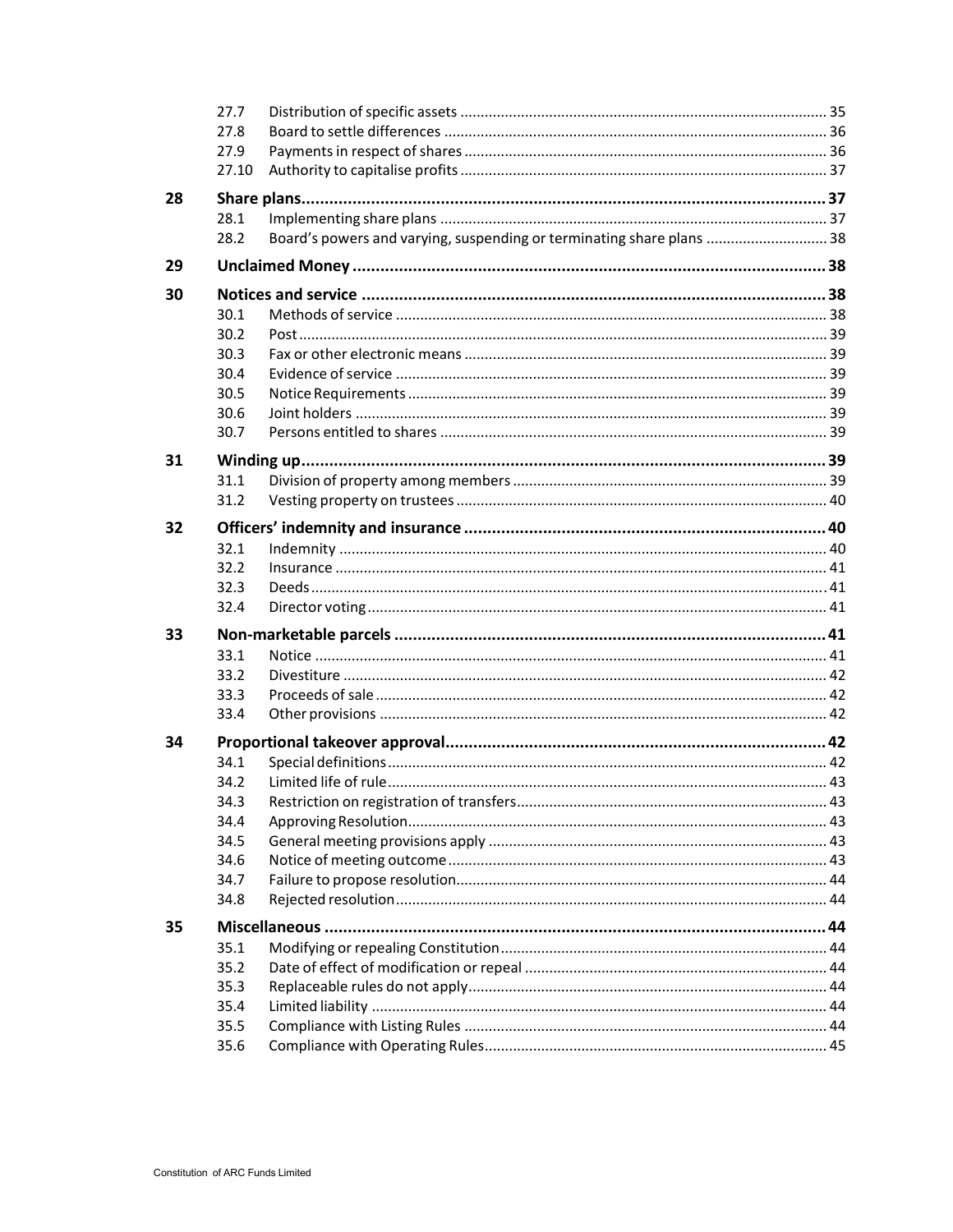# **1 Definitions and interpretation**

In this Constitution:

#### **1.1 Definitions**

**ASX** means ASX Limited (ACN 008 624 691) operating as the Australian Securities Exchange and includes any successor body.

**ASX Settlement** means ASX Settlement Pty Ltd (ABN 49 008 504 532).

**Board** means all or some of the Directors for the time being acting as a board. Business day has the meaning given to that term in the Listing Rules.

**CHESS Approved Securities** means securities approved by in accordance with the Operating Rules.

**CHESS** Holding has the meaning given to that term in the Operating Rules.

**CHESS Sub‐Register** has the meaning given to that term in the Operating Rules.

**Company** means ARC Funds Limited (ACN 001 746 710), as that name may be changed from time to time.

**Constitution** means this constitution and a reference to a clause is a reference to a clause in this constitution.

**Corporations Act** means the *Corporations Act 2001* (Cth).

**CS Facility** means has the same meaning as prescribed CS facility in the Corporations Act.

**CS Facility Operator** means the operator of a CS Facility.

**Director** means a person appointed or elected to the office of Director of the Company and, where appropriate, includes an alternate Director of the Company.

**Executive Director** means a Director appointed under clauses 20.1(a) or 20.1(c)‐

**Holding Lock** has the meaning given to that term in the Listing Rules.

**Issuer Sponsored Holding** means a holding on an electronic sub‐register maintained by the Company in accordance with the Listing Rules.

**Listing Rules** means the Listing Rules of the ASX and any other rules of the ASX which are applicable while the Company is admitted to the Official List of the ASX , each as amended or replaced from time to time, except to the extent of any express written waiver by the ASX.

#### **Market Transfer** means:

- (a) a transfer of shares pursuant to or connected with a transaction entered into on the stock market operated by ASX and includes a Proper ASTC Transfer; or
- (b) an issue of shares as a result of the exercise of any rights, options or convertible notes where such rights, options or notes are traded on a market operated by ASX.

**Officer** has the meaning given to it in the Corporations Act.

**Operating Rules** means the operating rules of ASX Settlement or of any relevant organisation which is an alternative or successor to, or replacement of, ASX Settlement and any other CS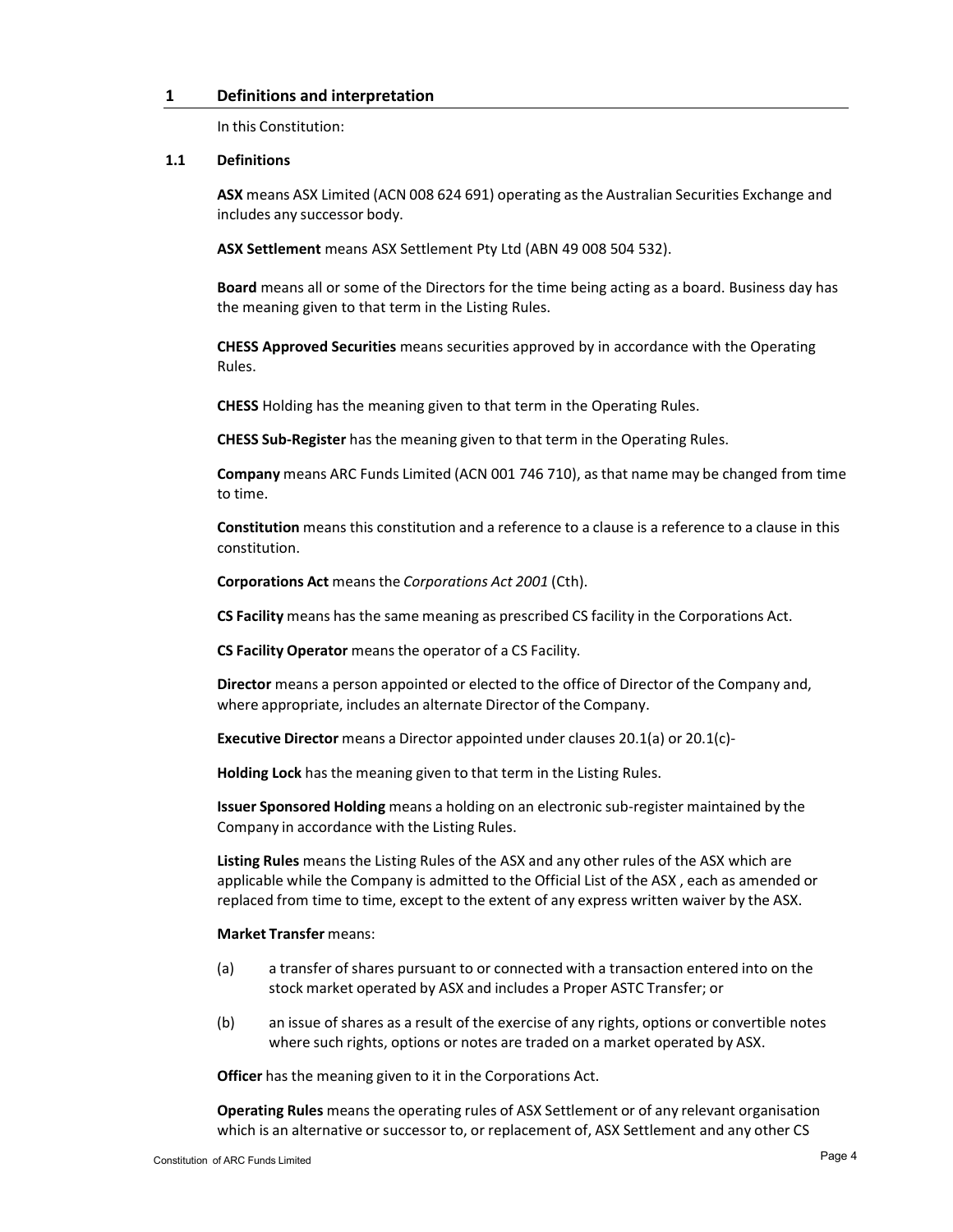Facility regulating the settlement, clearing and registration of uncertificated securities, except to the extent of any express written waiver by the relevant CS Facility Operator.

**Prescribed Interest Rate** means the rate 4% above the most recent 60 day Bank Bill Swap Reference Rate last published on or before that day in the Australian Financial Review (or if that rate has not been published, another rate set by the Board).

**Proper ASTC Transfer** has the meaning given to the term in the *Corporations Regulations* 2001(Cth), as amended from time to time.

**Representative** means a representative appointed by a member under section 250D of the Corporations Act.

**Restricted Securities** has the meaning given to that term in the Listing Rules and includes shares defined as such in any Restriction Agreement.

**Restriction Agreement** means a restriction agreement in the form set out in the Listing Rules or otherwise approved by ASX and included any agreement which the Company and any shareholder agrees is a restriction agreement.

Seal means the common seal of the Company and includes any official seal of the Company.

**Secretary** means a person appointed under clause 21.1 as a secretary of the Company and where appropriate include an acting secretary and a person appointed by the Board to perform all or any of the duties of a secretary of the Company.

#### **1.2 Interpretation**

In this Constitution:

- (a) Words and expressions used in this constitution which are also used in the Corporations Act, Corporations Regulations, Listing Rules or Operating Rules, have the same meanings given to them under the Corporations Act, Corporations Regulations, Listing Rules or Operating Rules.
- (b) the words 'including', 'include' and 'includes' are to be construed without limitation;
- (c) a reference to legislation is to be construed as a reference to that legislation, any subordinate legislation under it, and that legislation and subordinate legislation as amended, re-enacted or replaced for the time being;
- (d) a reference to a 'person' includes a corporate representative appointed pursuant to section 250D of the Corporations Act;
- (e) headings are used for convenience only and are not intended to affect the interpretation of this constitution;
- (f) a word or expression defined in the Corporations Act, the Operating Rules or the Listing Rules and used, but not defined, in this Constitution has the same meaning given to it in the Corporations Act, the Operating Rules or the Listing Rules;
- (g) references to the Listing Rules apply if the Company is on the official list of ASX, but do not apply if it is not; and
- (h) a reference to 'writing' or 'written' includes printing, typing and other modes of reproducing words in a visible firm including any representation of words in a physical document or in an electronic communication or form or otherwise.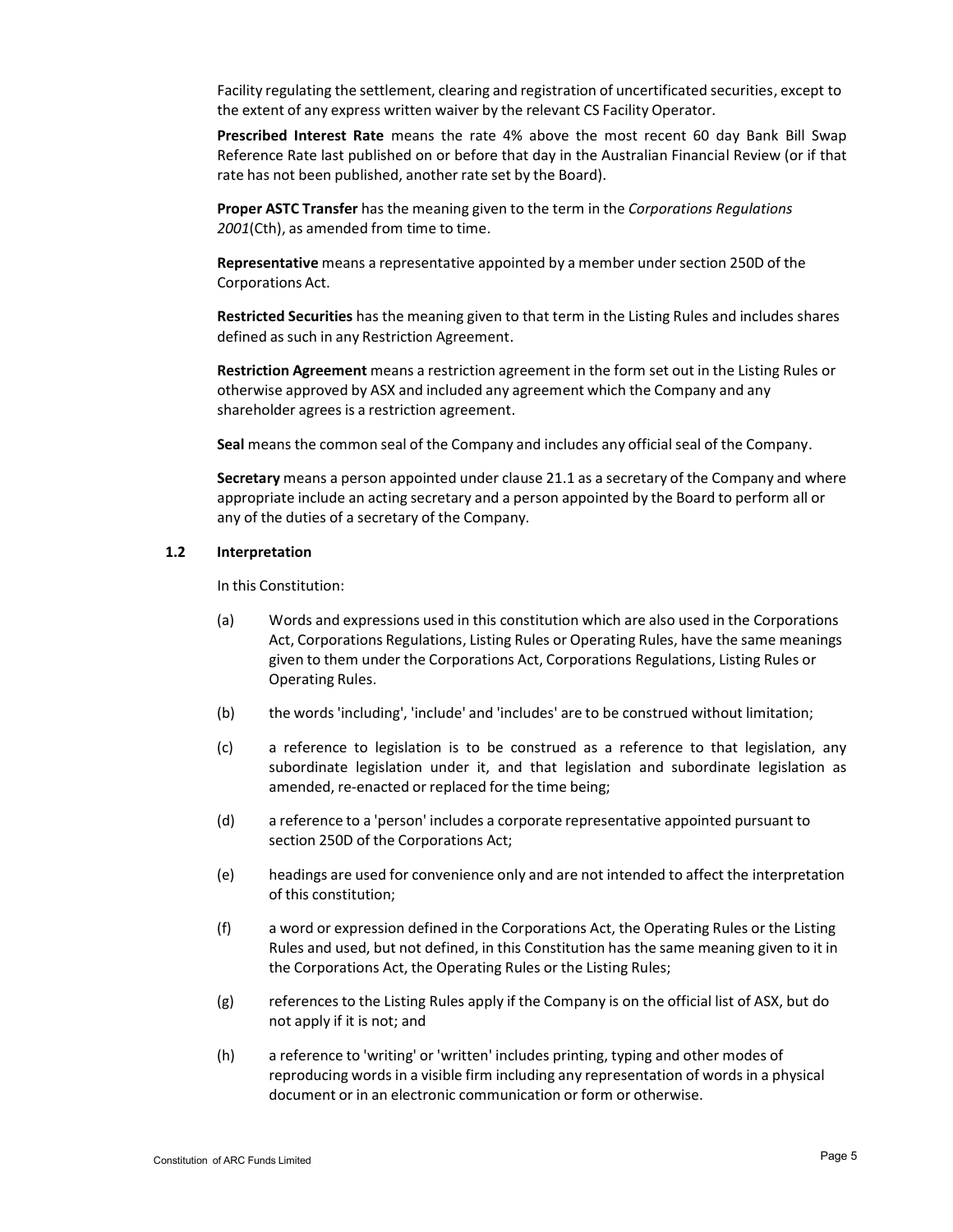# **2.1 Nature of Company**

The Company is a public company. It is limited by shares.

# **2.2 Issue of shares**

Subject to the Corporations Act, the Listing Rules and any special rights and restrictions conferred on holders of a class of shares or other securities, the Board may:

- (a) issue, allot or otherwise dispose of shares in the Company;
- (b) grant options over unissued shares in the Company and other securities with rights of conversion to shares in the Company; and
- (c) settle the manner in which fractions of a share, howsoever arising are to be dealt with,

on any conditions as determined by the Board.

# **2.3 Number ofshareholders**

The Company must have at least one shareholder. There is no limit to the number of shareholders the Company may have.

# **2.4 Price on issue**

The Board may issue and allot shares in the Company at any price they consider appropriate.

# **2.5 Issue of classes of shares**

The Board may issue classes of shares in the Company as they think fit with preferred, deferred or other special rights or restrictions, and with such rights to dividend, voting, return of capital or otherwise and at such price as the Board thinks fit. An issue of shares under this clause is without prejudice to any special rights previously conferred on the holders of any existing shares or class of shares but is subject to the Corporations Act and the Listing Rules.

# **2.6 Non‐variation of rights**

The rights conferred on the holders of the shares of any class are deemed not to be varied by the creation or issue of further shares ranking equally with them unless otherwise expressly provided by the conditions of issue of the shares of that class.

# **2.7 Variation of rights**

The Company can only vary or cancel the rights attaching to a class of shares if one of the following applies:

- (a) the holders of 75% of the shares issued in that class consent to the variation or cancellation in writing; or
- (b) a special resolution is passed at a general meeting of the holders of that class of shares allowing the variation or cancellation to be made.

However, this clause does not apply if the terms on which shares in that class were issued state otherwise.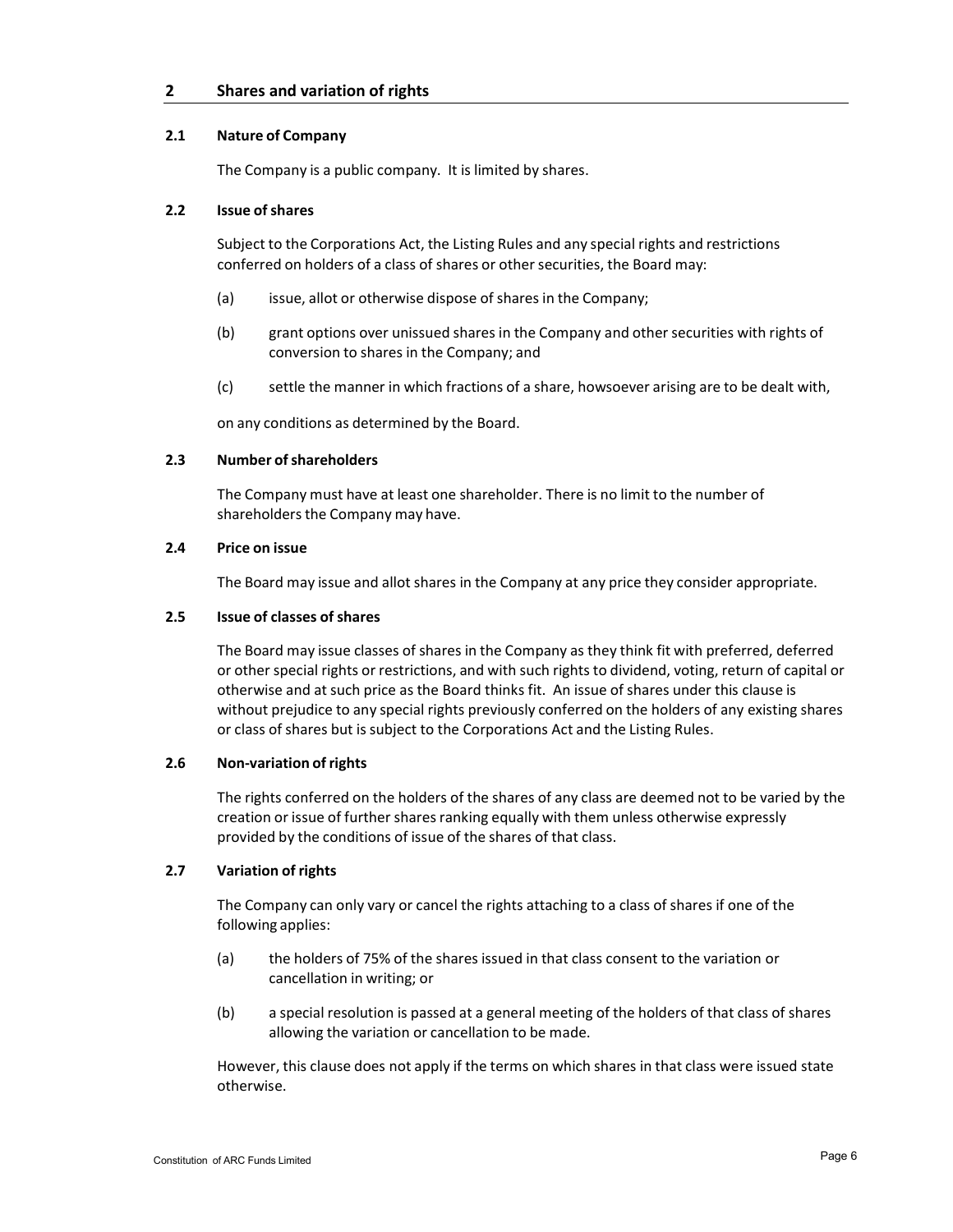# **2.8 Redeemable preference shares**

The Board may issue preference shares subject to the Corporations Act and the Listing Rules on the condition that they are to be redeemed or at the option of the Company are liable to be redeemed Board in such manner and on such terms and conditions as the Board determines. These conditions cannot be altered by the Board

#### **2.9 Holder'sright to participate in profits and property**

The holder of a redeemable preference share has each of the following rights:

- (a) the right to a preferential dividend (at the rate and on the basis decided by the Board) in priority to the payment of any dividend on any other class of shares; and
- (b) the right in a winding up, reduction of capital and on redemption, to payment in cash equally among holders of the same class of preference shares, and in priority to any other class of shares in return of capital and in priority in respect of the amount of any dividend declared but unpaid on the share at that time.

The holder has no other right to participate in the profits or property of the Company. The preferential dividend may be cumulative only to the extent determined by the Board.

#### **2.10 Holder's other rights**

The holder of a redeemable preference share has the same right as the holder of an ordinary share to receive notice of a meeting, to receive a copy of any documents sent to members or to be laid before that meeting, and to attend that meeting.

#### **2.11 Voting**

The holder of a redeemable preference share may only vote in the following circumstances:

- (a) during a period during which a dividend (or part of a dividend) in respect of the share is in arrears;
- (b) on a proposal to reduce the Company's share capital;
- (c) on a resolution to approve the terms of a buy‐back agreement;
- (d) on a proposal that affects rights attached to the share;
- (e) on a proposal to wind up the Company;
- (f) on a proposal for the disposal of the whole of the Company's property, business and undertaking; and
- (g) during the winding up of the Company.

#### **2.12 Redemption of redeemable preference shares**

A redeemable preference share may only be redeemed if it has been fully paid and in accordance with all applicable laws. It may be redeemed on a date set by the Board. If the Board does not set a date, it is redeemable 5 years after the date it was issued.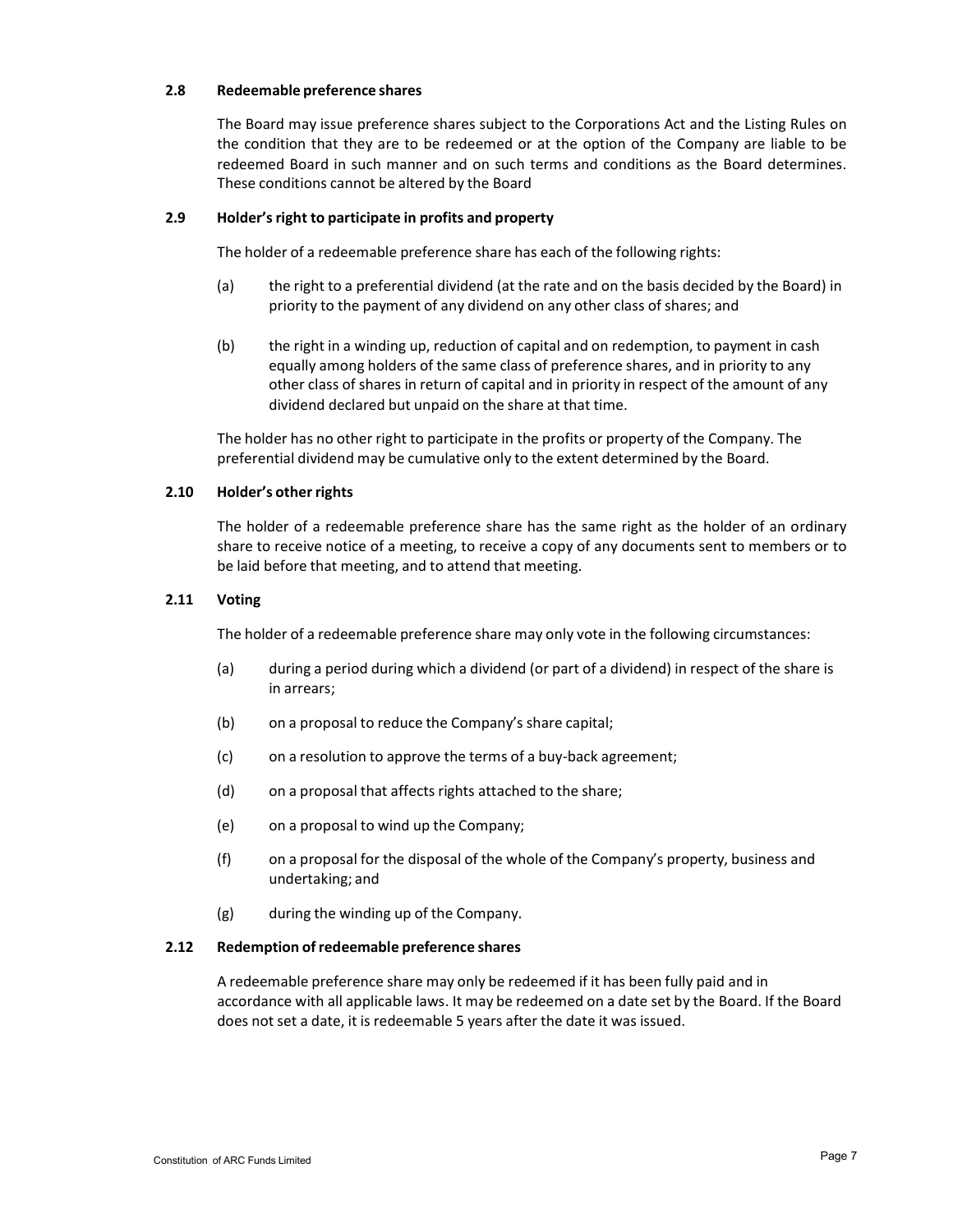# **3 Brokerage and commission**

Subject to the Corporations Act:

- (a) The Company may make payments by way of brokerage or commission to a person in consideration for the person subscribing or agreeing to subscribe, whether absolutely or conditionally, for securities or procuring or agreeing to procure subscriptions, whether absolute or conditional, for securities.
- (b) The brokerage or commission may be satisfied by payment in cash, by issue of fully or partly paid securities, by issue of debentures, or a combination of all or any of such ways.

# **4 Shares held on trust or jointly**

#### **4.1 Non‐recognition of interests**

Except as required by law, the Company is not required to recognise:

- (a) a person as holding a share on any trust; or
- (b) any other interest in any share or any other right in respect of a share except an absolute right of ownership in the registered holder,

whether or not it has notice of the trust, interest or right.

#### **4.2 Joint holders of shares**

Where two or more persons are registered as the joint holders of shares then they are taken to hold the shares as joint tenants with rights of survivorship, but the Company is not bound:

- (a) to register more than three persons as joint holders of a share; or
- (b) to issue more than one certificate or holding statement for shares jointly held.

# **5 Certificates**

- (a) If the Company participates in a computerised or electronic share transfersystem conducted in accordance with the Listing Rules, the Company is not required to issue a certificate for the securities held and may cancel a certificate without issuing another certificate where the non‐issue of a certificate is permitted by the Listing Rules or the Operating Rules. The Board may determine to issue a certificate in respect of any share or securities, to cancel any certificate and to replace any certificate that is worn out, defaced, stolen, lost or destroyed.
- (b) If securities are not subject to a computerised or electronic share transfer system, a certificate for the securities must be issued in accordance with the provisions of the Corporations Act, this Constitution and the Listing Rules.
- (c) Each certificate must set out:
	- (i) the name of the Company and the fact that it is registered under the Corporations Act;
	- (ii) the class of the securities; and
	- (iii) the amount (if any) unpaid on the securities.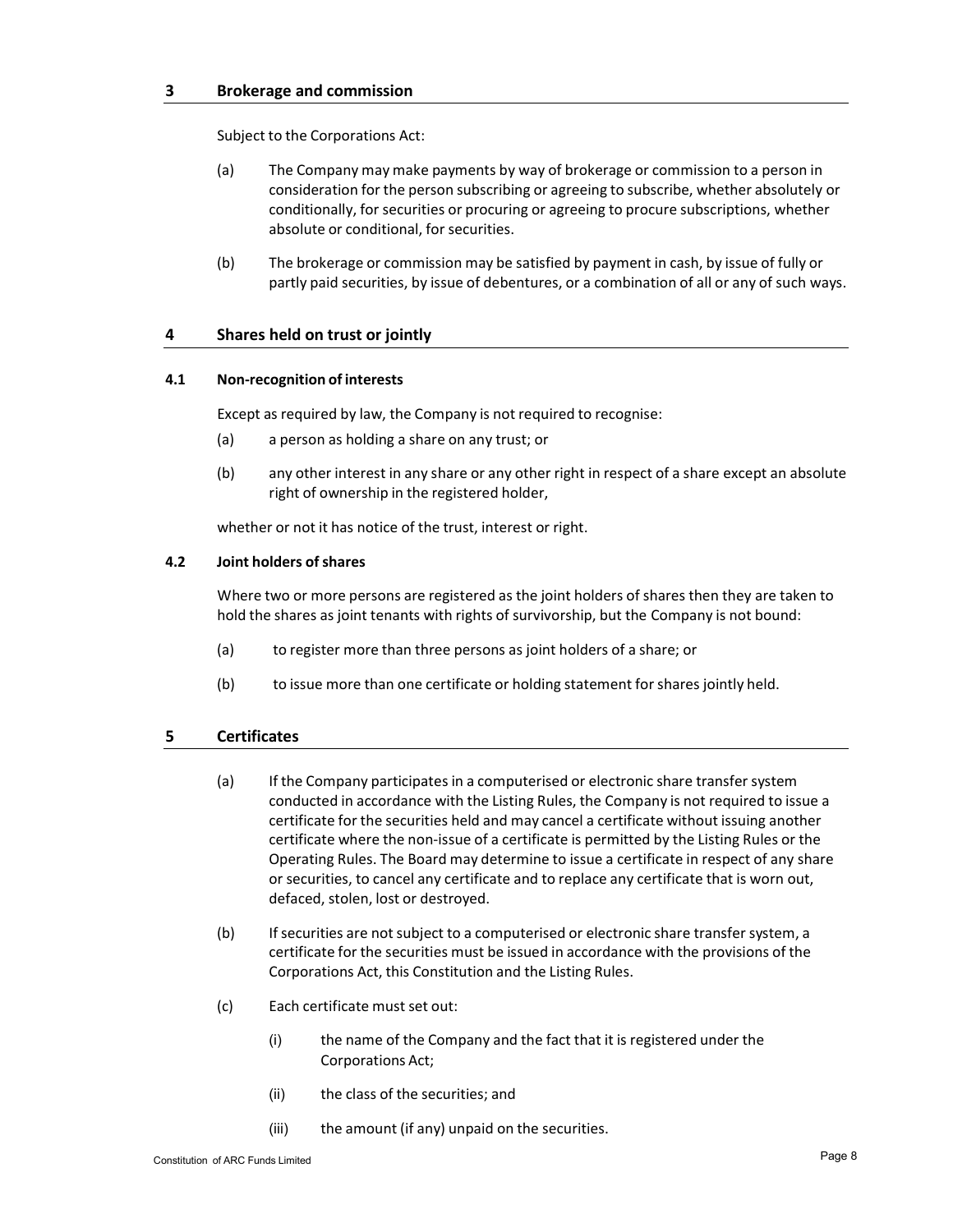- (d) Where the Company has determined not to issue certificates or to cancel existing certificates, a holder will have the right to receive such statements of holdings as are required to be distributed to a holder under the Corporations Act, the Listing Rules or the Operating Rules.
- (e) If securities are jointly owned, it is sufficient to give a share certificate to one of the joint holders.

#### **6 Lien**

#### **6.1 Lien on share**

To the extent permitted by law, the Company has a first and paramount lien on every share for:

- (a) all due and unpaid calls and instalments in respect of that share;
- (b) all money which the Company is required by law to pay, and has paid, in respect of that share;
- (c) reasonable interest on the amount due from the date it becomes due until payment; and
- (d) reasonable expenses of the Company in respect of the default on payment.

#### **6.2 Lien on loans under employee incentive schemes**

The Company also has a first and paramount lien on each share registered in the name of a shareholder for all money payable to the Company by the shareholder under loans made under an employee incentive scheme.

#### **6.3 Lien on distributions**

A lien on a share under clause 6.1 or 6.2 extends to all distributions in respect of that share, including dividends.

# **6.4 Exemption from clause 6.1 or 6.2**

The Board may at any time exempt a share wholly or in part from the provisions of clause 6.1 or 6.2.

#### **6.5 Extinguishment of lien**

The Company's lien on a share is extinguished if a transfer of the share is registered without the Company giving notice of the lien to the transferee.

#### **6.6 Company'srightsto recover payments**

A shareholder must reimburse the Company on demand in writing for all payments the Company makes to a government or taxing authority in respect of the shareholder, the death of a shareholder or the shareholder's shares or any distributions on the shareholder's shares, including dividends, where the Company is either:

- (a) required by law to make the relevant payment; or
- (b) advised by a lawyer qualified to practice in the jurisdiction of the relevant government or taxing authority that the Company is required by law to make the relevant payment.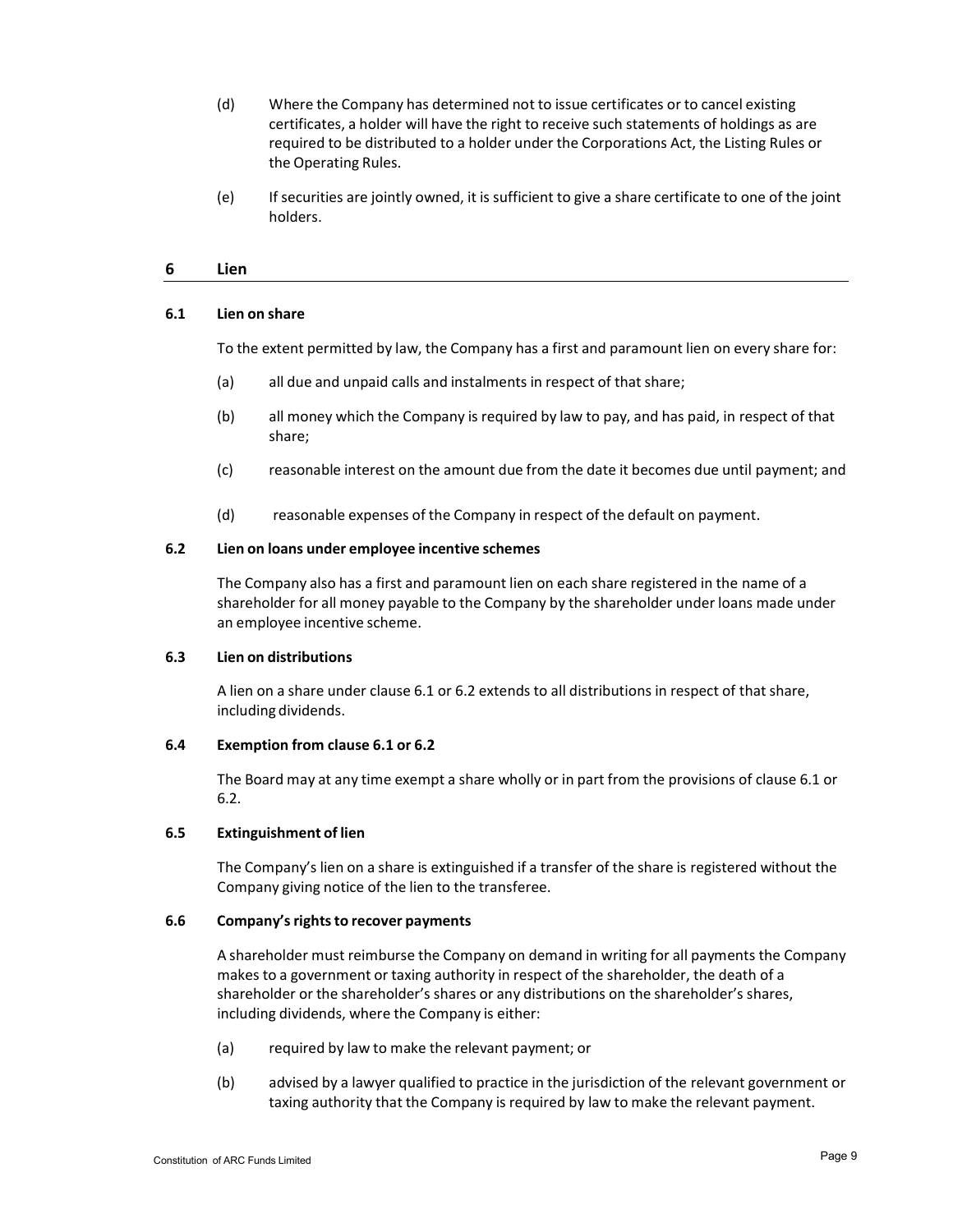The Company is not obliged to advise the shareholder in advance of its intention to make the payment.

# **6.7 Reimbursement is a debt due**

The obligation of the shareholder to reimburse the Company is a debt due to the Company as if it were a call on all the shareholder's shares, duly made at the time when the written demand for reimbursement is given by the Company to the shareholder. The provisions of this Constitution relating to non‐payment of calls, including payment of interest and sale of the shareholder's shares under lien, apply to the debt.

#### **6.8 Sale under lien**

Subject to clause 6.9, the Company may sell, in any manner the Board thinks fit, any share on which the Company has a lien.

# **6.9 Limitations on sale under lien**

A share on which the Company has a lien may not be sold by the Company unless:

- (a) an amount in respect of which the lien exists is presently payable; and
- (b) the Company has, not less than 14 days before the date of sale, given to the registered holder of the share or the person entitled to the share by reason of the death or bankruptcy of the registered holder, a notice in writing setting out, and demanding payment of, the amount which is presently payable in respect of which the lien exists.

#### **6.10 Transfer on sale under lien**

For the purpose of giving effect to a sale under clause 6.8, the Company may receive the consideration, if any, given for the share so sold and may execute a transfer of the share sold in favour of the purchaser of the share, or do all such other things as may be necessary or appropriate for it to do to effect the transfer.

The purchaser is not bound to see to the application of the purchase money.

#### **6.11 Irregularity orinvalidity**

The title of the purchaser to the share is not affected by any irregularity or invalidity in connection with the sale of the share under clause 6.8.

#### **6.12 Proceeds of sale**

The proceeds of a sale under clause 6.8 must be applied by the Company in payment of the amount in respect of which the lien exists as is presently payable, and the residue, if any, must be paid to the person entitled to the share immediately before the sale.

# **7 Calls on shares**

# **7.1 Payments due on fixed dates**

If shares are issued on the basis that the shareholder must make payments on fixed dates, the happening of one of those dates is regarded as a call on that date and all the provisions relating to calls apply. In the case of non-payment, all the relevant provisions of this Constitution as to payment of interest and expenses, forfeiture or otherwise apply as if the sum had become payable by virtue of a call duly made and notified.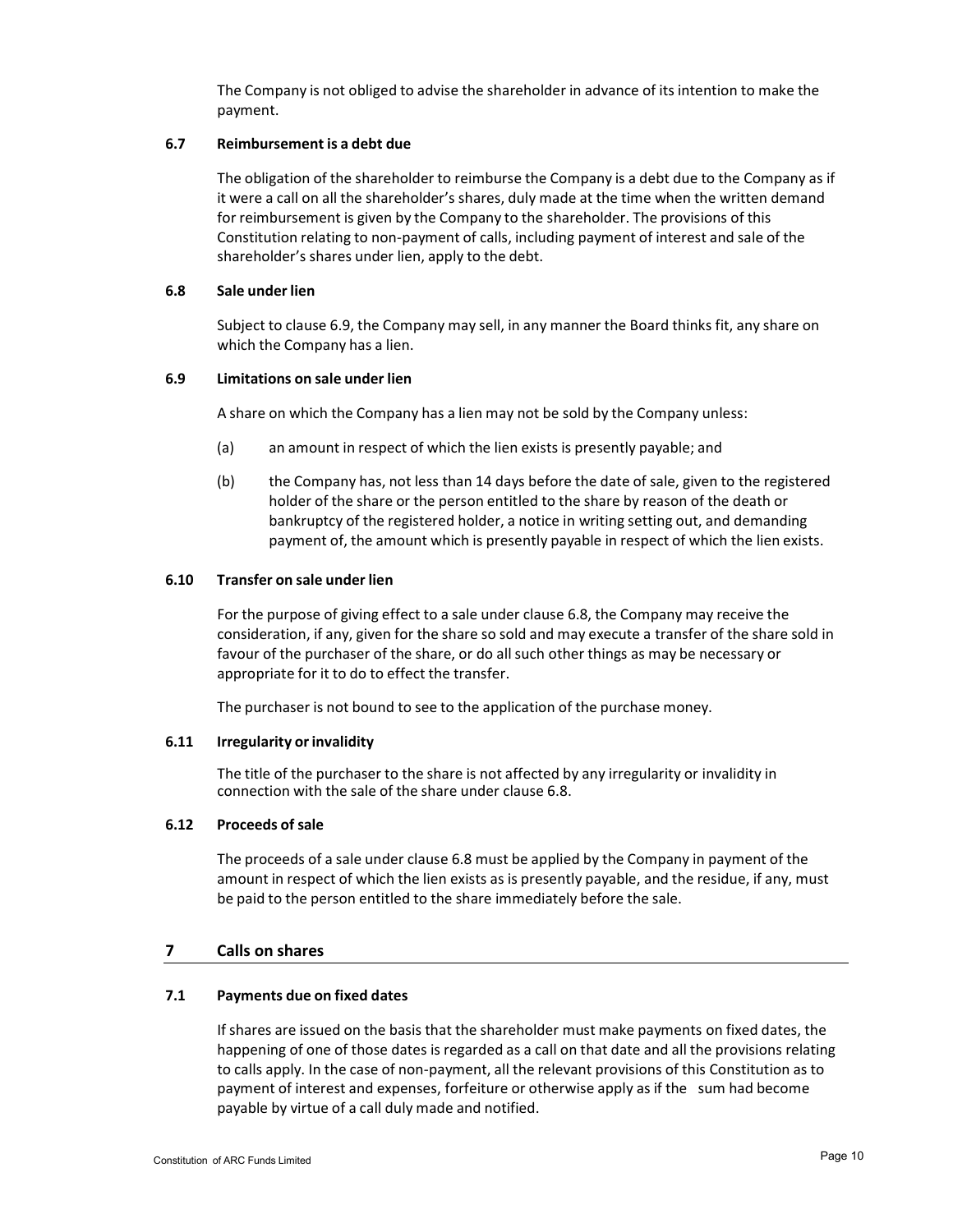# **7.2 Calls**

If a shareholder has not paid the full price of shares and the money is not payable at fixed times, the Board may pass a resolution requiring the shareholder to pay a certain amount (a call) in relation to the shares. The call may be made payable either in a single sum or by instalments.

# **7.3 Notification of call**

If the Board make a call then, subject to the Listing Rules, they must notify the affected shareholders in writing at least 30 Business Days before the payment is due, or such other time as required by the Listing Rules. The notification must specify the amount, time and date of the payment and any other matters required by the Listing Rules.

#### **7.4 Non‐receipt of notice**

The non‐receipt of notice of any call, by accidental omission to give notice of a call to a shareholder does not invalidate the call.

# **7.5 Revocation of call**

If permitted by the Listing Rules, the Board may revoke or postpone a call or extend the time for payment of any call.

#### **7.6 Deemed time of call**

A call is deemed to have been made at the time when the resolution of the Board authorising the call was passed.

#### **7.7 Liability of joint holders**

The owners of a share that is held jointly are jointly and severally liable to pay all calls in respect of that share. This means that the Company may recover the call amount from any one or more of the joint holders, but must not obtain more than the amount of the call from those joint holders.

#### **7.8 Interest on outstanding sums**

If a sum called in respect of a share is not paid before or on the day appointed for payment of the sum, the person from whom the sum is due must pay interest at the rate specified in the notice given under clause 7.3 not exceeding the Prescribed Interest Rate calculated from the day appointed for payment of the sum to the time of actual payment. The Board may waive payment of interest wholly or in part.

#### **7.9 Differentiation between holders**

On the issue of shares, the Board may differentiate between the holders as to the amount of calls to be paid and the times of payment.

# **7.10 Pre‐payment of calls**

- (a) If a shareholder owes the Company money on shares but no call has yet been made, the shareholder and the Board may agree that the shareholder lend some or all of this money to the Company on such terms and conditions as the Company thinks fit.
- (b) Payment of an amount in advance of a call does not entitle the paying member to any dividend, benefit or advantage (subject to any contract between the member and the Company), or voting right, to which the member would not have been entitled if it had paid the amount when it became due.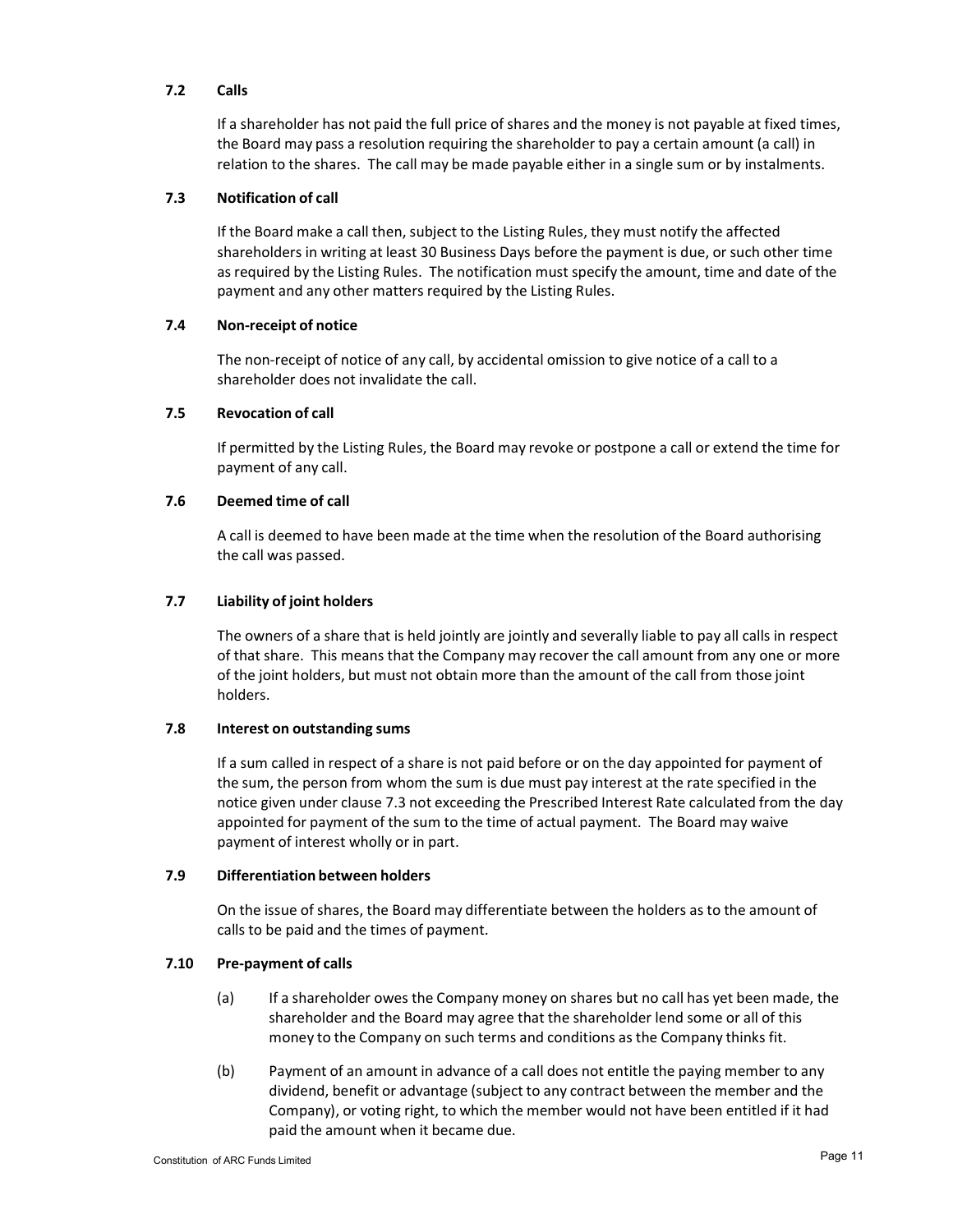# **7.11 Suspension of privileges**

Until a call, together with any interest and expenses has been paid, the shareholder is not entitled to receive any dividend or bonus or to be present and vote at any meeting (other than as proxy for another shareholder) either personally or by proxy or by authorised corporate representative. The shareholder may not be counted in a quorum or exercise any other privilege as a shareholder.

# **7.12 Recovery of amounts due**

On the hearing of any action for the recovery of money due for any call, proof that:

- (a) the name of the person sued was, when the call was made, entered in the register of members as a holder or holders of shares in respect of which the call was made;
- (b) the resolution making the call is duly recorded in the Board' minute book; and
- (c) notice of the call was given to the person sued, will be conclusive evidence of the debt.

# **8 Alteration of capital**

#### **8.1 Power**

Subject to the Listing Rules, the Company may, by resolution:

- (a) consolidate and divide all or any of its share capital into shares of larger amount than its existing shares;
- (b) subdivide all or any of its shares into shares of smaller amount; and
- (c) cancelshares that, at the date of the passing of the resolution, have not been taken or agreed to be taken by any person or have been forfeited.

#### **8.2 Reduction of capital**

Subject to the Corporations Act and the Listing Rules, the Company may reduce its share capital:

- (a) by reduction of capital in accordance with Division 1 of Part 2J.1 of the Corporations Act;
- (b) by buying back shares in accordance with Division 2 of Part 2J.1 of the Corporations Act;
- (c) in the ways permitted by sections 258E and 258F of the Corporations Act; and
- (d) in any other way for the time being permitted by the Corporations Act.

#### **9 Transfer of securities**

#### **9.1 Participation in computerised or electronic systems**

The Board may do anything it considers necessary or desirable and that is permitted under the Corporations Act and the Listing Rules to facilitate the Company's participation in any computerised or electronic system established or recognised by the Corporations Act or the Listing Rules for the purposes of facilitating dealings in securities.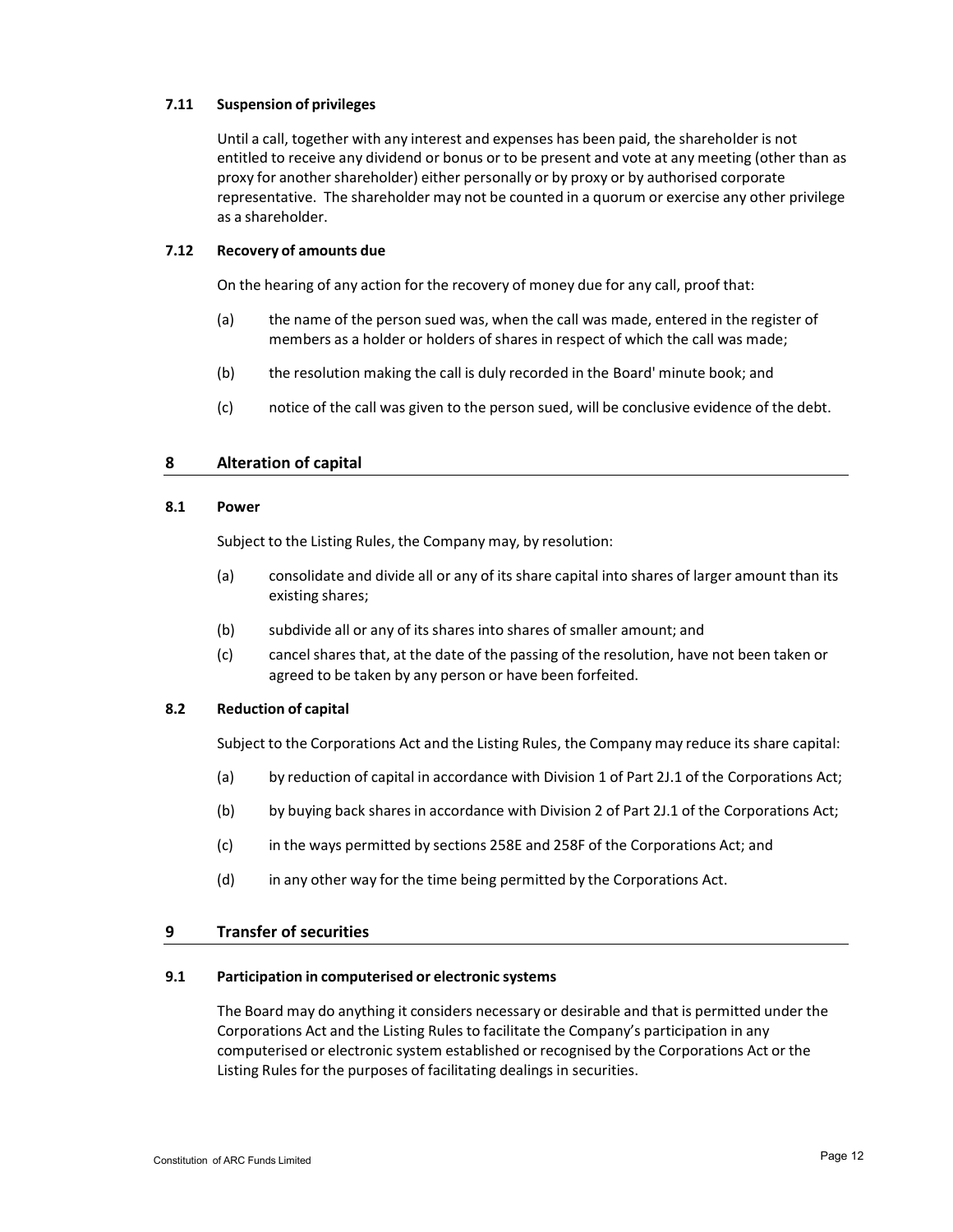# **9.2 Form of transfers**

- (a) Subject to this Constitution and the Listing Rules, a holder may transfer one or more securities held in the Company by:
	- (i) a Proper ASTC Transfer;
	- (ii) a written instrument of transfer in any usual form that is otherwise permitted by law; or
	- (iii) by any other method of transfer which is required or permitted by law and approved by the Board.
- (b) Except in the case of a Proper ASTC Transfer, the transferor remains the holder that security until the name of the transferee is entered in the register in respect of that security.
- (c) In the case of a Market Transfer, the Company must comply with the obligations imposed on it by the Listing Rules and the Operating Rules and any applicable legislation in connection with any transfer of securities.
- (d) Restricted Securities cannot be disposed of during the escrow period that applies in respect of those securities except as permitted by the Listing Rules, the Restriction Agreement or ASX.

# **9.3** Registration procedure

Where an instrument of transfer is used by a holder to transfer securities, the following provisions apply:

- (a) the instrument of transfer must be executed by or on behalf of both the transferor and the transferee unless it is a Proper ASTC Transfer;
- (b) the instrument of transfer must be delivered to the share registry of the Company for registration together with the certificate (if any) for the securities to be transferred and, subject to the Listing rules, any other evidence the Board may require to prove the title of the transferor to the securities, the transferor's right to transfer the securities and the proper execution of the instrument of transfer;
- (c) a fee must not be charged on the registration of a transfer of the securities except as permitted by law; and
- (d) on registration of a transfer of securities, the Company must cancel the old certificate (if any).

# **9.4 Transfers and certificates**

Securities will be transferred and, subject to this Constitution, certificates relating to them will be issued and delivered in accordance with the Corporations Act and the Listing Rules.

# **9.5 Directors' powersto apply a Holding Lock and decline to register**

- (a) If permitted to do so by the Listing Rules or the Operating Rules, the Board may:
	- (i) request any applicable CS Facility Operator to apply a Holding Lock to prevent a transfer of CHESS Approved Securities registered on the CHESS Sub‐ Register; or
	- (ii) decline to register any transfer of securities.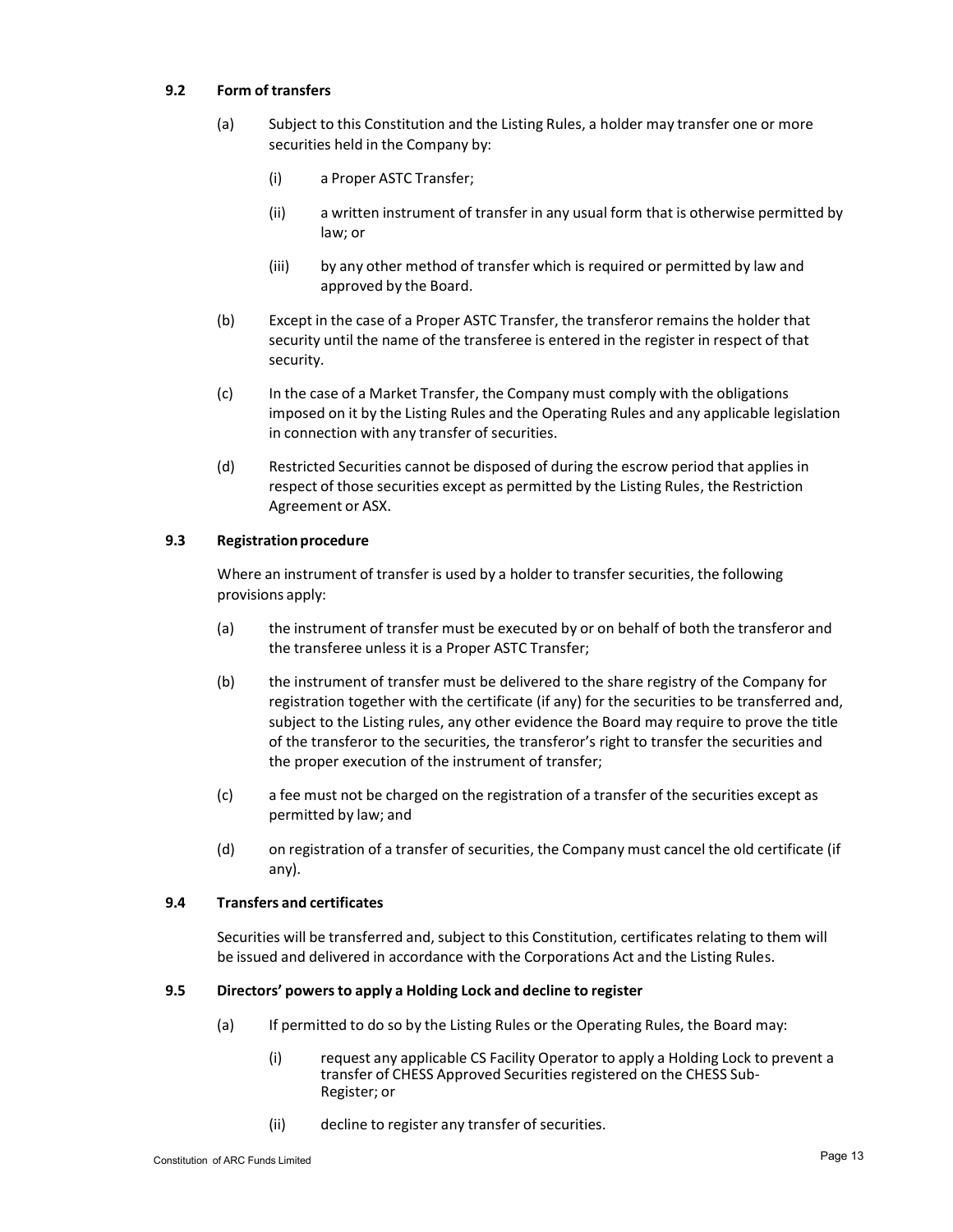- (b) The Board must:
	- (i) request any applicable CS Facility Operator to apply a Holding Lock to prevent transfer of CHESS Approved Securities registered on the CHESS Sub‐ Register; or
	- $(ii)$  decline to register any transfer of securities, if:
		- (A) the Listing Rules require the Company to do so; or
		- (B) the transfer is in breach of the Listing Rules or a Restriction Agreement.
- (c) If the Board requests the application of a Holding Lock to prevent a transfer of CHESS Approved Securities or refuses to register a transfer of a security, it must give written notice to the holder of the security and the broker lodging the transfer, if any, of the refusal to transfer in accordance with the Listing Rules. If such notice is not given any act or decision of the Board is not invalid.

#### **9.6 Non‐interferencewith registration**

Other than as provided for in this Constitution or as required by the Listing Rules, the Company may not prevent, delay or interfere with the generation of a Proper ASTC Transfer or the registration of a paper‐based transfer of any security in registrable form.

# **9.7 Instruments of transfer retained**

All instruments of transfer that are registered will be retained by the Company but any instrument of transfer which the Board declines to register will, except in the case of fraud, or alleged fraud, upon demand in writing be returned to the party who delivered it. The Company may authorise the destruction of the instrument of transfer that is registered subject to the provisions of any applicable legislation and after at least three months from the date of registration of the instrument of transfer has passed.

#### **10 Closure of register**

Subject to the Corporations Act, the Listing Rules and the Operating Rules, the Company register may be closed during any time (not exceeding in aggregate 30 Business Days in each year) the Board thinks fit.

# **11 Transmission of shares**

#### **11.1 Recognised interests**

- (a) If a shareholder dies, the only persons that the Company will recognise as having any right to the deceased's shares are:
	- (i) his or her legal personal representative or
	- (ii) where the shares are held jointly, any joint holder of those shares.
- (b) The deceased person's estate willstill be subject to any liabilities which attached to the shares, even if the deceased was only a joint holder of shares.
- (c) If two or more persons are jointly entitled to the deceased's shares, those persons will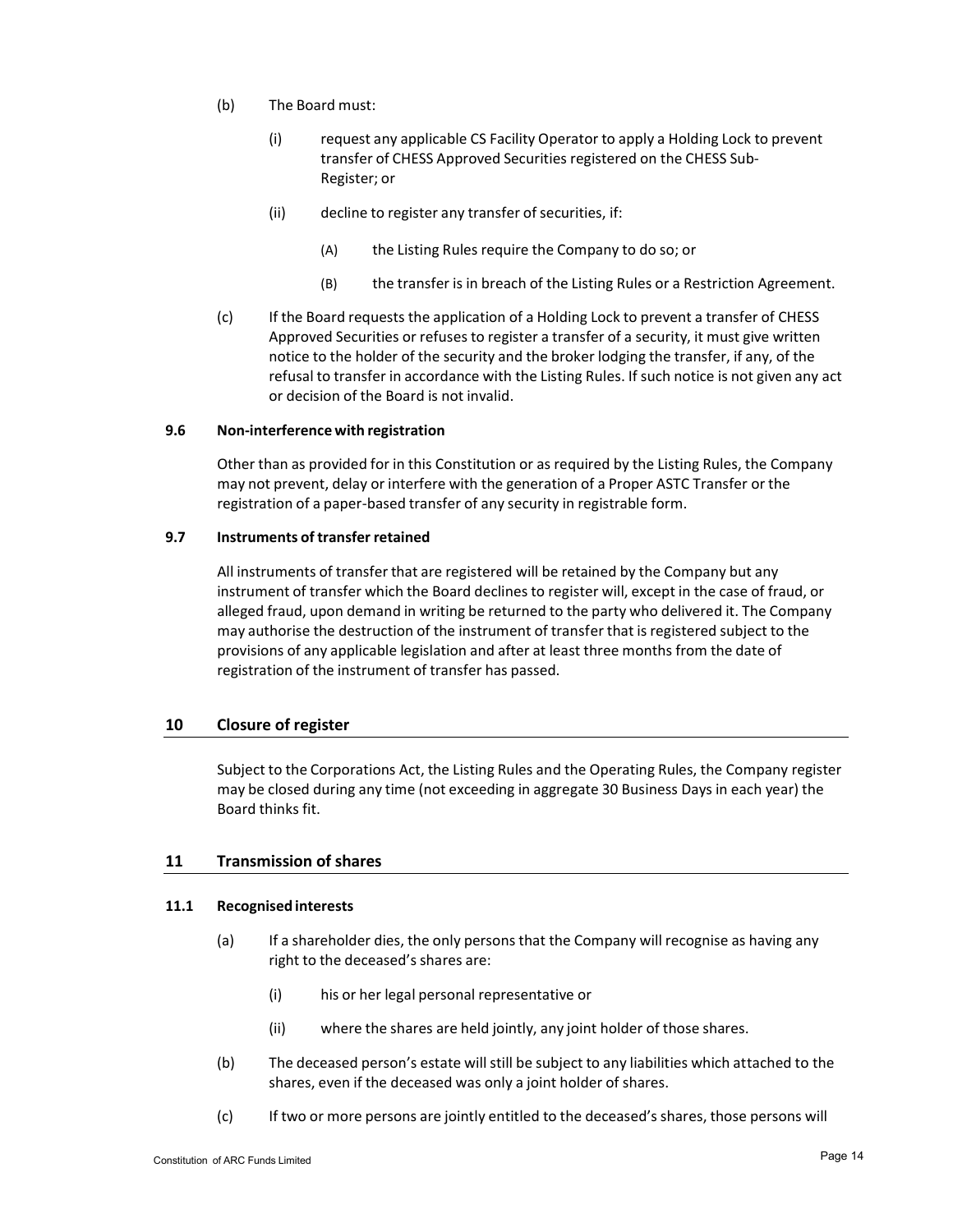be regarded as joint holders of the shares.

# **11.2 Transmission**

- (a) A person entitled to a share because of death or bankruptcy of a member may elect either to be registered as holder of the share or to have some other person nominated to be registered as the transferee of the share. A person relying on this clause must produce any information properly required by the Board. This clause is subject to the *Bankruptcy Act 1966* (Cth).
- (b) A person relying on clause 11.2(a) must elect in writing to the Company to be registered.
- (c) A person electing under clause 11.2(a) to have another person registered must deliver to the Company an executed transfer of the share to that other person.
- (d) The provisions of this Constitution relating to the right to transfer, and the registration of transfers of shares apply to any notice or transfer as if the death or bankruptcy of the member has not occurred and the notice or transfer were a transfer signed by that member.

# **11.3 Personal representatives and joint holders**

- (a) If a shareholder dies or becomes bankrupt, his or her personal representative or trustee is entitled to receive any dividends and other benefits that the shareholder would have been entitled to and to exercise the same rights as the shareholder. The Board may require production of any information that is properly required by the Board.
- (b) Where 2 or more persons are jointly entitled to any share due to the death of the registered holder, for the purpose of this Constitution, they are deemed to be joint holders of the share.

# **12 Forfeiture of Shares**

# **12.1 Procedure for forfeiture**

- (a) If a shareholder fails to pay a call or another amount that is payable on shares on the due date, the Board may notify the shareholder that they require payment of the amount, together with any interest that has accrued, on or before a specified date. The date for payment must be at least 14 days after the shareholder receives the notice.
- (b) If the notice states that the shares in respect of which the amount is due may be forfeited if payment is not made on time, and the amount is not paid on time, the Board may resolve that the shareholder has forfeited those shares. They can only do so before the amount is paid.
- (c) If the forfeited shares are entered on the CHESS Sub‐Register, the Company may take steps to move the share to a sub‐register administered by the Company. The forfeiture is effective at the time the share is entered in that sub-register.
- (d) Failure by the Company to give notice or enter the forfeiture on the CHESS Sub‐ Register does not invalidate the forfeiture.

# **12.2 Application to dividends**

A forfeiture under clause 12.1 includes all dividends and bonuses declared and not paid in respect of the forfeited shares before the date on which the resolution as to forfeiture referred to in that clause is passed.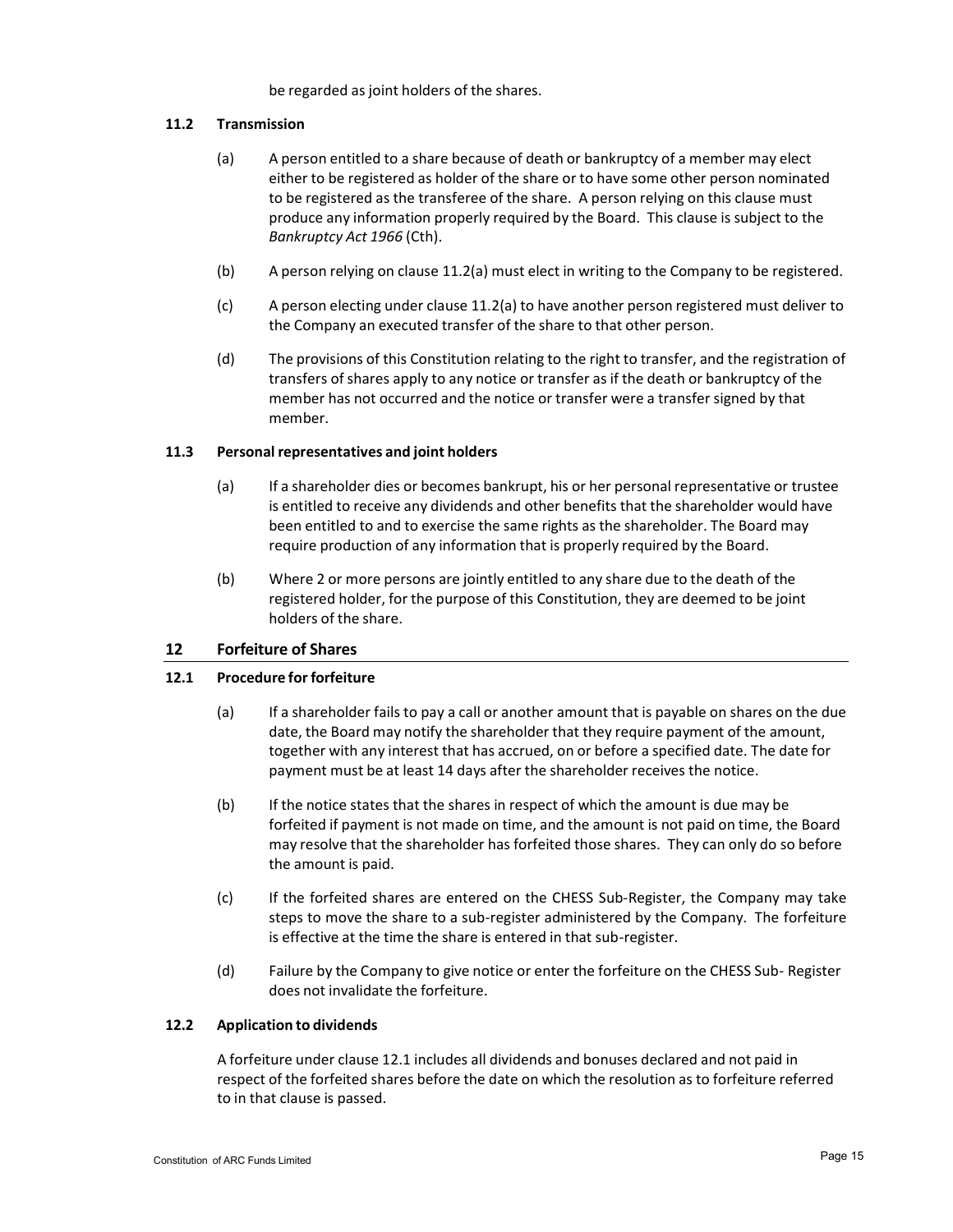# **12.3 Rights of sale**

A forfeited share shall be deemed to be the property of the Company. Subject to the Corporations Act, Listing Rules and the Operating Rules, a forfeited share may be sold or otherwise disposed of on such terms and in such manner as the Board thinks fit. At any time before the sale or disposition, the forfeiture may be cancelled on terms as the Board thinks fit.

# **12.4 Surrender instead of forfeiture**

The Board may accept the surrender of any share which they are entitled to forfeit on any terms they think fit and any so share surrendered is taken to be a forfeited share.

# **12.5 Cessation as a member**

- (a) A person whose shares have been forfeited ceases to be a member in respect of the forfeited shares.
- (b) Despite forfeiture, a member whose shares are forfeited remains liable to pay to the Company all money that, at the date of forfeiture, was payable by the member to the Company in respect of the shares (including interest not exceeding Prescribed Interest Rate from the date of forfeiture on the money for the time being unpaid if the Board thinks fit to enforce payment of the interest).
- (c) The former member's liability ceases if and when the Company receives payment in full of all money (including interest) so payable in respect of the forfeited shares.

# **12.6 Evidence of forfeiture**

A statutory declaration signed by a Director or Secretary of the Company stating that the person making the declaration is a Director or Secretary of the Company, and specifying that particular shares in the Company have been forfeited on a particular date, is satisfactory evidence of their forfeiture.

# **12.7 Manner of forfeiture**

The Company is entitled to the money from the sale. The Company may transfer the shares to the purchaser or person to whom they are disposed of, and register the purchaser as the shareholder. That person has no responsibility to oversee the Company's use of the purchase money, and his or her right to the shares is not affected by any irregularity in the forfeiture or any proceedings relating to the disposal of the shares.

### **12.8 Residue on sale**

If any shares are forfeited and sold at public auction, any residue after the satisfaction of the unpaid calls, instalments and accrued interest and expenses must be held in trust until paid to the person whose shares have been forfeited, or the person's executors, administrators, or assigns, or as the person directs and must be paid in accordance with the Listing Rules.

# **12.9 Certificates**

The shareholder must deliver to the Company the certificate or certificates held in respect of any forfeited shares and in any event the certificates representing forfeited shares are void and of no further effect.

# **12.10 Application to further calls**

This clause 11.3(b) as to forfeiture apply to non-payment of any sum that, by the conditions of issue of a share, becomes payable at a fixed time, as if that sum had been payable by virtue of a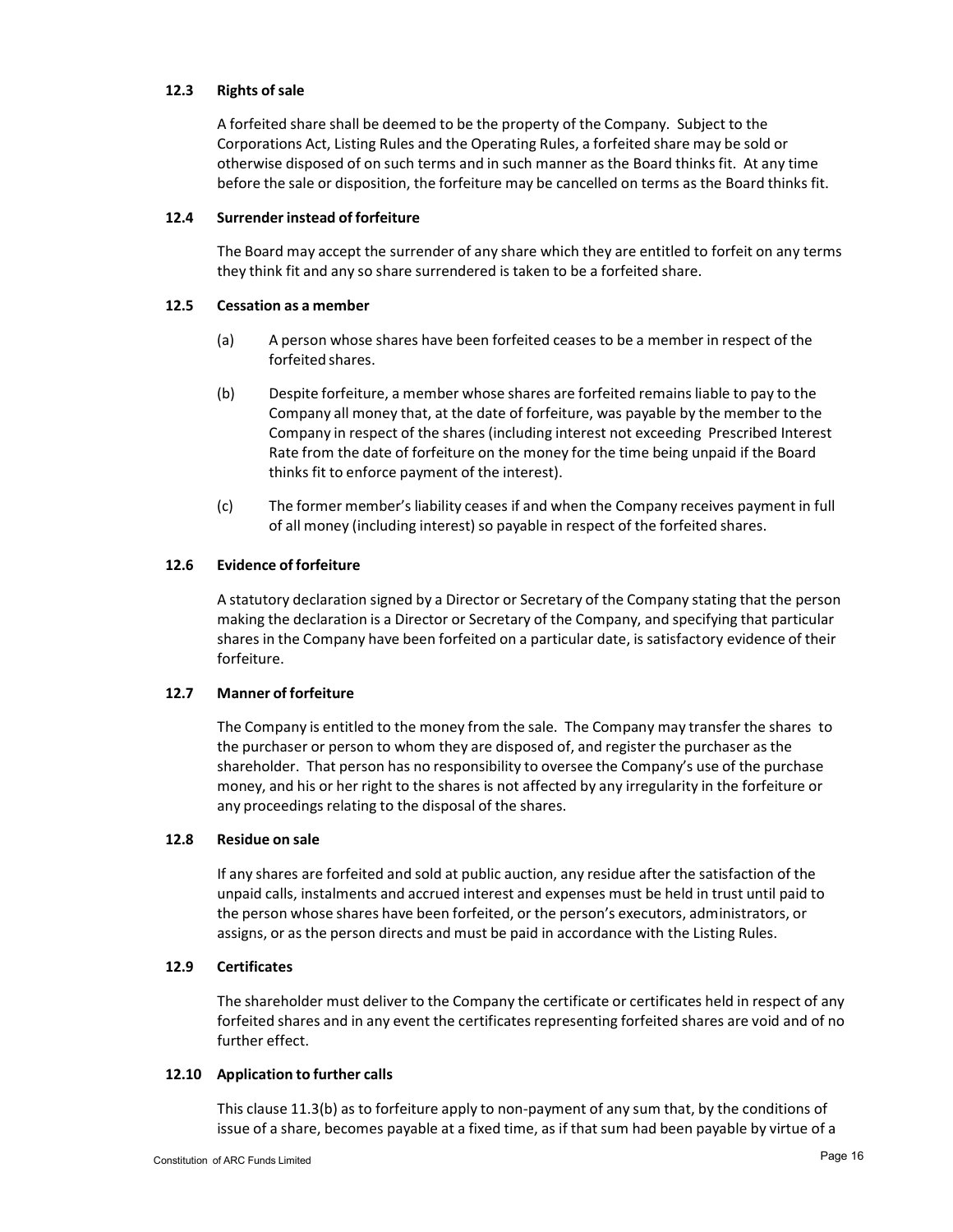call duly made and notified.

# **13 General meetings**

#### **13.1 Annual General Meetings**

The Company must hold an annual general meeting as required by section 250N of the Corporations Act.

#### **13.2 Power to convene**

Any Director may convene a general meeting whenever he or she thinks fit.

#### **13.3 Power to postpone**

- (a) Subject to the Corporations Act, the Company may by resolution of the Board cancel or postpone a meeting of members or change the place for the meeting, prior to the date on which the meeting is to be held.
- (b) Clause 13.3(a) does not apply to a meeting called in accordance with the Corporations Act by a Director, by members or by the Board on the request of members, unless that Director or those members consent to the cancellation or postponement.

#### **13.4 Business at postponed meeting**

The only business that may be transacted at a postponed general meeting is the business specified in the original notice convening the meeting.

# **13.5 Notice**

A notice of a general meeting must specify the place, the day and the hour of meeting and must state the general nature of the business to be transacted at the meeting.

#### **13.6 Notice period and content**

Except when the Corporations Act and the Listing Rules permit shorter notice to be given, 28 days' notice must be given to all persons entitled to receive those notices from the Company. All notices must specify the place and day and hour of the meeting and for any business, the general nature of that business.

#### **13.7 Circular resolution**

The Company may pass a resolution without a general meeting being held if all the members entitled to vote on the resolution sign a document containing a statement that they are in favour of the resolution set out in the document. If a share is held jointly, each of the joint members must sign.

#### **13.8 Omissions**

The accidental omission to give any notice or the non-receipt of notice of a general meeting, cancellation or postponement of a general meeting by, any person entitled to receive the notice shall not invalidate any resolution passed or any proceedings at that general meeting or at a postponed meeting or the cancellation or postponement of a meeting,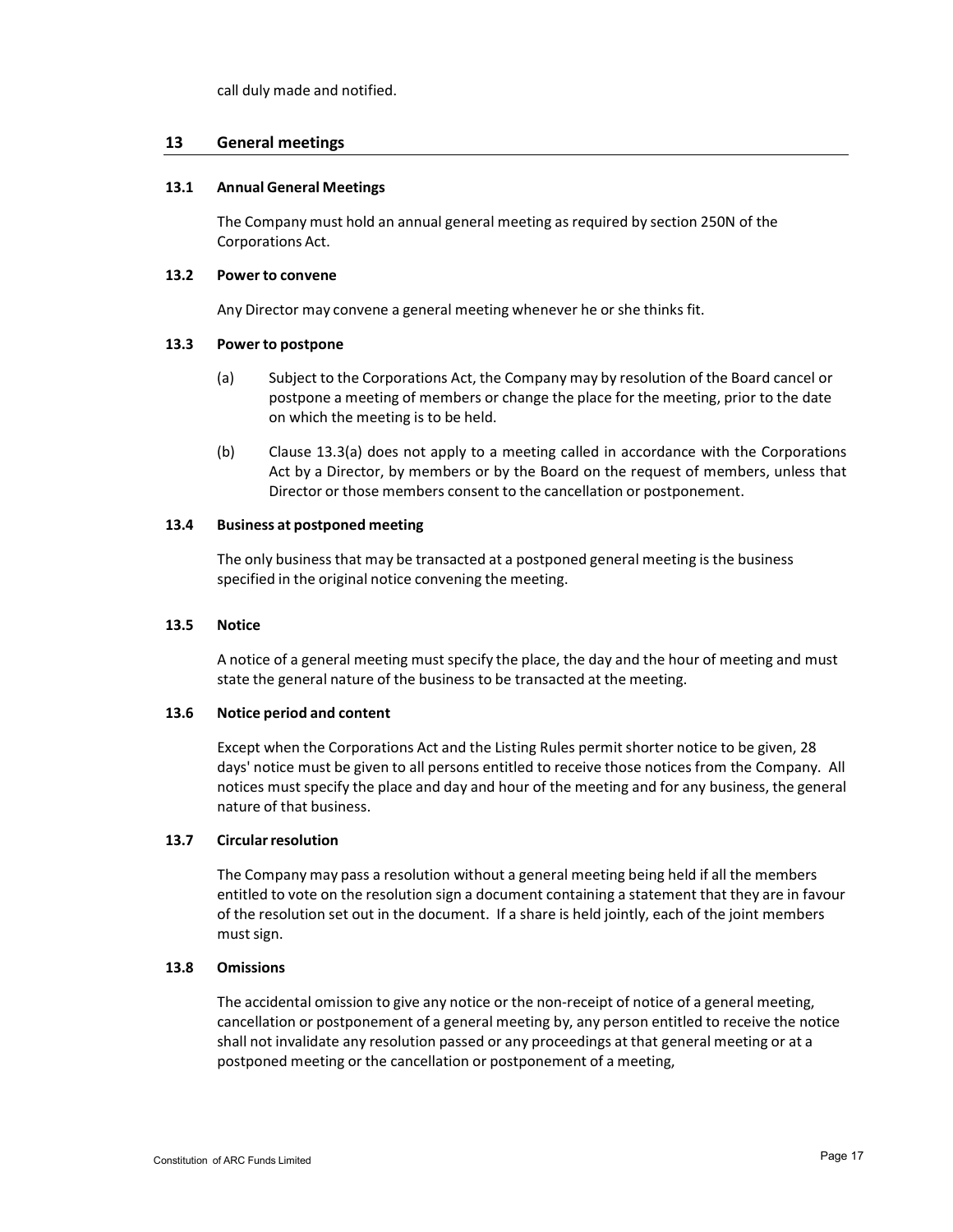#### **14.1 Use of technology**

The Company may hold a meeting of its members at two or more venues using any technology that gives the members as a whole a reasonable opportunity to participate.

# **14.2 Quorum**

Business may not be transacted at any general meeting unless a quorum of members is present at the time when the meeting proceeds to business. Three members (including any proxy for a shareholder and any person representing a company shareholder in accordance with the Corporations Act) constitute a quorum in all cases.

#### **14.3 Effect of no quorum**

If a quorum is not present within 30 minutes from the notified starting time for the meeting:

- (a) where the meeting was convened on the requisition of members, the meeting is cancelled;
- (b) in any other case, the meeting is postponed to the same place on the same day and at the same time the following week, or to any other time and place chosen by the Board. If a quorum is not present within half an hour after the starting time of the postponed meeting, it is cancelled.

#### **14.4 Chairperson of Board**

The chairperson elected as chairperson of Board meetings, or in the chairperson's absence, the deputy chairperson (if any), shall preside as chairperson at every general meeting.

#### **14.5 Vacancy in chairperson**

Where a general meeting is held and:

- (a) no person has been elected as a chairperson of the Board; or
- (b) neither the chairperson nor the deputy chairperson is present within 15 minutes after the time appointed for the holding of the meeting or is unwilling to act,

the members present must elect one of their number to be chairperson of the meeting.

#### **14.6 Adjournment**

The chairperson may at any time adjourn a meeting with the meeting's consent. The chairperson must adjourn a meeting if the meeting votes to adjourn it. The only business that can be transacted at an adjourned meeting is the unfinished business from the original meeting.

# **14.7 Notice where a meeting is adjourned for 30 days**

When a meeting is adjourned for 30 days or more, notice of the adjourned meeting must be given as in the case of an original meeting.

#### **14.8 Form of notice for adjourned meeting**

Except as provided by clause 14.7, it is not necessary to give any notice of an adjournment or of the business to be transacted at an adjourned meeting.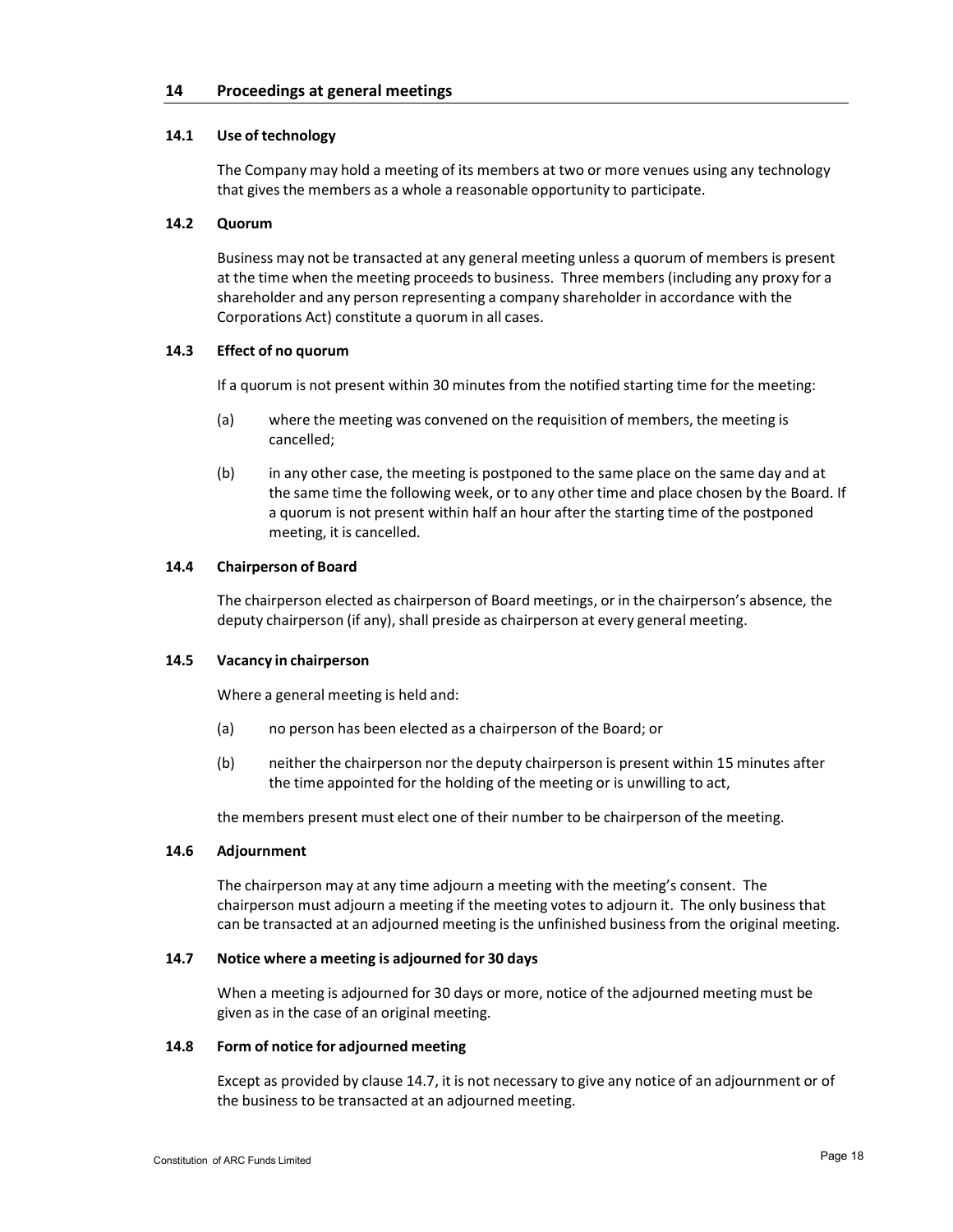# **14.9 Right to discussthe management of the Company**

The chairperson of a meeting of shareholders must allow a reasonable opportunity for shareholders at the meeting to question, discuss or comment on the management of the Company. The Directors of the Company shall answer shareholders' questions if they are capable of doing so.

#### **14.10 Voting on show of hands**

- (a) At any general meeting a resolution put to the vote of the meeting is decided on a show of hands of all members entitled to vote unless a poll is (before or on the declaration of the result of the show of hands) demanded according to this Constitution.
- (b) Unless a poll is duly demanded, a declaration by the chairperson that a resolution or a show of hands has been carried or carried unanimously, or by a particular majority, or lost, must be made in the minutes of the meeting.
- (c) An entry recording the chairperson's declaration of voting in the book containing the minutes of the proceedings of the Company is conclusive evidence of the fact without proof of the number or proportion of the votes recorded in favour of or against the resolution.

# **14.11 Poll**

- (a) A poll may be demanded:
	- (i) by the chairperson;
	- (ii) by at least 5 members entitled to vote on the resolution;
	- (iii) members with at least 5% of the votes that may be cast on the resolution on a poll;

and on a poll, each member entitled to vote is entitled to one vote for each share held or a fraction of a vote for a share on which payment remains owing. That fraction will be equal to the proportion which the amount paid (not credited) relates to the total amounts paid and payable (excluding amounts credited). Amounts paid in advance of a call are to be ignored.

- (b) A poll demanded on the election of a chairperson or on a question of adjournment must be taken immediately.
- (c) A poll demanded on any other subject is taken in such manner and either at once or after an interval or adjournment or otherwise as the chairperson directs. The result of the poll is the resolution of the meeting at which the poll was demanded.
- (d) A demand for a poll may be withdrawn.
- (e) A poll may be demanded before a vote is taken or in the case of a vote taken on a show of hands, immediately before or immediately after, the results of the vote are taken.

# **14.12 Chairperson's vote**

If the votes are equal, whether on a show of hands or on a poll, the chairperson of the meeting at which the show of hands takes place or at which the poll is demanded is not entitled to a second or casting vote.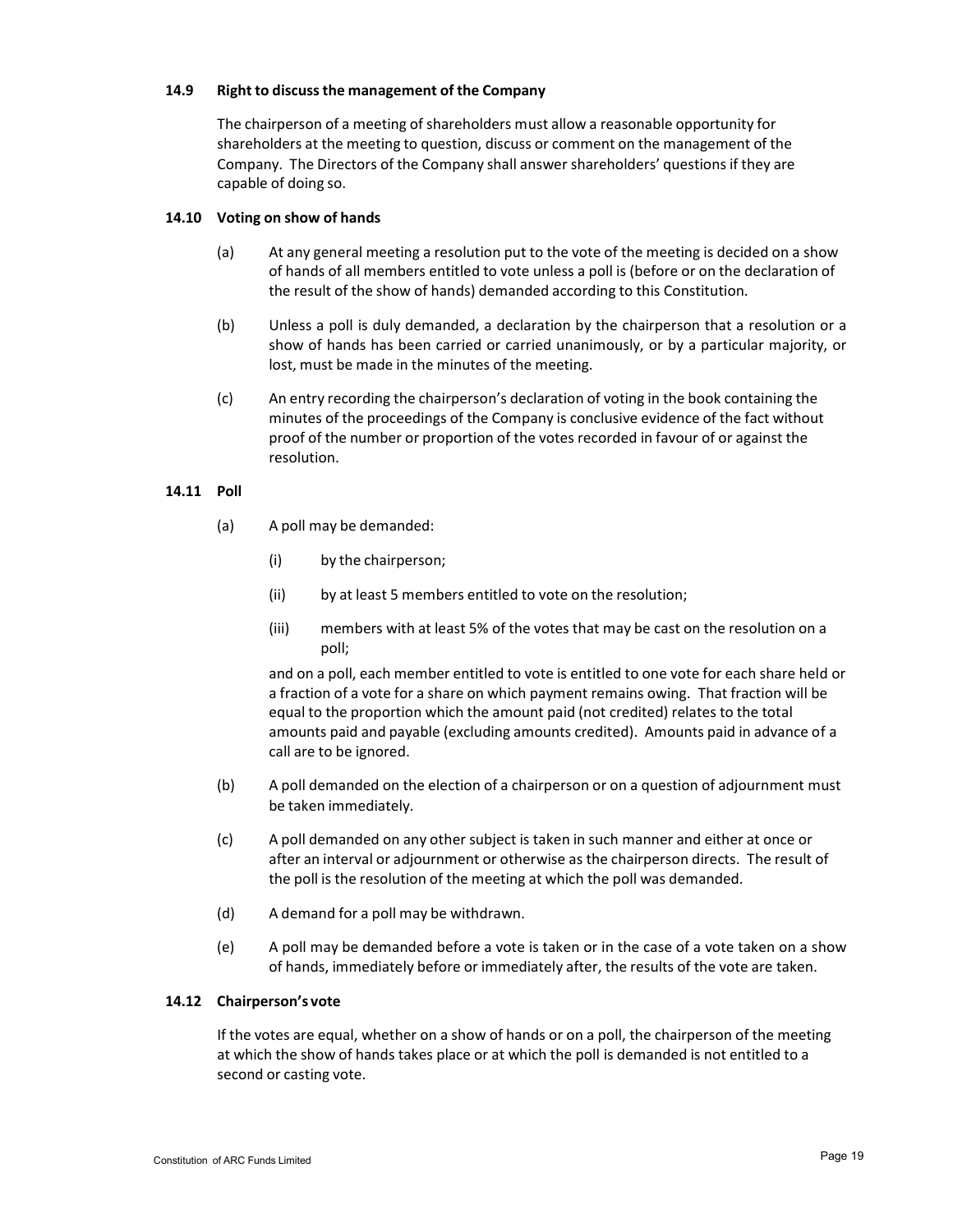# **14.13 Proxy holders and representatives voting rights**

Subject to the Listing Rules and any rights or restrictions for the time being attached to any class or classes of shares:

- (a) at meetings of members or classes of members each member entitled to vote may vote in person or by proxy or attorney; and
- (b) on a show of hands every person present who is a member or a representative of a member has one vote in respect of each share carrying the right to vote and on a poll every person present in person or by proxy, attorney or representative has one vote for each share held carrying the right to vote.

#### **14.14 Votes of joint holders**

If shares are held jointly, only one of the joint holders may vote. If more than one of the joint holders tenders a vote, the vote of the holder whose name in respect of those shares appears first in the register of shareholders is to be treated as the only vote in relation to those shares.

#### **14.15 Incapacity**

This clause applies where a member is of unsound mind or is a person whose person or estate is liable to be dealt with under the law relating to mental health. The member's committee or trustee or such other person as properly has the management of the member's estate may exercise any rights of the member in relation to a general meeting as if the committee, trustee or other person were the member.

#### **14.16 Disentitlement to vote**

- (a) A member is not entitled to vote at a general meeting unless all calls and other sums presently payable by the member in respect of share in the Company have been paid.
- (b) During a breach of the Listing Rules relating to restricted securities or while a breach subsists of a Restriction Agreement entered into by the Company under the Listing Rules in relation to shares which are Restricted Securities, the Restricted Securities do not confer on the holder any dividend, distribution or voting rights. However, those Restricted Securities shall not be treated or taken to be a separate class of share for any purpose.

#### **14.17 Objection to voter**

- (a) An objection may be raised to the qualification of a voter only at the meeting or adjourned meeting at which the vote objected to is cast.
- (b) Any objection is referred to the chairperson of the meeting, whose decision is final and a vote not disallowed by the chairperson is valid for all purposes.

#### **14.18 Decisions**

A decision of a general meeting may not be impeached or invalidated on the ground that a person voting at the meeting was not entitled to do so.

#### **14.19 Admission to general meetings**

The chairperson of a general meeting may refuse admission to a person or require a person to leave and not return to, a meeting if the person:

(a) refuses to permit examination of any article in the person's possession; or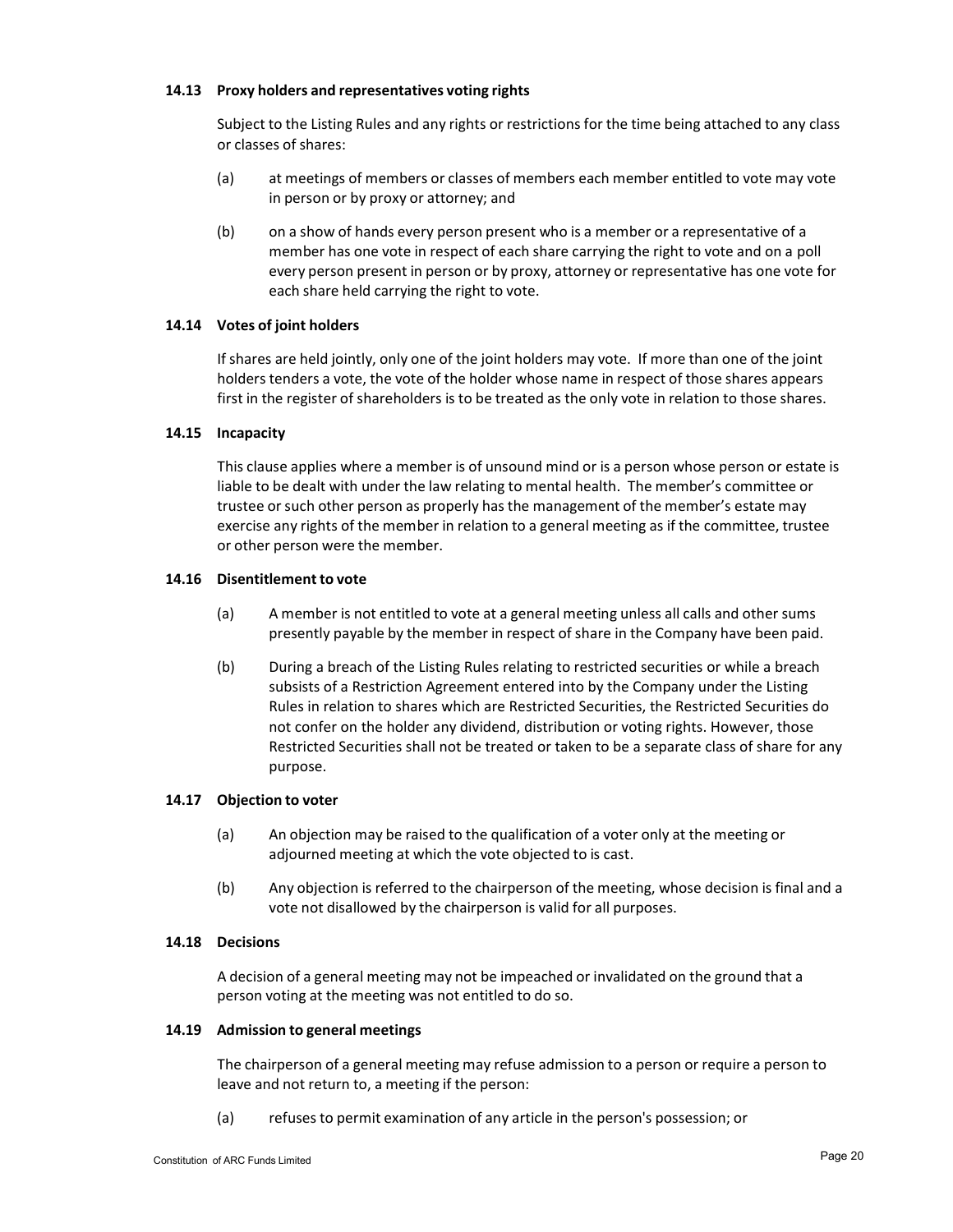- (b) is in possession or and electronic recording device, placard or banner or other article, which the chairperson considers to be dangerous, offensive or liable to cause disruption; or
- (c) causes any disruption to the meeting.

# **14.20 Auditor's right to be heard**

The auditor of the Company from time to time is entitled to:

- (a) attend any general meeting of the Company;
- (b) be heard ay any general meeting of the Company on any part of the business of the meeting that concerns the auditor in their capacity as auditor, even if:
	- (i) the auditor retires at the general meeting; or
	- (ii) members pass a resolution to remove the auditor from office; and
- (c) Authorise a person in writing to attend and speak at any general meeting as the auditor's representative.

#### **15 Proxy**

# **15.1 Appointment of proxy**

- (a) A member who is entitled to attend and cast a vote at a meeting of the Company's members may appoint a person (who need not be a member) as the member's proxy to attend and vote for the member at the meeting. The person appointed as the member's proxy may be an individual or a body corporate.
- (b) The appointment may specify the proportion or number of votes that the proxy may exercise.
- (c) Each member may appoint a proxy. If the member is entitled to cast two or more votes at the meeting, they may appoint two proxies.
- (d) Any fractions of votes resulting from the application of clause 15.1(b) or clause 15.1(c) are to be disregarded.
- (e) The appointment of a proxy is not revoked by the appointer attending and taking part in the general meeting but, if the appointer votes on any resolution, the proxy or attorney is not entitled to vote, and must not vote, as the appointor's proxy on the resolution.
- (f) If a member appoints one proxy, that proxy may vote on a show of hands.
- (g) If a member appoints two proxies, the following rules apply:
	- (i) each proxy may exercise half of the member's voting rights if the appointment does not specify a proportion or number of the member's voting rights the proxy may exercise;
	- (ii) on a show of hands, neither proxy may vote; and
	- (iii) on a poll, each proxy or attorney may only exercise the voting rights the proxy or attorney represents.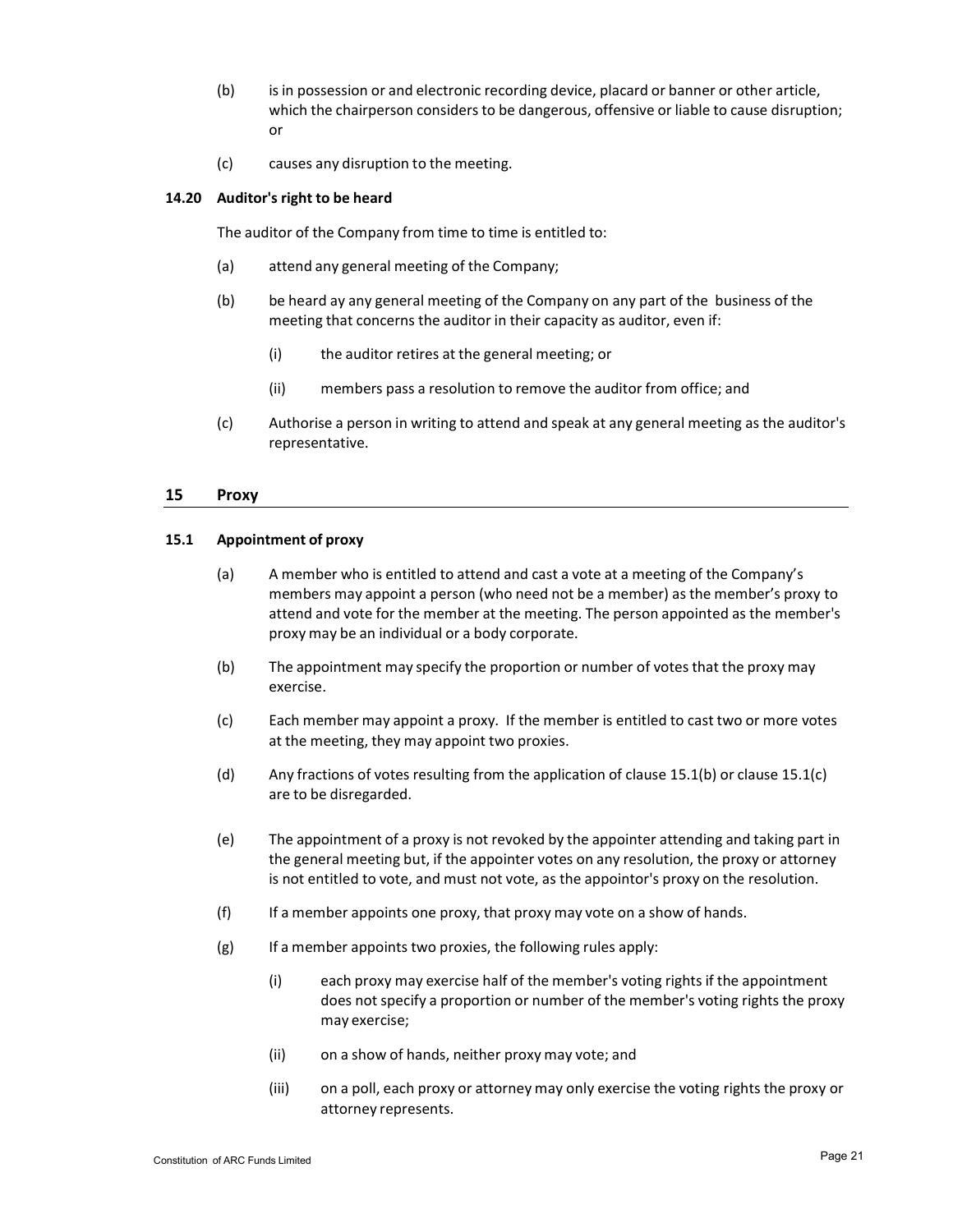- (h) Where a person present at a general meeting represents personally or by proxy, attorney or Representative more than one member:
	- (i) on a show of hands the person is entitled to one vote only despite the number of members the person represents;
	- (ii) that vote will be taken as having been cast for all the members the person represents; and
	- (iii) the person must not exercise that vote in a way which would contravene any directions given to the person in any instrument appointing the person as proxy or attorney.
- (i) Subject to this Constitution, the Corporations Act, all applicable laws and the express terms of an appointment, a proxy may vote:
	- (i) on any amendment moved to the proposed resolutions and on any motion that the proposed resolutions not be put or a similar motion; and
	- (ii) on any procedural motion put to the meeting.

#### **15.2 Form of proxy**

- (a) An appointment of a proxy is valid if it is in accordance with the Corporations Act, Listing Rules or in a form (including electronic) that the Board may prescribe or accept.
- (b) If an appointment of a proxy is not properly executed or validated, incomplete or unclear, the following provisions apply. Nothing obliges the Board or the Company to do anything referred to in those provisions.
	- (i) If the name of the proxy is not included, the name of any Director or Secretary may by inserted by the Secretary on the authority of the Board (which may occur later than the time specified in the relevant notice of meeting for the receipt of proxy appointments).
	- (ii) If the appointment has not been duly signed or validated, the Company may:
		- (A) return the appointment to the appointing shareholder; and
		- (B) request that the shareholder sign or validate the appointment and return it to the Company within a period decided by the Board (which may occur later than the time specified in the relevant notice of meeting for the receipt of proxy appointments).
	- (iii) If the appointment is otherwise incomplete or unclear, the Company may by written or communication, clarify with a shareholder any instruction on the appointment and complete or amend the appointment to reflect any clarification in instruction received from a shareholder (which completion or amendment may occur later than the time specified in the relevant notice of meeting for the receipt of proxy appointment). For this purpose, the member appoints the Company as its attorney.
- (c) For the purposes of this clause 15.2, a proxy appointment received at an electronic address specified in the notice of general meeting for the receipt of proxy appointment or otherwise received by the Company in accordance with the Corporations Act, is taken to have been duly signed and validated where the appointment: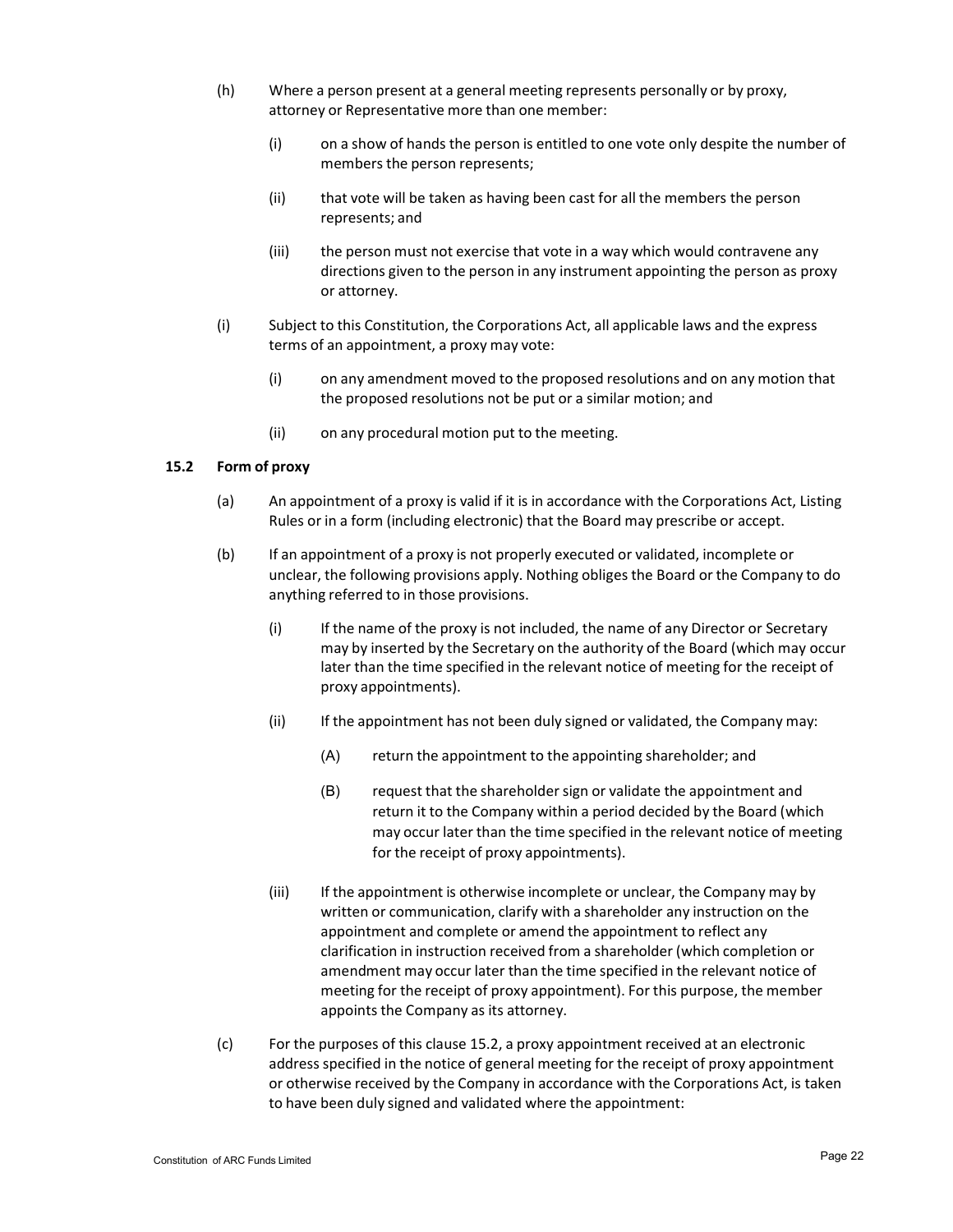- (i) includes or is accompanied by a personal identification code allocated by the company to the member making the appointment;
- (ii) has been authorised by the member in another manner approved by the directors and specified in or with the notice of meeting; or
- (iii) is otherwise authenticated in accordance with the Corporations Act.
- (d) An instrument appointing a proxy may direct the way in which a proxy is to vote on a particular resolution. If an instrument contains a direction, the proxy must vote as directed in the instrument, and is not entitled to vote on the proposed resolution except as directed in the instrument. If an instrument does not contain a direction, the proxy is entitled to vote on the proposed resolution as the proxy considers appropriate.

#### **15.3 Evidence of proxy appointment forms, powers of attorney and other appointments**

The Board may require evidence of:

- (a) in the case of a proxy appointment form executed or otherwise authenticated by an attorney, the relevant power of attorney or other authority under which the appointment was authenticated or a certified copy of it;
- (b) in the case of an attorney, the power of attorney or a certified copy of it; or
- (c) in the case of a corporate representative of a member or a proxy, the appointment of the representative in accordance with the Act.

#### **15.4 Corporaterepresentatives**

A member that is a body corporate may appoint an individual to act as its representative at meetings of members as permitted by section 250D of the Corporations Act.

#### **15.5 Proxy to be received by Company**

An instrument purporting to appoint a proxy is not effective unless it is received, together with any additional documentation, including a copy of the power of attorney (certified as a true copy of the original), by the Company at least 48 hours before the general meeting or the resumption of an adjourned general meeting (unless otherwise determined by the Board) at any of the following:

- (a) the registered office;
- (b) a facsimile number at the registered office; or
- (c) a place, facsimile number or electronic address specified for that purpose in the notice of the general meeting.

# **15.6 Power to demand poll**

A proxy may demand, or join in demanding, a poll.

#### **15.7 Revocation of proxy**

The appointment of a proxy may be revoked by the member who appointed the proxy by notice to the Company from the member or, as the case may be, the duly authorised attorney of the member, stating that the appointment of a proxy is revoked or by appointing a new proxy.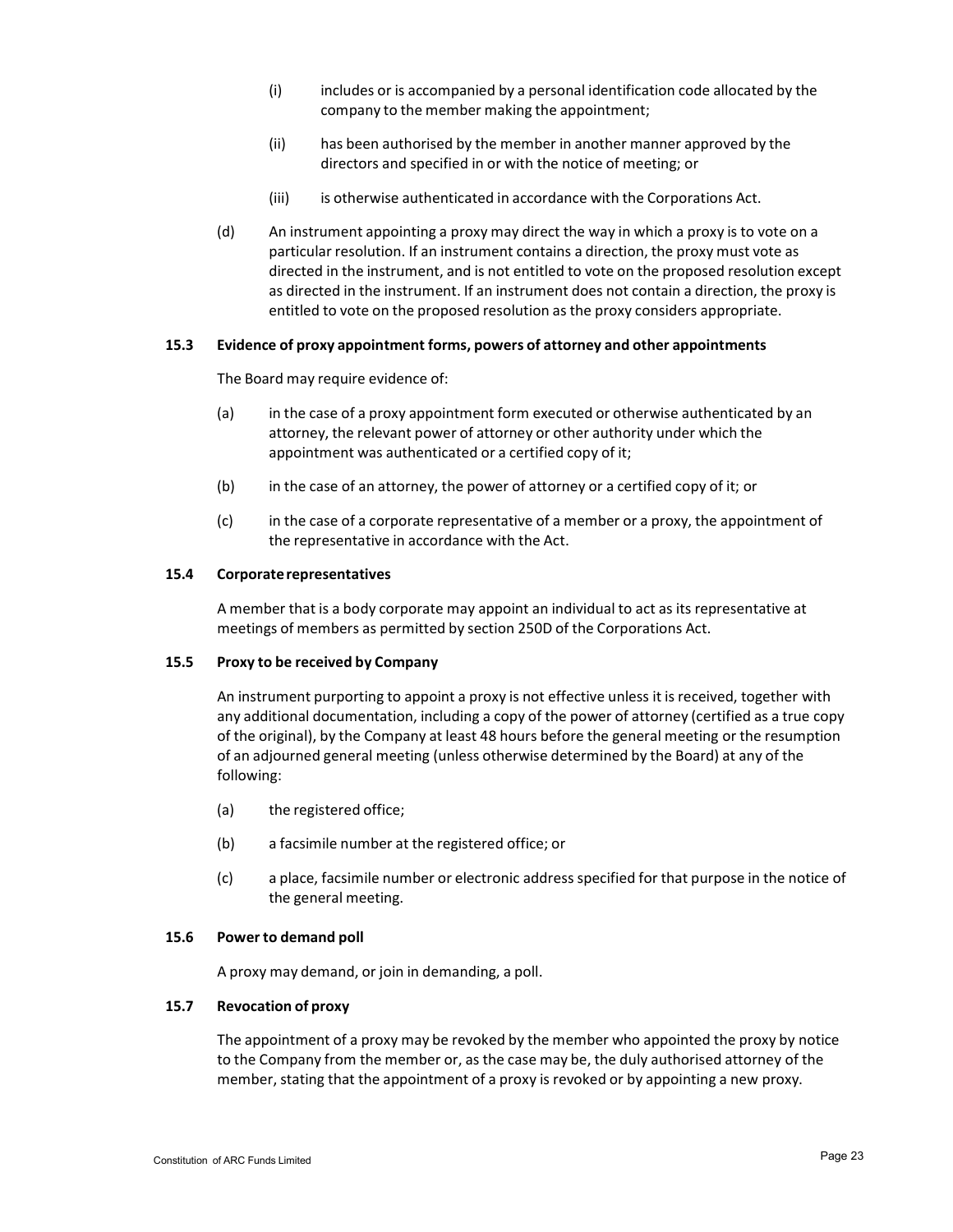# **15.8 Validity of votes of proxy**

A vote cast by a proxy will be valid unless before the start of a general meeting (or, in the case of an adjourned or postponed general meeting, not less than 48 hours before the resumption of the adjourned or postponed general meeting) at which a proxy votes:

- (a) the appointing member dies;
- (b) the member is mentally incapacitated;
- (c) the member transfers the share in respect of which the appointment or authority was given; or
- (d) the Company receives notice of:
	- (i) the revocation of the instrument appointing the proxy;
	- (ii) the appointment of a new proxy; or
	- (iii) the revocation of any power of attorney under which the proxy was appointed.

#### **15.9 No liability**

The Company is not responsible for ensuring that any directions provided in the instrument appointing the proxy or the way in which a proxy is to vote on a particular resolution are complied with, and accordingly is not liable if those directions are not complied with.

#### **16 Direct voting**

#### **16.1 General**

The Board may determine that at any general meeting or class meeting a member who is entitled to attend and vote on a resolution at that meeting is entitled to a direct vote in respect of that resolution. A direct vote includes a vote delivered to the Company by post, fax or other electronic means approved by the Board. The Board may,subject to this Constitution, prescribe regulations, rules and procedures in relation to direct voting, including specifying the form, method and timing of giving a direct vote at a meeting in order for the vote to be valid and for disregarding a direct vote.

#### **16.2 Treatment of direct votes**

A direct vote on a resolution at a meeting in respect of a share cast in accordance with clause 16.1 is of no effect and will be disregarded:

- (a) if at the time of the resolution, the person who cast the direct vote:
	- (i) is not entitled to vote on the resolution in respect of the share; or
	- (ii) would not be entitled to vote on the resolution in respect of the share if the person were present at the meeting at which the resolution is considered;
- (b) if had the vote been cast in person at the meeting at which the resolution is considered:
	- (i) the vote would not be valid; or
	- (ii) the Company would be obliged to disregard the vote;
- (c) subject to any rules prescribed by the Board, if the person who cast the direct vote is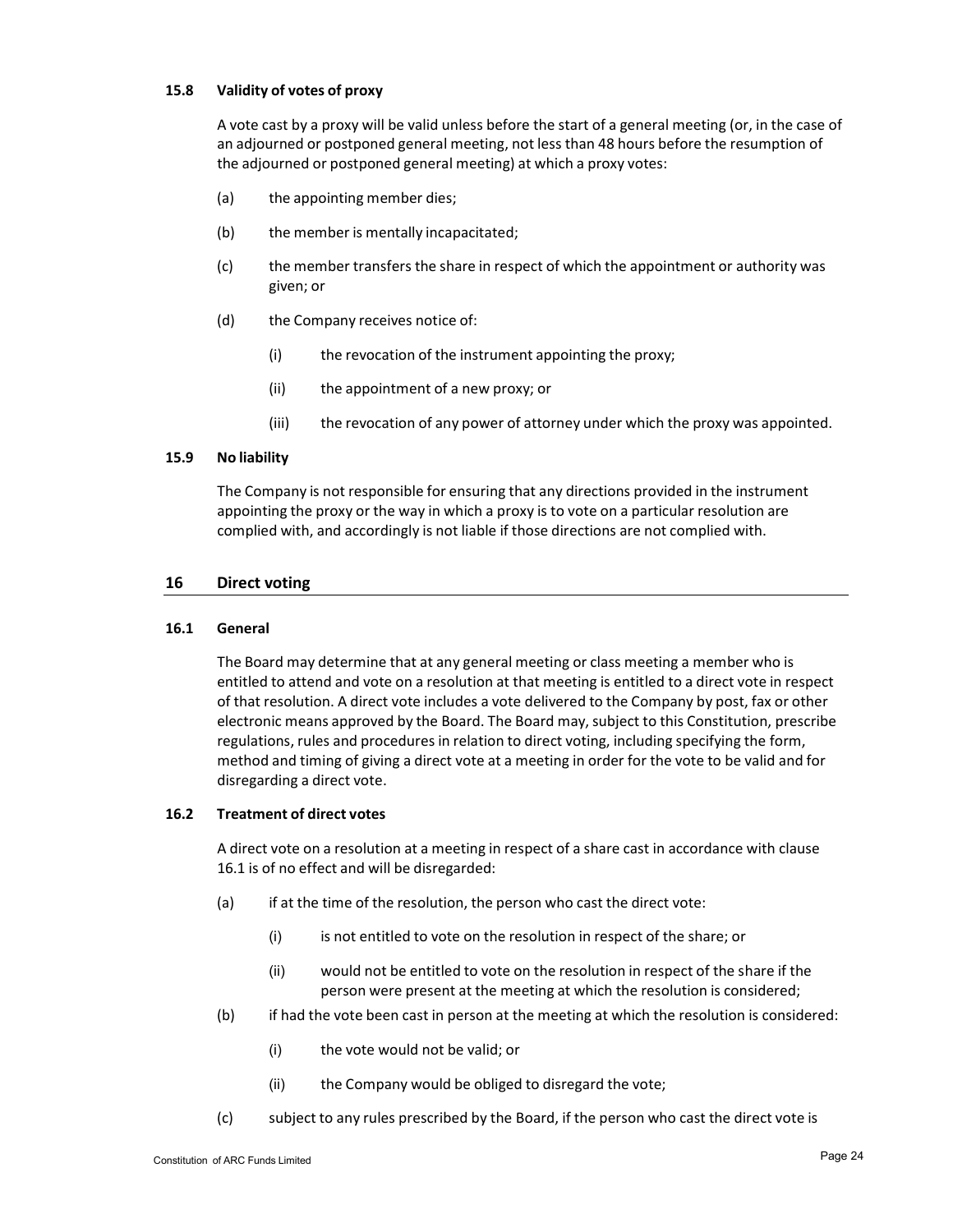present in person at the meeting at the time the resolution is considered; and

(d) if the direct vote was cast otherwise than in accordance with any regulations, rules or procedures prescribed by the Board under clause 16.1.

#### **16.3 Multiple votes**

Subject to any rules prescribed by the Board, if the Company receives a valid direct vote on a resolution in accordance with clause 16.1 and, prior to, after or at the same time as receipt of the direct vote, the Company receives an instrument appointing a proxy, attorney or Representative to vote on behalf of the same shareholder on that resolution, the Company may disregard the direct vote as effective in respect of that resolution and disregard any vote cast by the proxy, attorney or Representative on the resolution at the meeting.

#### **17 Appointment, removal and remuneration of Directors**

#### **17.1 Minimum and maximum number of Directors on incorporation**

The minimum number of Directors is 3. The maximum number is 7.

#### **17.2 Change to numbers of Directors**

The Company may by resolution increase or decrease the minimum and maximum number of Directors but the minimum must never be less than 3.

#### **17.3 Eligibility**

A Director need not be a member. Neither the auditor of the Company for the time being nor any partner, Director or employee of the auditor is eligible to act as a Director.

# **17.4 Period of office**

Each of the Board will hold office until the Director vacates the office or is removed under this Constitution.

#### **17.5 Retirement by rotation**

- (a) Clauses 17.5(b) ‐ 17.5(d) apply only if the Company has been admitted to the Official List of ASX and the Listing Rules apply.
- (b) At each annual general meeting one‐third of the Directors (except for the managing director), or, if their number is not three or a multiple of three, then the number nearest but not exceeding one‐third, shall retire from office by rotation. The Directors to retire in every year shall be those who have been longest in office since their last election but as between persons who became Directors on the same day shall (unless they otherwise agree between themselves) be determined by lot.
- (c) The retiring Directors shall be eligible for re‐election.

(d) The Company at any general meeting at which any Directors retire may fill the vacated offices. A person (other than a Director who retires by rotation) is not eligible to be appointed as a Director at a general meeting unless notice of nomination of the person to be a Director is given to the Company 35 Business Days before the general meeting, or such other notice period as required by the Listing Rules. The nomination must state the person is to be nominated and must include written consent of the person to be a Director. If Directors are to be elected at a meeting, the Company must tell the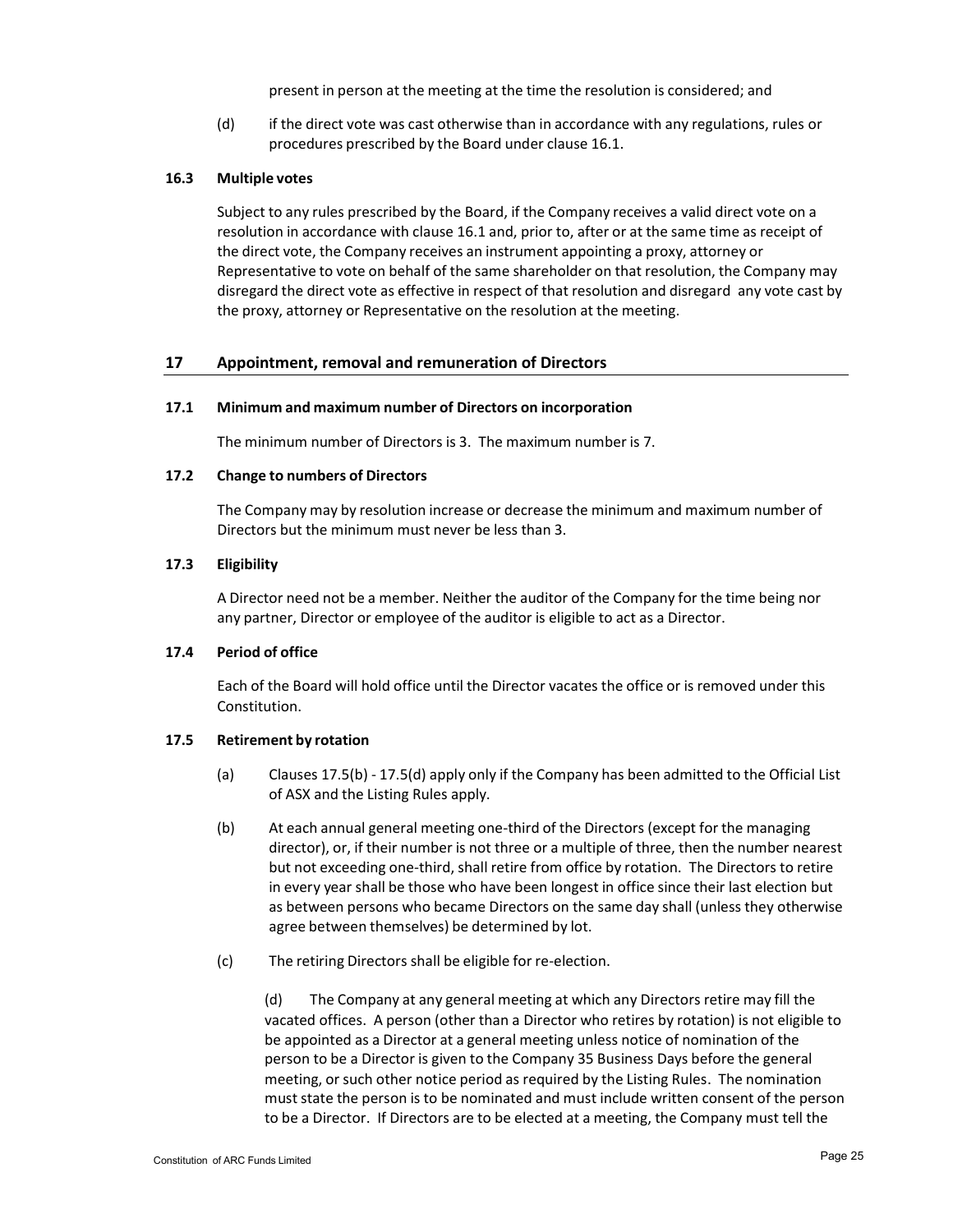ASX the date of the meeting at least 5 Business Days before the closing date for receipt of nominations for Directors.

# **17.6 Retiring Director to remain in office untilsuccessors appointed**

If, at any general meeting at which an election of Directors ought to occur, the places of the retiring Directors are not filled, the retiring Directors or any who have not had their places filled shall be deemed to have been re‐elected and shall, if willing, continue in office until the next annual general meeting and so on from year to year until their places are filled unless:

- (a) it is determined at the meeting to reduce the number of Directors;
- (b) it is resolved at the meeting not to fill the vacated offices;
- (c) in any case, the resolution for re‐election of a Director is put to the meeting and lost; or
- (d) the Director has given notice in writing to the Company that he or she is not willing to be re‐elected.

# **17.7 Casual vacancy**

The Board have the power at any time to appoint any person to be a Director either to fill a casual vacancy or as an addition to the existing Directors. That Director will hold office until the end of the next annual general meeting of the Company when the Director may be re‐ elected but will not be taken into account in determining the number of Directors who must retire by rotation. The Board must not make an appointment so that the total number of Directors at any time exceeds the maximum number fixed in accordance with this Constitution.

#### **17.8 Removal by members**

The members may in accordance with the Corporations Act, by resolution remove any Director from office but not so as to have fewer than the minimum number of Directors fixed in accordance with this Constitution. The members may appoint another Director at the same meeting to replace the Director removed. The replacement Director must retire at the next annual general meeting and will be eligible for re‐election but will not be taken into account in deciding the Directors who must retire by rotation.

#### **17.9 Appointment by members**

The members may, by resolution appoint any person as a Director but not so as to exceed the maximum number of Directors fixed in accordance with this Constitution.

#### **17.10 Directors' fees and remuneration**

- (a) The Directors shall be entitled to receive remuneration for their services as Directors as determined by the Company in general meeting. Unless otherwise directed by the resolution approving the remuneration, the sum is to be divided among the Directors in any proportions as the Board may agree, or failing agreement, equally. If a Director holds office for less than the whole of the relevant period in respect of which the remuneration is paid, that Director is only entitled to receive remuneration in proportion to the time during the period for which the Director has held office.
- (b) Fees payable to non‐Executive Directors shall be by a fixed sum and not by a commission on or percentage of profit or operating revenue. Remuneration and fees payable to Executive Directors shall not include a commission on or percentage of operating revenue.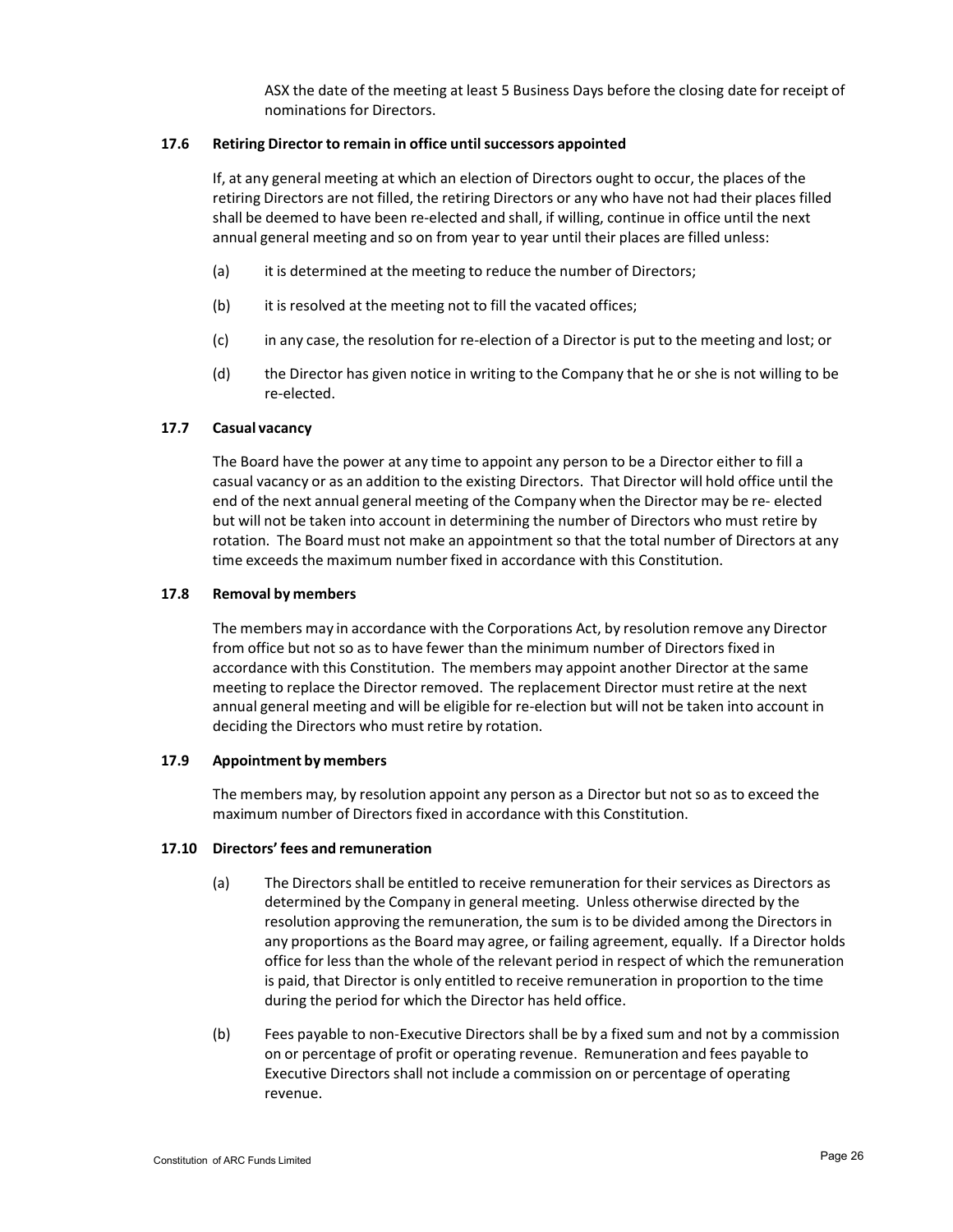#### **17.11 Directors' expenses**

The Directors shall also be entitled to be repaid all travelling, hotel and other expenses reasonably incurred by them respectively in or about the performance of their duties as Directors, including their expenses of travelling to and from Board meetings, committee meetings or general meetings or otherwise incurred whilst engaged in the business of the Company or in the discharge of their duties as Directors.

# **17.12 Specialremuneration**

The Board may grant special remuneration to any Director who performs any special or extra services for or at the request of the Company. Any special remuneration may be made payable to a Director in addition to or in substitution for the Director's ordinary remuneration.

#### **17.13 Increase in fees**

Directors' fees paid by the Company (or any entity with which it is associated) to its Directors shall not be increased without the prior approval of shareholders. The notice convening the meeting shall include the amount of the increase and the maximum sum that may be paid.

#### **17.14 No share qualification**

A Director need not be a shareholder in the Company.

# **17.15 Vacation of office**

In addition to the circumstances in which the office of a Director becomes vacant under the Corporations Act, a Director ceases to hold office immediately any of the following happens:

- (a) The Director becomes bankrupt.
- (b) The Director becomes mentally unfit to hold office, or the Director or his or her affairs are made subject to any law relating to mental health or incompetence.
- (c) The Director resigns by giving the Company written notice.
- (d) The Director becomes disqualified by law from being a Director.
- (e) Without the consent of the other Directors, the Director is absent from Board meeting for a continuous period of 6 months.

# **18 Powers and duties of Board**

#### **18.1 General power of management**

Subject to the Corporations Act and to this Constitution, the business of the Company is managed by the Board who may pay all expenses incurred in promoting and forming the Company, and may exercise all such powers of the Company as are not, by the Corporations Act, the Listing Rules or by this Constitution, required to be exercised by the Company in general meeting.

# **18.2 Borrowing powers**

Without limiting clause 18.1, the Board may exercise all the powers of the Company to borrow money, to charge any property or business of the Company or all or any of its uncalled capital and to issue debentures or give any other security for a debt, liability or obligation of the Company or of any other person.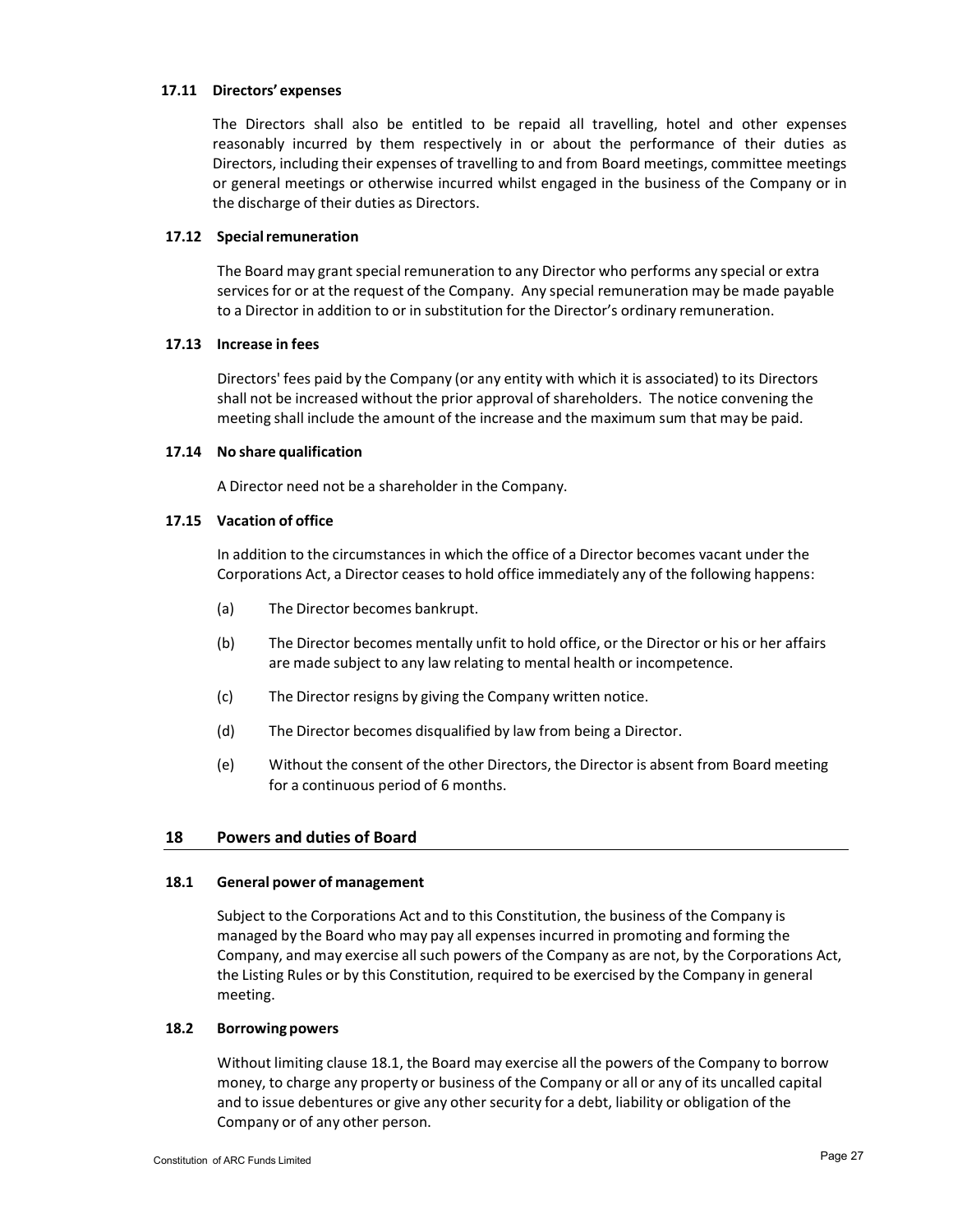# **18.3 Options**

Subject to the Listing Rules, but without prejudice to the general powers conferred by this Constitution, the Board may give to any person the right or option of requiring an allotment of a share to the person at a future date on terms to be determined by the Board.

#### **18.4 Negotiableinstruments**

At least 2 Directors may sign, draw, accept, endorse or otherwise execute a negotiable instrument unless the Board resolves otherwise.

#### **19 Proceedings of Directors**

# **19.1 Board to regulate as quorum**

The Board may meet together for the dispatch of business and adjourn and otherwise regulate their meetings as they think fit. Unless otherwise determined, 2 Directors is a quorum. An alternate Director shall be counted for quorum purposes as a separate Director unless the alternate is another Director. The alternate may only be counted once if the person is an alternate for more than one Director.

#### **19.2 Convening of meetings**

A Director may at any time, and a Secretary must on the requisition of a Director, convene a meeting of the Directors. Notice of meetings must be given to each Director. Notice may be given by telephone, facsimile or in writing by fax or electronic transmission or any other method agreed by the Board.

#### **19.3 Written resolution**

The Directors may pass a resolution in writing without holding a meeting if all Directors who are entitled to vote on the resolution sign the document or documents or identical copies of it or them.

#### **19.4 Deemed date of passing resolution**

The resolution will be treated as having been passed at a meeting of Directors held on the day and at the time that the last Director signs.

# **19.5 Use of technology**

A Directors' meeting may be called or held using any technology consented to by all the Directors. The consent may be a standing one. A Director may only withdraw their consent within a reasonable period before the meeting.

#### **19.6 Decisions of the Board**

Questions arising at any meeting of Board shall be decided by a majority of votes. A determination of a majority of Board is for all purposes taken to be a determination of the Board. If the votes are equal, the chairperson of the meeting shall not have a second or casting vote.

#### **19.7 Minutes of meeting of Directors**

The Board must ensure that the minutes of the meeting record each of the following:

(a) the names of all Directors who are present;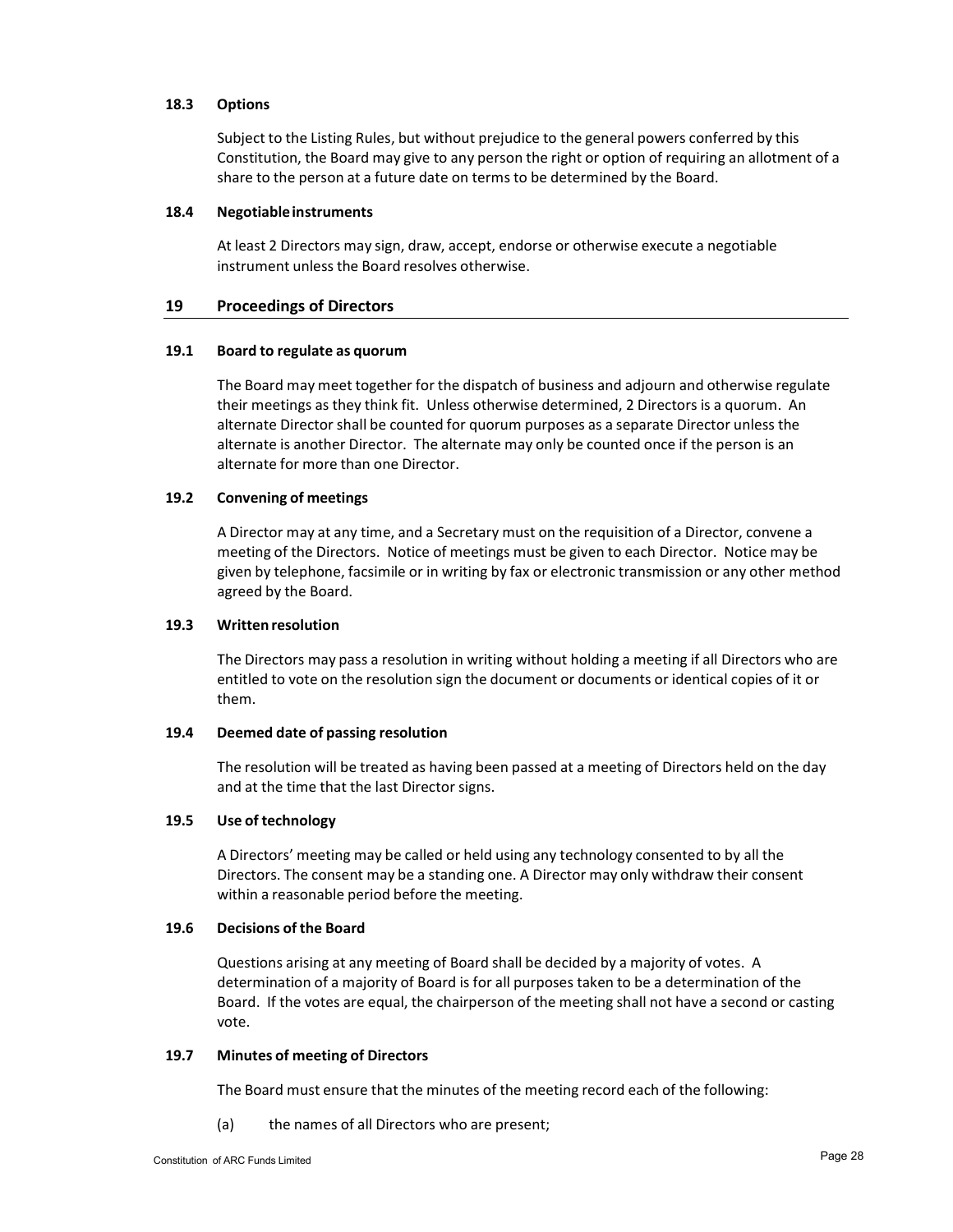- (b) the chairperson of the meeting;
- (c) details of the proceedings at the meeting;
- (d) resolutions passed at the meeting;
- (e) any appointment of an Officer; and
- (f) interests declared by any Director in accordance with this Constitution.

#### **19.8 Chair mustsign minutes**

The minutes of a Board meeting must be signed by the chairperson of that meeting, either at that meeting or at the following meeting.

#### **19.9 Appointment of alternate Director**

With the consent of the other Directors, a Director may appoint an individual to be an alternate Director for him or her for any period, providing the alternate Director has previously consented in writing to act. The Director must do so by giving other Directors a written notice of the appointment, signed by the Director. An alternate Director may exercise any of the powers of the Director appointing him or her, does not have to have a share qualification and is subject to all of his or her appointor's obligations. The alternate is entitled to be notified of Directors' meetings and to attend and vote at them as a Director, but only if the appointing Director is not present or not voting. An alternate Director may also be a Director and may act as alternate to more than one Director.

#### **19.10 Ending of appointment of alternate Director**

An alternate Director ceases to hold office immediately any of the following happens:

- (a) the Director who appointed the alternate Director ceases to be a Director;
- (b) the Director who appointed the alternate Director ends the appointment by giving the alternate Director a written notice signed by the Director;
- (c) the period of the appointment ends; or
- (d) anything happens that would result in the alternate Director ceasing to be a Director if he or she were a Director.

#### **19.11 Authority to act where vacancy**

If there is a vacancy in the office of a Director, the remaining Directors may act. If the number of remaining Directors is less than the number required to constitute a quorum at a meeting of Directors, the Directors may act only for the purpose of increasing the number of Directors to a number sufficient to constitute a quorum or to convene a general meeting of the Company.

#### **19.12 Chairperson**

The Directors must elect one of their number as chairperson of their meetings and determine the period of office of the chairperson.

# **19.13 Substitutechairperson**

Where a Board meeting is held and:

(a) a chairperson has not been elected as provided; or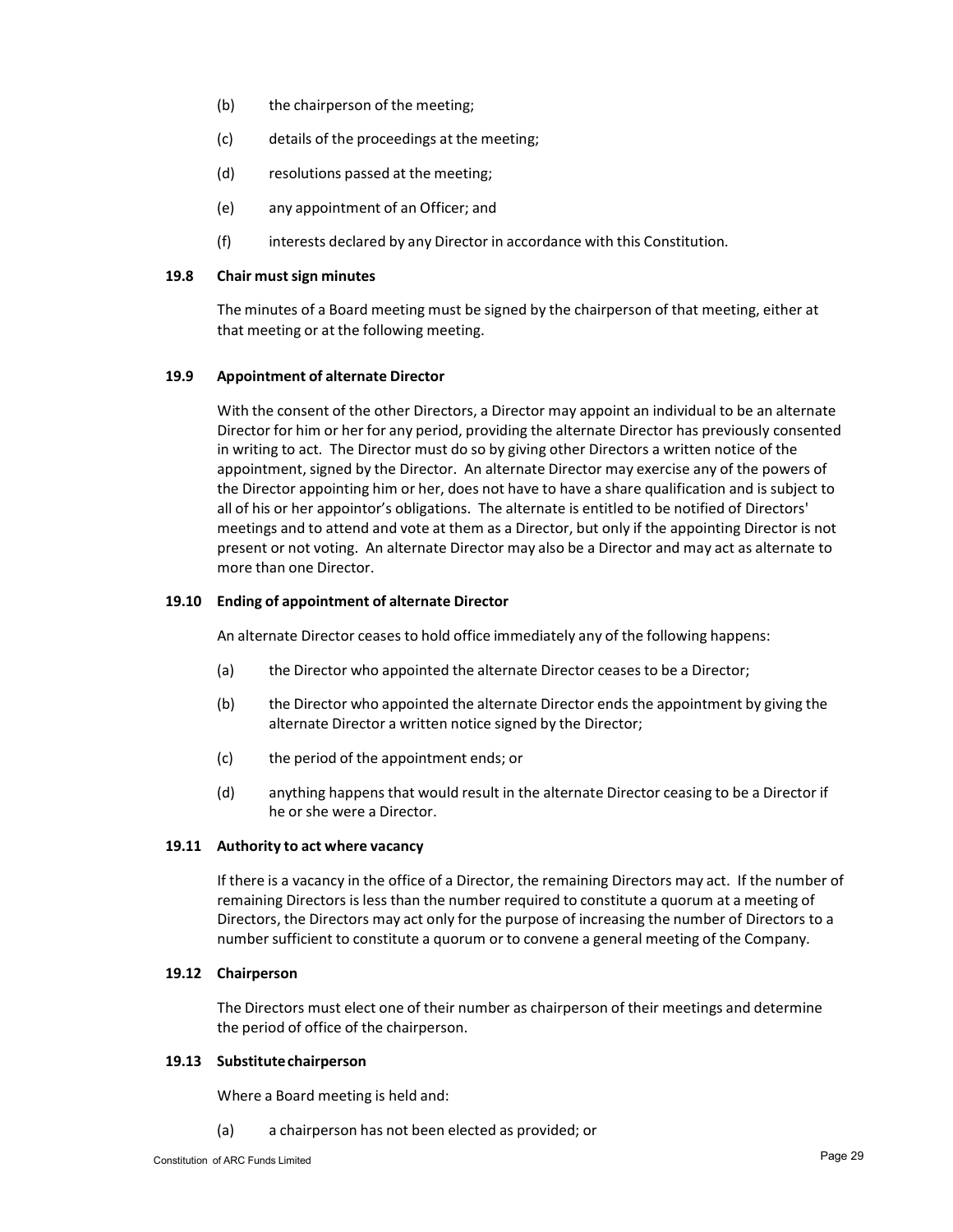(b) the chairperson is not present within 10 minutes after the time appointed for the holding of the meeting or is unwilling to act,

the Directors present may elect one of their number to be a chairperson of the meeting.

#### **19.14 Committee of Directors**

- (a) The Board may delegate any of their powers to a committee or committees of Directors.
- (b) A committee must exercise the powers delegated according to any directions of the Board and any power so exercised is deemed to have been exercised by the Directors.
- (c) The members of such a committee may elect one of their number as chairperson of their meetings.
- (d) Where a meeting is held and:
	- (i) a chairperson has not been elected as provided by clause 19.6; or
	- (ii) the chairperson is not present within 10 minutes after the time appointed for the holding of the meeting or is unwilling to act;

the members present must elect one of their number to be chairperson of the meeting.

#### **19.15 Regulation of committee of Directors**

A committee of the Directors may meet and adjourn as it thinks fit.

#### **19.16 Determination by majority vote**

A question arising at a meeting of a committee must be determined by a majority of votes of the members present and voting.

#### **19.17 No casting vote**

If the votes are equal, the chairperson of a committee shall not have a second casting vote.

#### **19.18 Defectsin appointments**

All acts done by any Board meeting or of a committee of the Directors or by any person acting as a Director are deemed to be valid as if all persons had been duly appointed and were qualified to be a Director or a member of the committee.

# **19.19 Disqualification**

Clause 19.18 operates even if it is afterwards discovered there was some defect in the appointment of a person to be a Director or a member of the committee, or to act as a Director, or that person so appointed was disqualified.

#### **19.20 Director's personal interests**

Subject to the Listing Rules, a Director may be employed by, or contract with, the Company and may be employed by any other Company in which the Company owns shares or has an interest. A Director may be a Director or officer of that other company. However, a Director cannot be employed as the Company's or that other Company's auditor. A Director is not required to account to the Company for any profit arising from his or her employment by, or contracting with, the Company.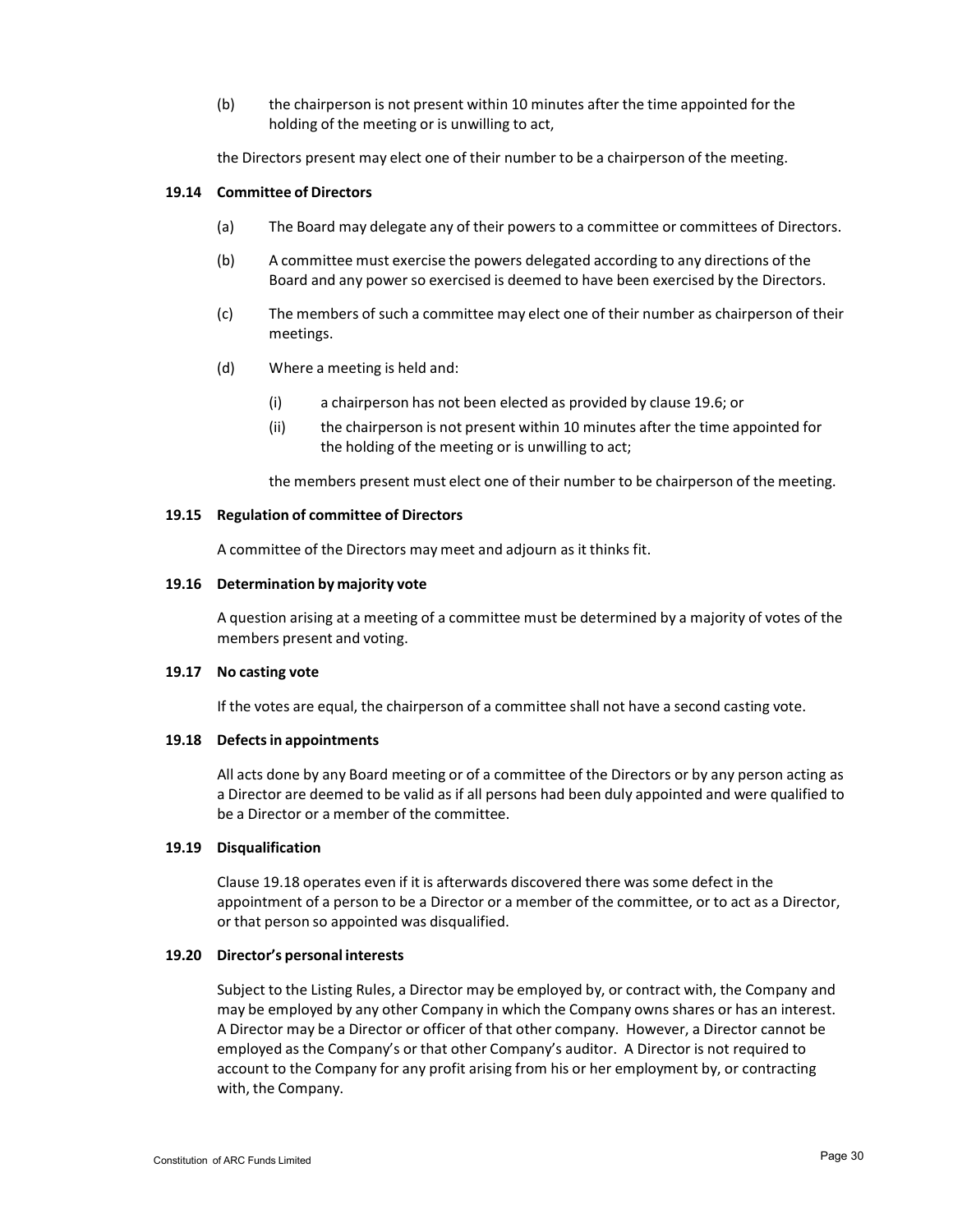#### **19.21 Declaration of interests**

If a Director has a personal interest in a proposed contract or arrangement which the Company may enter into, he or she must declare that interest:

- (a) at the Board meeting at which the proposed contract or arrangement is first discussed; or
- (b) if the interest arises later, at the first Board meeting after he or she becomes aware of the interest.

#### **19.22 Interests obtained post contract**

If a Director gains a personal interest in a contract or arrangement which the Company has already entered into, he or she must declare that interest at the first Board meeting he or she becomes aware of that interest.

#### **19.23 Interested Director not included in quorum**

A Director who has previously declared a personal interest to a Board meeting of the Company may not vote on and may not be counted in the quorum of Directors, in respect of any contract or arrangement by the Company with any other person or corporation in which the Director may be interested. A Director with a material interest in a matter being considered at a Board meeting may not be present at that meeting. The Director may not vote in respect of the Director's appointment to any office or place of profit under the Company.

#### **19.24 Failure to disclose**

A Director's failure to make disclosure under this clause does not render void or voidable a contract or arrangement in which the Director has a direct or indirect interest.

#### **19.25 Directors of related corporations**

A Director is deemed to be not interested in any contract or arrangement where the only personal interest of the Director arises because the Director is also a director of a corporation which is taken to be related to the Company by the Corporations Act.

#### **19.26 Interested Director may attestseal**

A Director may attest the affixing of the seal (if any) to any document or execute any document as a director of the Company relating to a contract or arrangements in which the Director has an interest.

#### **19.27 Director's guarantee**

A Director is not taken to be interested in any contract or proposed contract relating to any loan to the Company by reason only that the Director has guaranteed or proposed to guarantee jointly or severally the repayment of the loan.

#### **19.28 Partnership/otherinterests**

If, because a Director is a member of a partnership, or a director or shareholder of another company, or is in a position to control another entity, he or she will be personally interested in any of the Company's contracts or arrangements with that partnership, company or entity, he or she may give the Board a written notice declaring his or her relationship to that partnership, company or entity and his or her consequent interest in all contracts or arrangements with it. The notice is a sufficient declaration of interest in relation to any future contracts or arrangements with that partnership, company or entity.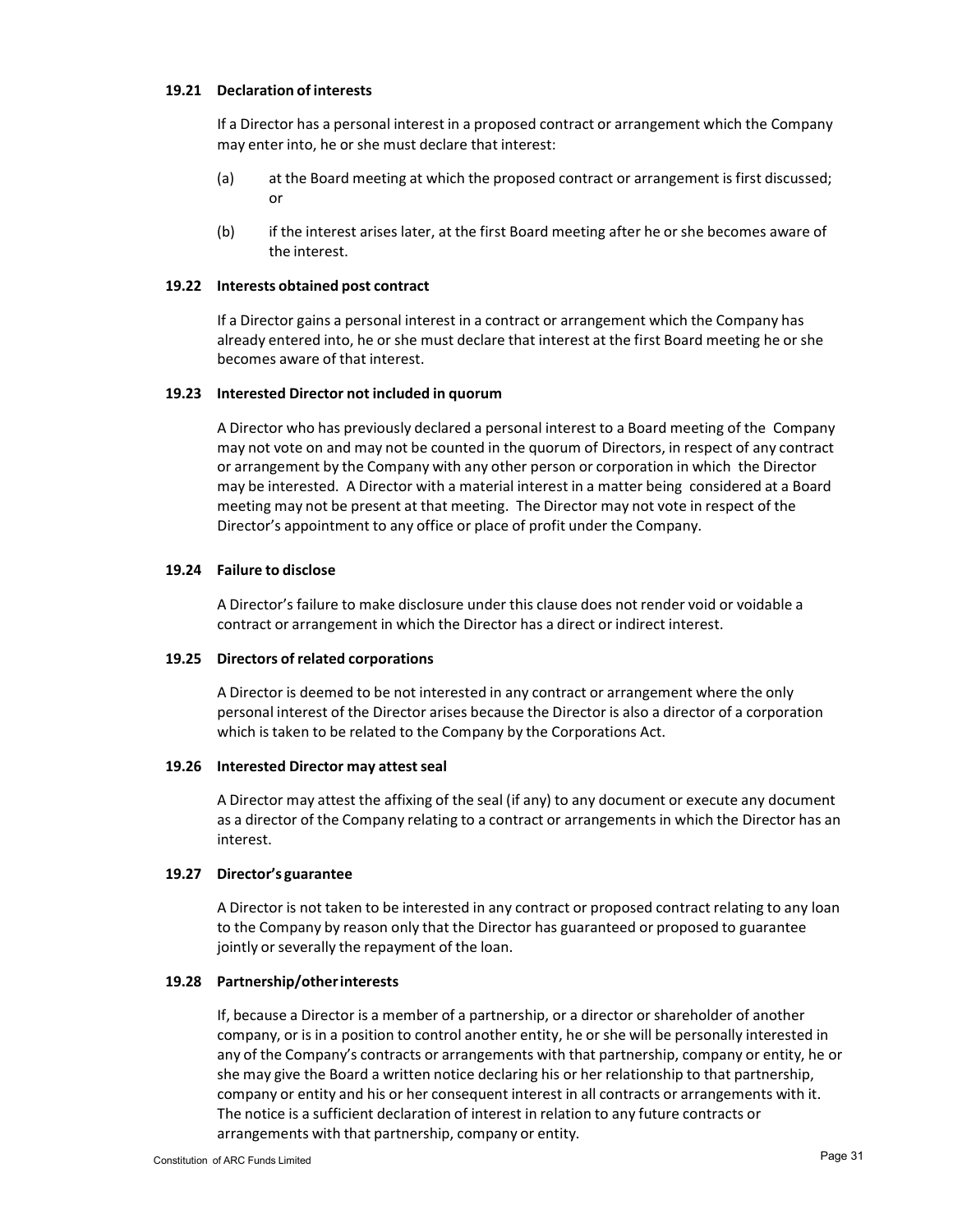#### **19.29 Directors aware of interest**

- (a) If all other Directors are aware that a Director is a member of a partnership, or a director or shareholder of another company, or is in a position to control another entity, that fact has the same effect as if the Director had given the other Board written notice under clause 19.28 at the time all of them as a group first became aware of it.
- (b) Entity includes a trust or other entity whether it is a legal person or not. The following are examples of a Director being in a position to control an entity.
	- (i) The Director is the appointor of a trust and has power to remove the trustee.
	- (ii) The Director is the sole trustee of a trust.
	- (iii) The trustee or trustees of a trust are accustomed to act in accordance with the wishes of the Director.

#### **20 Executive Directors**

#### **20.1 ManagingDirector**

- (a) The Board may appoint one or more Directors to be managing director on the terms and for the length of time that they consider appropriate.
- (b) The Board may give the managing director any of the powers they can exercise (including the power to further delegate). They may also impose any limitations on the exercise of those powers, and may withdraw or alter the powers they have conferred.
- (c) Subject to any agreement between the Company and the managing director, the Board may vary or terminate the appointment of a managing director of the Company at any time, with or without cause.

#### **20.2 ExecutiveDirectors**

The Board may also appoint an employee of the Company or one of its subsidiaries to the office of Executive Director on such terms as they think fit.

#### **20.3 Cessation of appointment**

An Executive Director's appointment ends immediately any of the following happens:

- (a) he or she ceases to be a Director;
- (b) the Board ends the appointment by written notice, provided that they comply with any agreement relating to the ending of the appointment; or
- (c) the period of the appointment ends.

## **20.4 Remuneration**

An Executive Director, subject to any agreement entered into in a particular case, may receive such remuneration as the Board determines.

#### **20.5 Powers of Managing Director**

Any powers by the Board or the managing director conferred may be concurrent with or to the exclusion of the powers of the Board.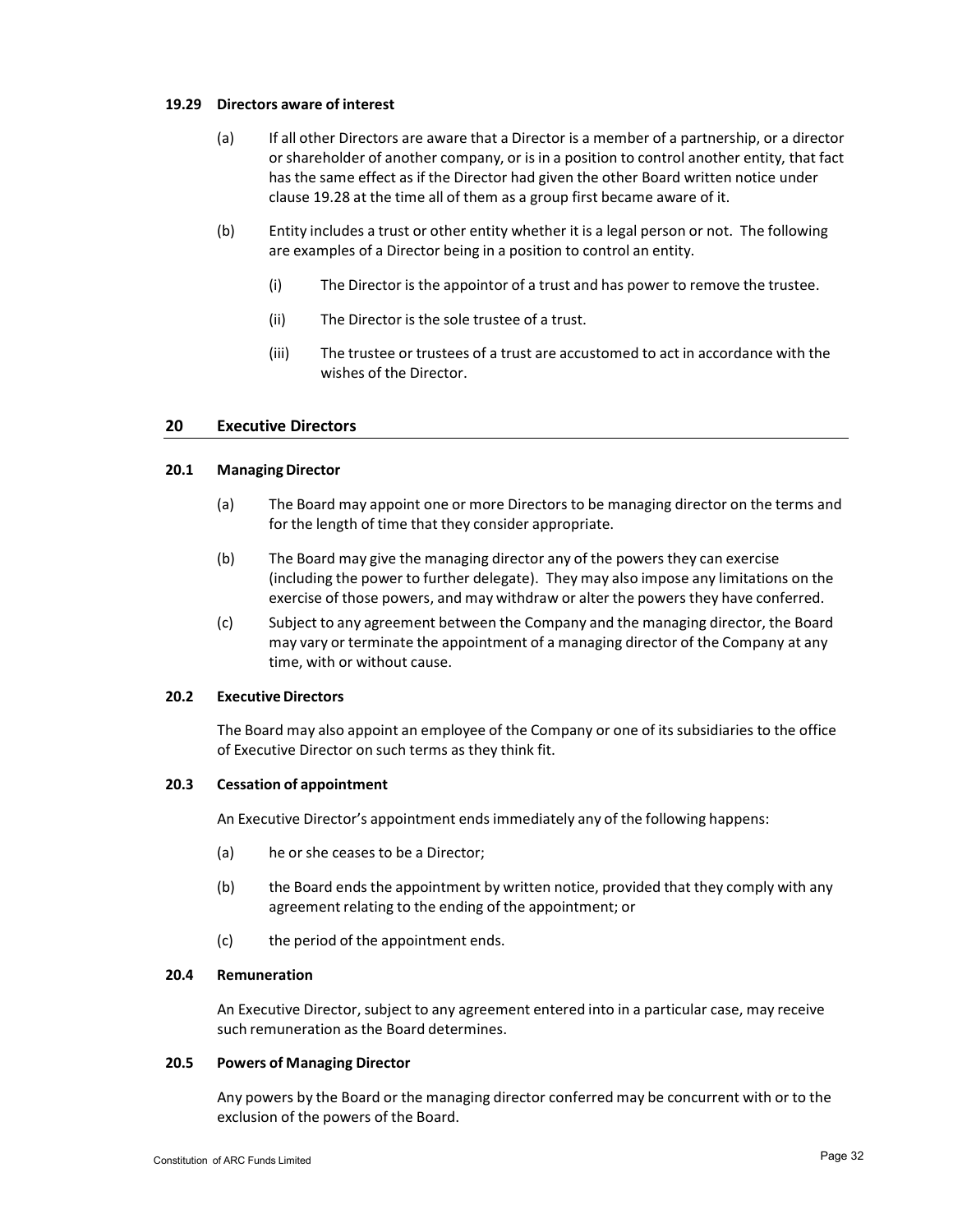# **21 Secretary**

#### **21.1 Appointment of Secretary**

The Company must have at least one Secretary who is to be appointed by the Board.

#### **21.2 Suspension and removal of Secretary**

Subject to any agreement between the Company and Secretary, the Board may vary or terminate the appointment of a Secretary at any time, with or without cause.

#### **21.3 Powers, duties and authorities of Secretary**

A Secretary holds office on the terms and conditions (including as to remuneration) and with the powers, duties and authorities, as determined by the Board. The exercise of those powers and authorities and the performance of those duties by a Secretary is subject at all times to the control of the Board.

#### **22 Seal**

#### **22.1 Board may elect to adopt a Seal**

The Board may adopt a Seal.

#### **22.2 Safe custody of Seal**

If the Board adopts a Seal, they must provide for the safe custody of the Seal.

#### **22.3 Authority to use Seal**

Where a Seal has been adopted:

- (a) the Seal may only be used with the authority of the Board, or of a committee of the Board authorised by the Board to authorise the use of the Seal; and
- (b) every document to which the Seal is affixed must be signed by a Director and be countersigned by another Director, a Secretary or another person appointed by the Board to countersign that document or a class of documents in which that document is included.

#### **22.4 Where no seal is adopted**

If the Board does not adopt a Seal or resolve to no longer require its use, documents may be executed in the name of the Company in the manner provided by the Corporations Act.

#### **23 Minutes**

- (a) The Board must cause minutes to be made of:
	- (i) all appointments of Officers made by the Board;
	- (ii) the names of the Directors present at each Board meeting and of committees appointed under this Constitution; and
	- (iii) all resolutions and proceedings at all meetings of the Company and of the Board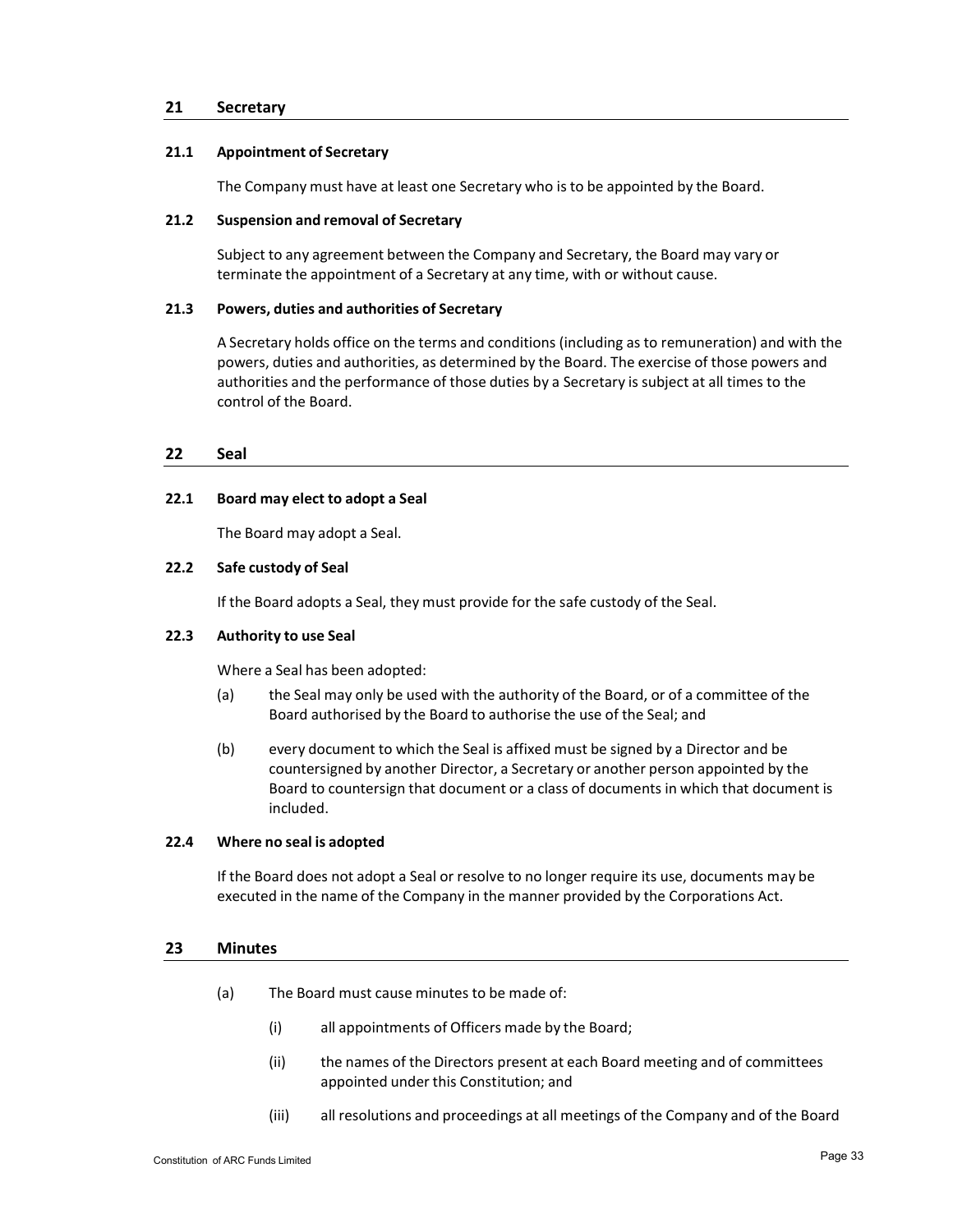and any committees.

- (b) Any minutes shall be conclusive evidence of proceedings if they purport to be signed by the chairman of the meeting at which the proceedings were held or by the chairman of the next succeeding meeting. Minutes prepared in accordance with the Corporations Act and this Constitution shall be kept by the Secretary at the registered office of the Company.
- (c) The Board must comply with the provisions of the Corporations Act in regard to keeping a register of shareholders and to the production and furnishing of copies of or extracts from such register.

#### **24 Records**

#### **24.1 Records**

The Board must determine whether and on what conditions the accounting records and other documents of the Company or any of them are open to the inspection of members other than Board. A member other than a Director does not have the right to inspect any document of the Company except as provided by the Corporations Act or authorised by the Board or by the Company in general meeting.

#### **24.2 Keeping records**

The Board must ensure that proper accounting and other records are kept, and all accounts and other documents are distributed in accordance with the requirements of the Corporations Act and the Listing Rules.

# **25 Powers of attorney**

#### **25.1 Powers of attorney**

- (a) The Board may grant a power of attorney to another person to act on behalf of the Company. The power of attorney must state each of the following:
	- (i) the powers and discretions that the attorney may exercise;
	- (ii) the duration of the power; and
	- (iii) any conditions on its exercise.
- (b) The document may also contain any provisions to protect people dealing with the attorney that the Board considers appropriate.

#### **25.2 Limits on power**

The powers conferred on an attorney cannot exceed the powers of the Directors. The attorney may be authorised to delegate any of the powers conferred on him or her.

# **26 Auditor**

The Company must appoint an auditor in the annual general meeting and may only remove an auditor in accordance with the Corporations Act. At each annual general meeting the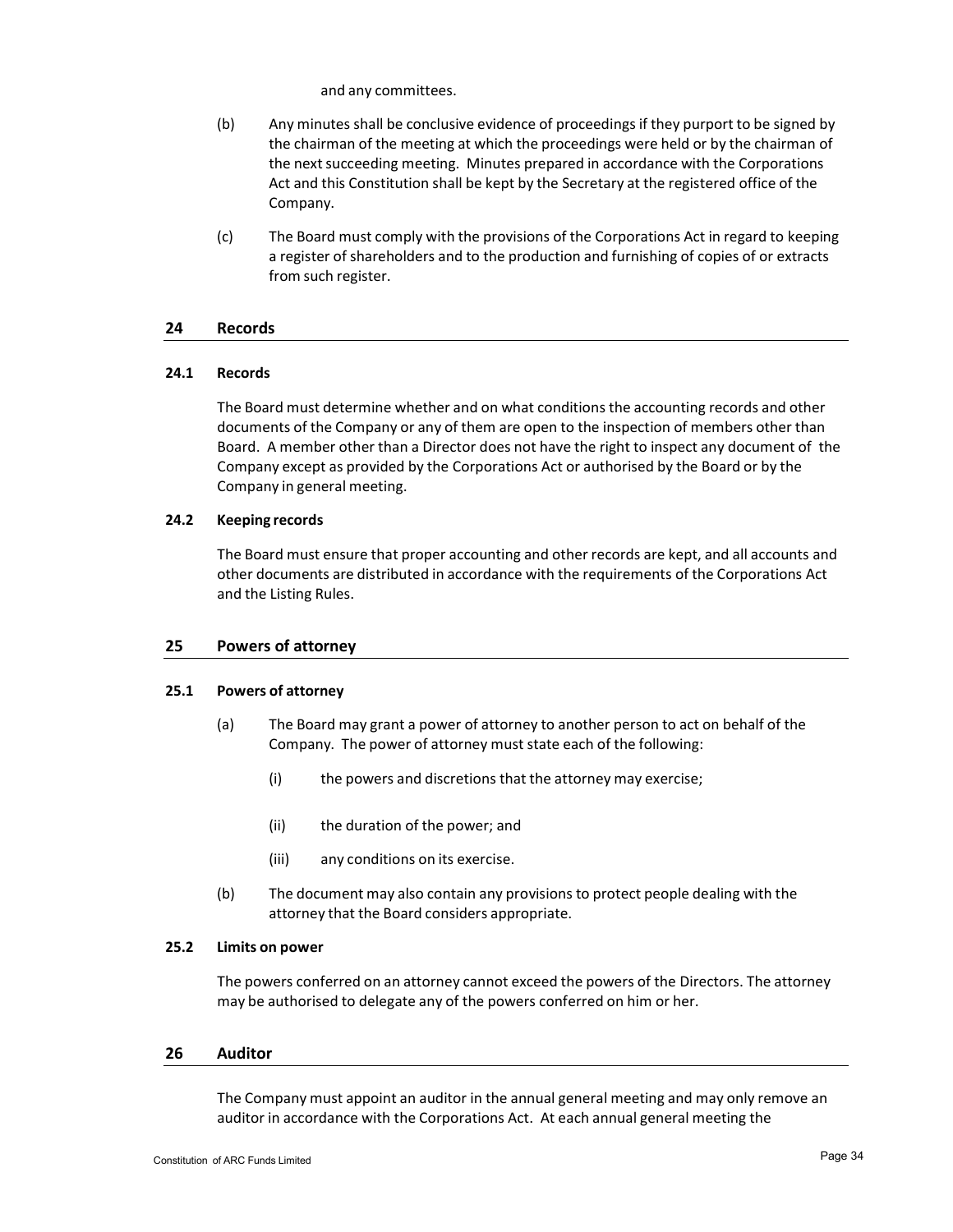appointment and remuneration of the auditor will be approved.

# **27 Dividends and reserves**

# **27.1 Payment of dividend**

Subject to the Corporations Act, this Constitution and the terms of issue or rights of any shares with special rights to dividends, the Board may determine that a dividend is payable, fix the amount and the time and method for payment and authorise payment or crediting by the Company, to or at the direction of, each member entitled to that dividend. The Board may rescind or alter any such determination before payment is made.

#### **27.2 No interest on dividends**

No interest is payable in respect of dividends.

# **27.3 Reserved profits**

Before declaring a dividend, the Board may set aside out of the Company's profit any amount that they consider appropriate. This amount may be used in any way that profits can be used, and can be invested or used in the Company's business in the interim. However, it must not be used to buy the Company's shares.

#### **27.4 Entitlement to dividends**

- (a) Subject to the rights of persons, if any, entitled to shares with special rights as to dividend:
	- (i) all dividends paid to members must be paid in proportion to the number of shares held by a member but where shares are partly paid all dividends must be apportioned and paid proportionately to the amounts paid (not credited) on the shares; and
	- (ii) all dividends must be apportioned and paid proportionately to the amounts so paid (not credited) during any portion or portions of the period in respect of which the dividend is paid, but if any share is issued on terms providing that it will rank for dividend from a particular date, that share ranks for dividend accordingly.
- (b) The holder of any Restricted Securities under the Listing Rules who is in breach of the Listing Rules or any escrow agreement in respect of the Restricted Securities is not entitled to receive dividends.

#### **27.5 Amounts advanced on shares**

An amount paid or credited as paid on a share in advance of a call is not taken to be paid or credited as paid on the share under this clause 27.

#### **27.6 Deduction from dividends of money owing**

The Board may deduct from any dividend payable to, or at the direction ofa member any sums of money presently payable by the member to the Company on account of calls or otherwise in relation to shares in the Company.

# **27.7 Distribution ofspecific assets**

(a) When resolving to pay a dividend or to return capital by a reduction of capital, a buy‐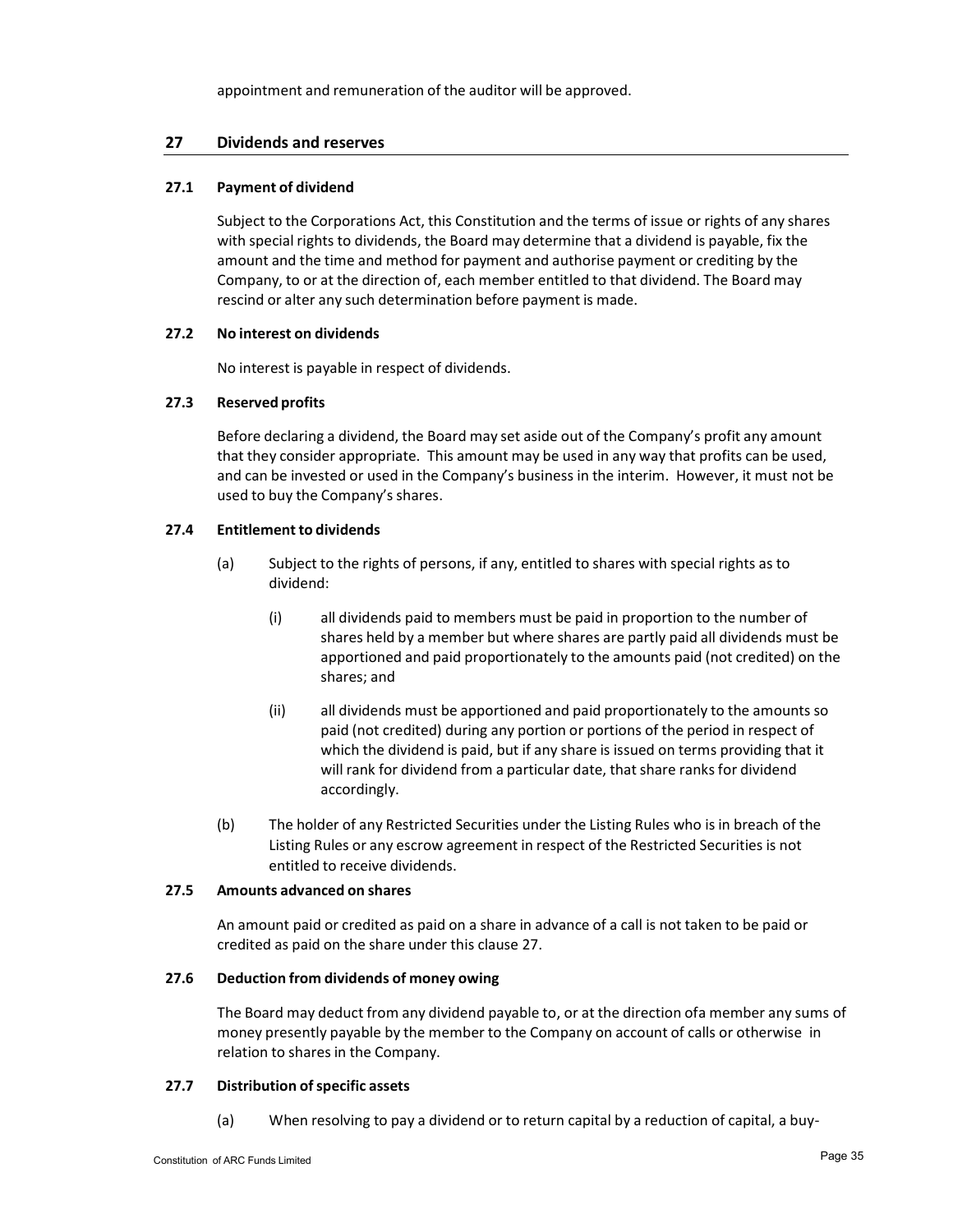back or otherwise, the Board may:

- (i) resolve that the dividend or return of capital be satisfied whether wholly or partly by the distribution of specific assets, other securities of the Company or another body corporate or trust or out of a particular fund or reserve to some or all of the persons entitled to the dividend; and
- (ii) direct that the dividend or return of capital payable in respect of any particular shares be satisfied wholly or partly by such distribution, and that the dividend or return of capital payable in respect of other shares be paid in cash.
- (b) In relation to any decision to pay a dividend or to return capital by a reduction of capital, a buy‐back or otherwise, each member entitled to receive the distribution:
	- (i) consents to becoming a member of the entity whose shares or securities are being distributed;
	- (ii) agrees being bound by the constitution of that entity; and
	- (iii) appoints the Company and each of its officers jointly and severally as the member's attorney to do all such acts, matters and things reasonably required to transfer or vest title in the shares or securities to the intended recipient and for no other purpose. Without limitation the attorney may execute any transfer of shares or securities, or other document required to give effect to the distribution of shares or other securities to that member. The Company is not and will not become liable to any member for anything the Company does or fails to do under this authority in good faith and the member releases the Company from and indemnifies it against any such liability.

# **27.8 Board to settle differences**

Where a difficulty arises in regard to a distribution under clause 27.7, the Board may settle the matter as they consider expedient. For this purpose, the Board may fix the value for distribution of the specific assets or any part of those assets and may determine that cash payments to be made to any members on the basis of the value so fixed in order to adjust the rights of all parties, and may vest any such specific assets in trustees or nominee on trust for the persons entitled to the distribution or capitalised amount, on such terms as the Board considers expedient. Where a person is entitled to a share as a result of a transmission event, the Board may, but are not obliged to, retain any dividends payable in respect of that share until that person becomes the registered holder of the share or transfers it.

# **27.9 Paymentsin respect ofshares**

- (a) A dividend, interest (or other amount) payable in cash in respect of shares may be paid using any payment method chosen by the Board, including:
	- (i) by cheque sent through the post directed to the address in the Company register of the holder, or in the case of joint holders, to the address of the joint holder first named in the register;
	- (ii) by cheque sent through the post directed to such other address as the holder or joint holder directs in writing; or
	- (iii) by some other method of direct credit or electronic funds transfer determined by the Board to the holder or holders shown on the register or to such person or place directed by them.
- (b) Different methods of payment may apply to different members or group of members,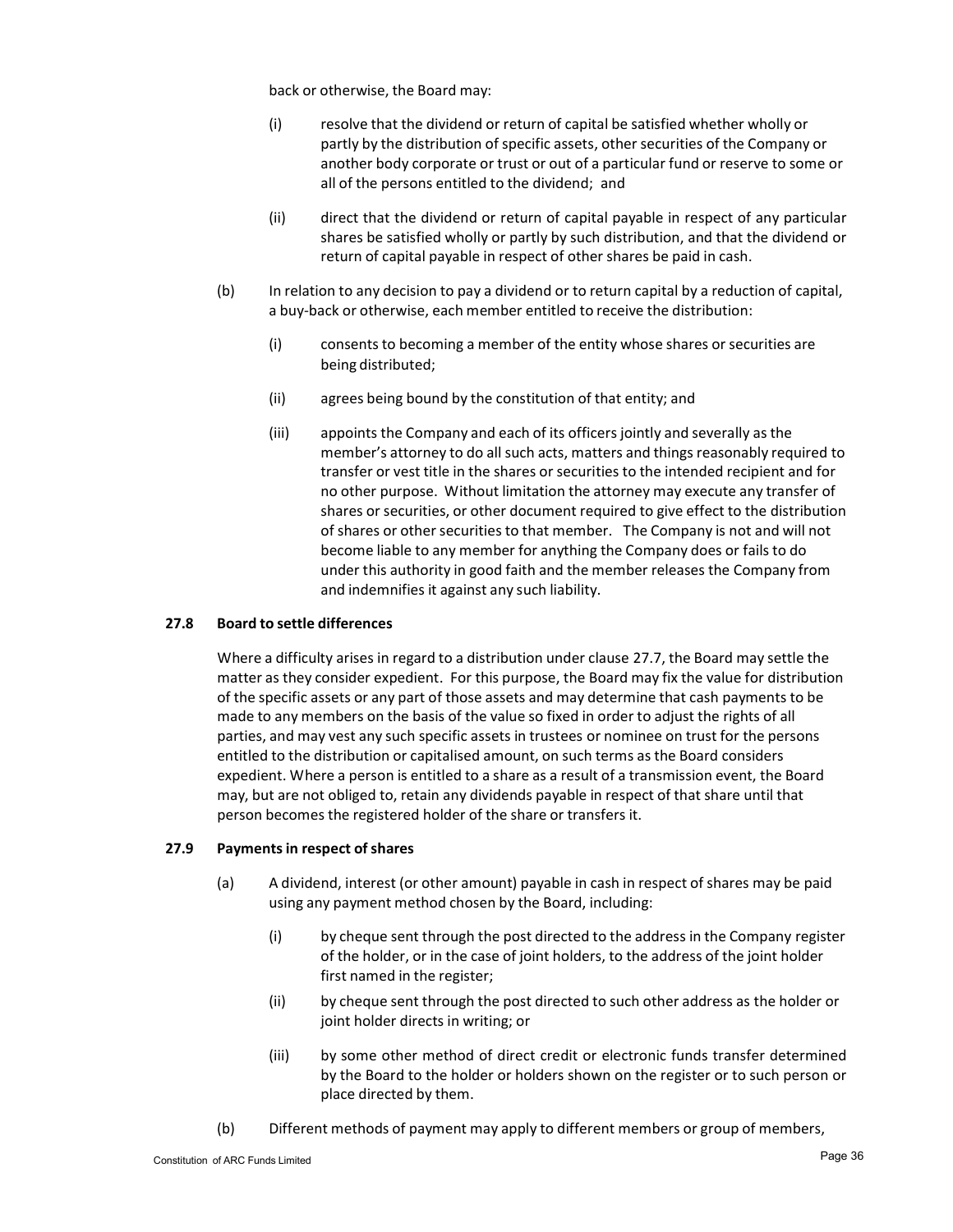such as overseas members.

- (c) If the Board decides that payments will be made by a method or direct credit, electronic funds transfer into an account (of a type approved by the Board) nominated by a member, but no such account is nominated, or a transfer into a nominated account is refunded or rejected, the Company may credit the amount payable to an account of the Company. The amount will be held until the member nominates a valid account and the Company shall be entitled to use the amount for its own purposes.
- (d) If the Board decides that payments will be made by cheque, where a member does not have a registered address or the Board believes that a member is not known at the member's registered address, the Company may credit the amount payable to an account of the Company to be held until the member claims the amount payable or nominates an account into which payment may be made by the Company and the Company shall be entitled to use the amount for its own purposes.
- (e) An amount credited to an account under clause 27.9(c) or (d) is to be treated as having been paid to the member at the time it is credited to that account. The Company will not be a trustee of the money and no interest will accrue on the money.

#### **27.10 Authority to capitalise profits**

- (a) The Board may resolve to capitalise any part of the Company's profit that is available for distribution. If they do that, they must not pay the amount in cash, but must use it to benefit those shareholders who are entitled to dividends in the proportions that would apply if it were a dividend. The benefit must be given in one of the following ways:
	- (i) paying up the amounts unpaid on the shareholder's shares; or
	- (ii) issuing shares or debentures of the Company to the shareholder.
- (b) The amount capitalised must be applied for the benefit of shareholders in the proportions in which the shareholders would have been entitled to dividends if the amount capitalised had been distributed as a dividend. If fractions of shares or debentures are initially allocated, the Board may, in their discretion:
	- (i) issue fractional certificates in the case of unquoted securities;
	- (ii) pay the shareholder the cash equivalent of the fraction; or
	- (iii) round up or down the final allocation.

# **28 Share plans**

# **28.1 Implementing share plans**

The Board may adopt and implement one or more of the following plans on such terms as it thinks appropriate.

- (a) a re‐investment plan under which any dividend or other cash payment in respect of a share or convertible security may, at the election of the person entitled to it, be:
	- (i) retained by the Company and applied in payment for fully paid shares issued under the plan; and
	- (ii) treated as having been paid to the person entitled and simultaneously repaid by that person to the Company to be held by it and applied in accordance with the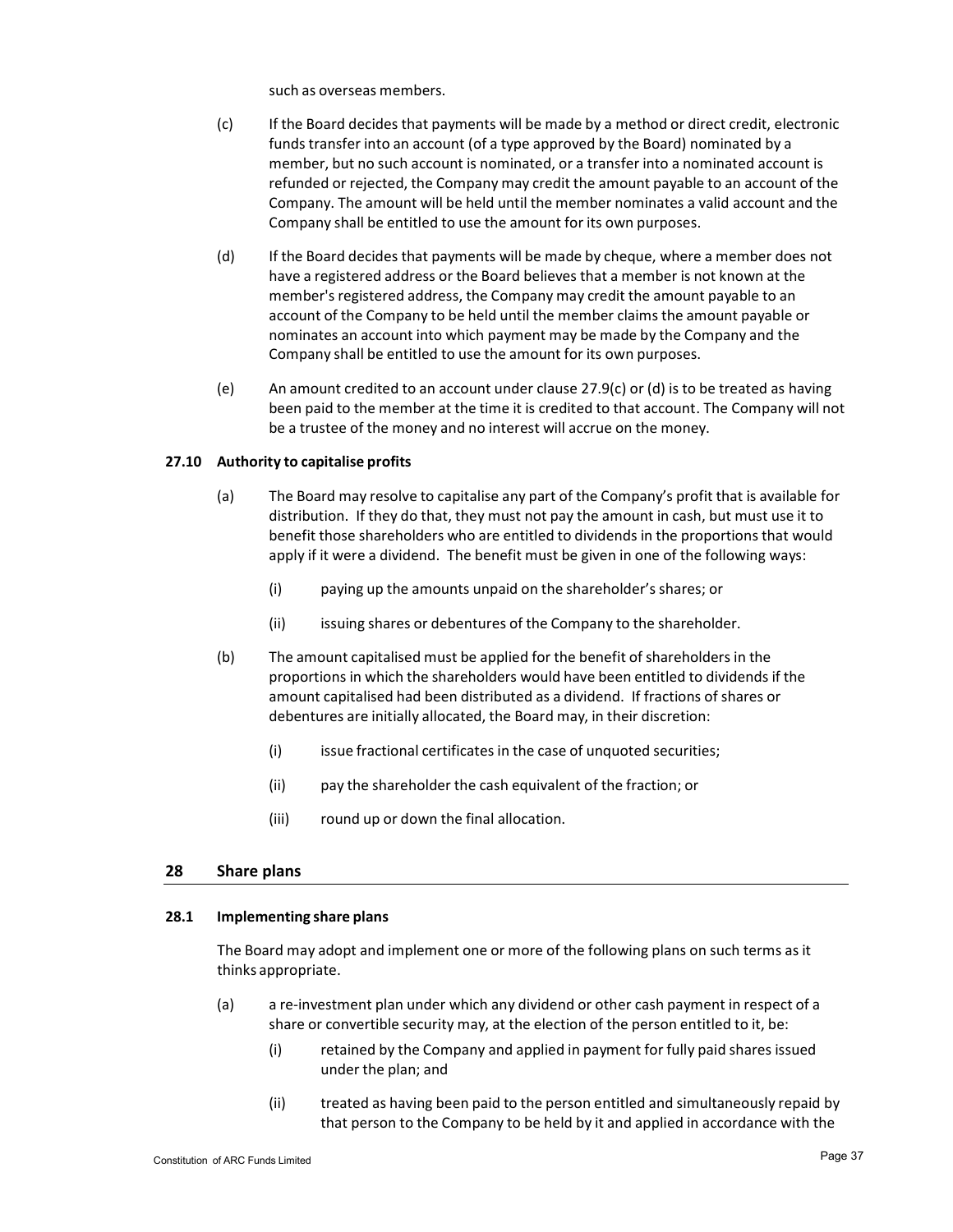plan;

- (b) any other plan under which members orsecurity holders may elect that dividends or other cash payments in respect of shares or other securities:
	- (i) be satisfied by the issue of shares or other securities of the Company or a related body corporate, or that issues of shares or other securities of the Company or a related body corporate be made in place of dividends or other cash payments;
	- (ii) be paid out of a particular reserve or source; or
	- (iii) be forgone in consideration of another form of distribution from the Company, another body corporate or a trust; or
- (c) a plan under which shares or other securities of the Company or a related body corporate may be issued or otherwise provided for the benefit of employees or Board of the Company or any of its related bodies corporate.

#### **28.2 Board's powers and varying,suspending or terminating share plans**

The Board:

- (a) has all powers necessary or desirable to implement and carry out a plan referred to in clause 28.1 (including a plan approved by members); and
- (b) may:
	- (i) vary the rules governing; or
	- (ii) suspend or terminate the operation of,

a plan referred to in clause 28.1 (including a plan approved by members) as it thinks appropriate.

# **29 Unclaimed Money**

The Company must deal with unclaimed dividends and distributions and unclaimed proceeds of shares sole or reissued under this document in accordance with the law relating to unclaimed money in the Company's jurisdiction of registration.

#### **30 Notices and service**

#### **30.1 Methods ofservice**

The Company may give a document to a member:

- (a) personally;
- (b) by delivering it or sending it by post to the address for the member in the register or an alternative address nominated by the member;
- (c) by sending it to a fax number or electronic address or by other electronic means nominated by the member;
- (d) by notifying the member by an electronic means nominated by that member that:
	- (i) the document is available; and
	- (ii) how the member may use the nominated access means to access the document;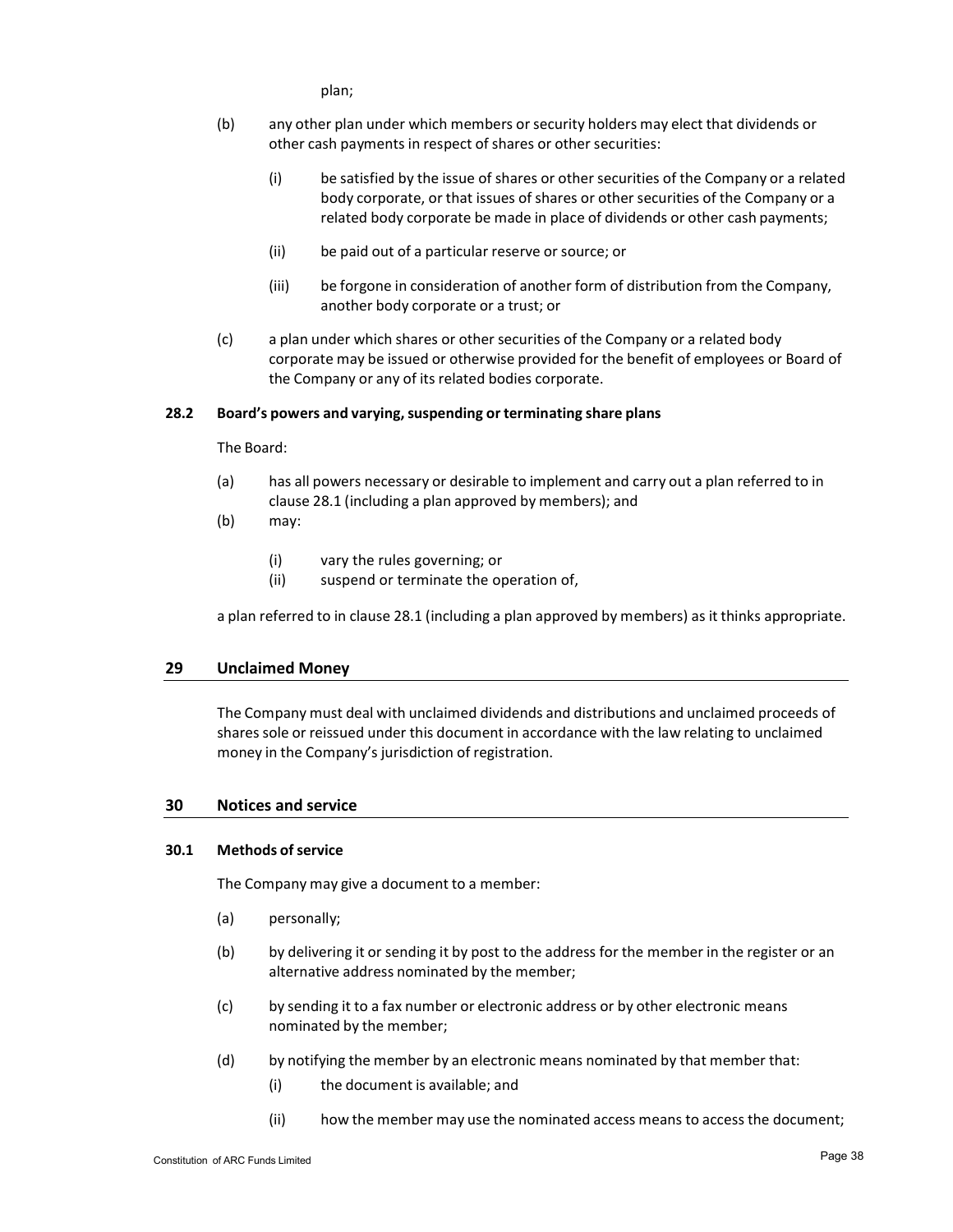(e) by any other means permitted by the Corporations Act or Listing Rules.

# **30.2 Post**

A document sent by post:

- (a) if sent to an address in Australia, may be sent by ordinary post; and
- (b) if sent to an address outside Australia, must be sent by airmail, and,

in either case, is taken to have been given and received on the day after the day of its posting.

# **30.3 Fax or other electronic means**

Subject to clause 30.5, a document sent or given by fax or other electronic means:

- (a) is taken to be effected by properly addressing and transmitting the fax or other electronic transmission; and
- (b) is taken to have been given and received on the day after the date of its transmission.

# **30.4 Evidence ofservice**

A certificate in writing signed by a Director or a Secretary stating that a document was sent, delivered or given to a member personally, by post, fax or other electronic means on a particular date is prima facie evidence that the document was sent, delivered or given on that date and by that means.

#### **30.5 NoticeRequirements**

Notwithstanding clause 30.3, the Board may specify generally, or in a particular case, requirements in relation to notices given by electronic means, including requirements as to:

- (a) the classes of, and circumstances in which, notices may be sent;
- (b) verification (whether by encryption code or otherwise); and
- (c) the circumstances in which, and the time when, the notice is taken to be given.

# **30.6 Joint holders**

A document may be given by the Company to the joint holders of a share by giving it to the joint holder first named in the register in respect of the share.

#### **30.7 Persons entitled to shares**

A person who by operation of law, transfer or other means whatsoever becomes entitled to any share is absolutely bound by every document given in accordance with this clause 30 to whom the person derives title prior to registration of that person's title in the register.

# **31 Winding up**

#### **31.1 Division of property among members**

If the Company is wound up, the liquidator may, with the sanction of a special resolution, divide among the members in kind the whole or any part of the property of the Company. For this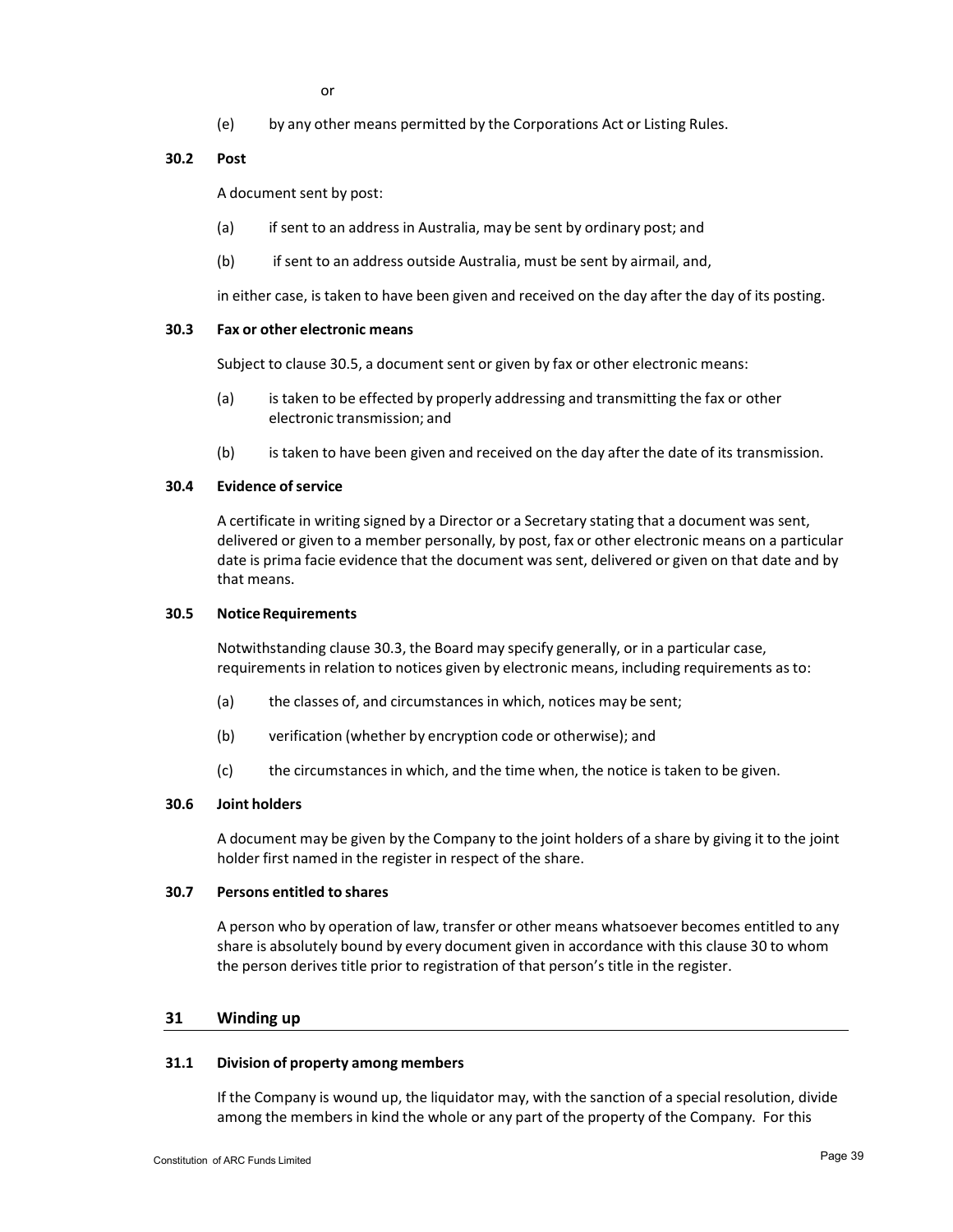purpose the liquidator may setsuch value as the liquidator considers fair on any property to be so divided and may determine how the division is to be carried out as between the members or different classes of members.

# **31.2 Vesting property on trustees**

The liquidator may, with the sanction of a special resolution, vest the whole or any part of any property in trustees on such trusts for the benefit of contributories as the liquidator thinks fit, but so that no member is compelled to accept any shares or other securities in respect of which there is any liability.

# **32 Officers' indemnity and insurance**

# **32.1 Indemnity**

- (a) To the extent permitted by the Corporations Act, the Company may indemnify:
	- (i) every person who is or has been an Officer of the Company; and
	- (ii) where the Board considers it appropriate to do so, any person who is or has been an officer of a related body corporate of the Company;

against any liability incurred by that person in his or her capacity as an officer of the Company or of the related body corporate (as the case may be).

- (b) In accordance with section 199A of the Corporations Act, the Company must not indemnify a person against:
	- (i) any of the following liabilities incurred as an officer of the Company:
		- (A) a liability owed to the Company or a related body corporate;
		- (B) a liability for a pecuniary penalty order under section 1317G of the Corporations Act or a compensation order undersection 1317H of the Corporations Act; or
	- (ii) legal costs incurred in defending an action for a liability incurred as an officer of the Company if the costs are incurred:
		- (A) in defending or resisting proceedings in which the person is found to have a liability for which they could not be indemnified under clause  $32.1(b)(i)$ ;
		- (B) in defending or resisting criminal proceedings in which the person is found guilty;
		- (C) in defending or resisting proceedings brought by the Australian Securities and Investment Commission or a liquidator for a court order if the grounds for making the orders are found by the Court to have been established; and
		- (D) in connection with proceedings for relief to the person under the Corporations Act, in which the Court denies the relief.
- (c) Clause 32.1(b)(ii) does not apply to costs incurred in responding to actions taken by the Australian Securities and Investments Commission or a liquidator as part of an investigation before commencing proceedings for the court order.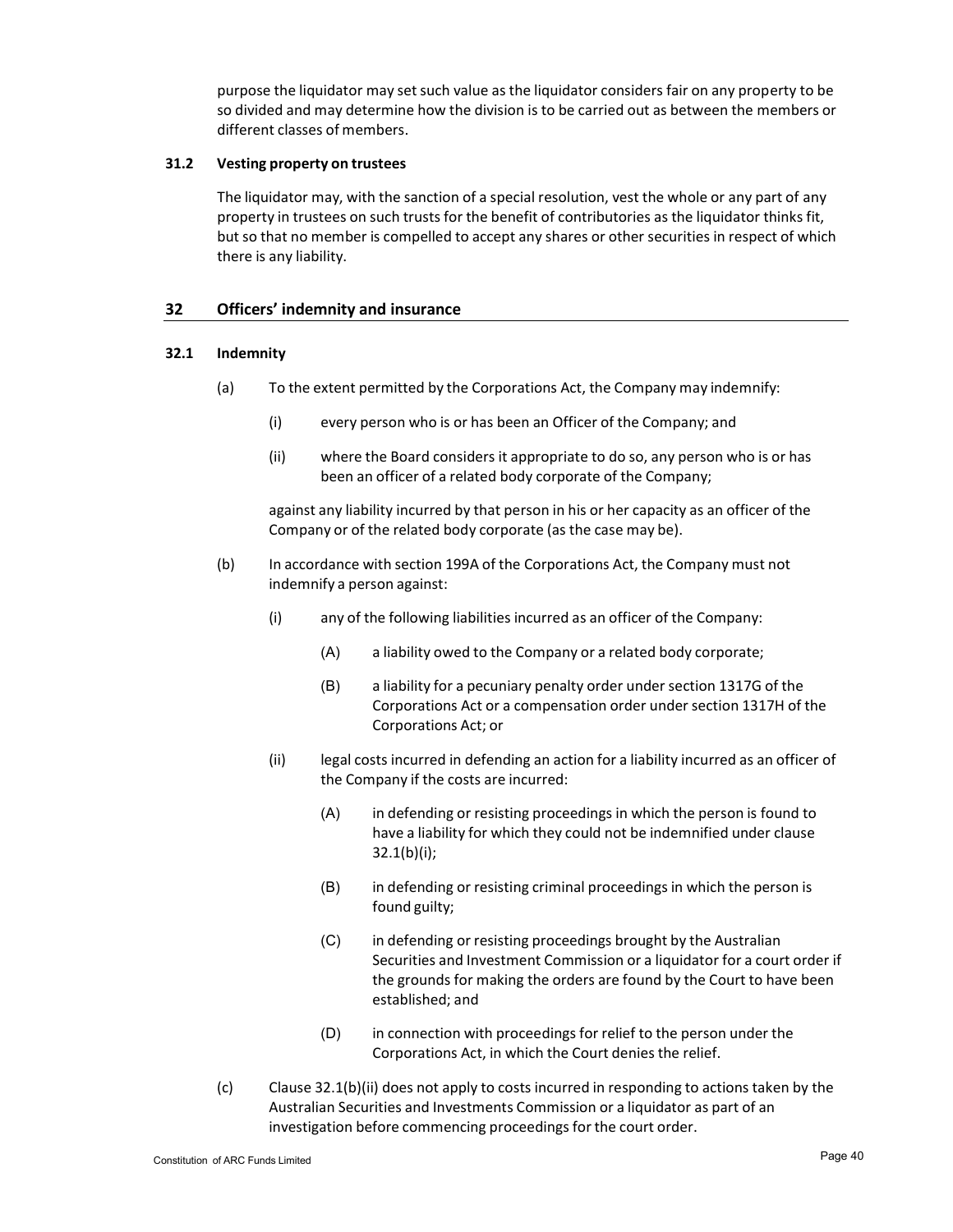(d) For the purposes of clause 32.1(b), the outcome of proceedings is the outcome of the proceedings and any appeal in relation to the proceedings.

#### **32.2 Insurance**

The Company may pay or agree to pay a premium in respect of a contract insuring a person who is or has been an officer of the Company or a related body corporate of the Company against any liability incurred by the person as an officer of the Company or a related body corporate except a liability (other than one for legal costs) arising out of:

- (a) conduct involving a wilful breach of duty in relation to the Company; or
- (b) a contravention of section 182 or 183 of the Corporations Act.

#### **32.3 Deeds**

Subject to the Corporations Act, and any other applicable law, the Company may, without limiting a person's rights under this clause 32, enter into an agreement with a person who is or has been an officer of the Company or any of the Company's subsidiaries, to give effect to the rights of the person under this clause 32 on any terms and conditions that the Board thinks fit.

#### **32.4 Director voting**

Despite anything in this Constitution, a Director is not precluded from voting in respect of any contract or proposed contract of indemnity or insurance, merely because the contract indemnifies or insures or would indemnify or insure the Director against a liability incurred by the Director as an Officer of the Company or of a related body corporate.

# **33 Non‐marketable parcels**

The Company may only invoke the procedures in this clause once in any 12 month period.

#### **33.1 Notice**

- (a) If the number of shares registered in the name of a member is less than a marketable parcel, the Board may send a notice to the member that:
	- (i) the Company intends to sell the unmarketable parcel;
	- (ii) the shares referred to in the notice are liable to be sold in accordance with this clause and the Listing Rules if the member does not advise the Company before a specified date (**Relevant Date**) that the member wishes to keep those shares; and
	- (iii) if the member holds shares in a CHESS Holding, contain a statement to the effect that if those shares remain in a CHESS Holding after the Relevant Date, the Company may, without further notice, move those shares from the CHESS Holding to an Issuer Sponsored Holding or a certificated holding for the purposes of divestment by the Company in accordance with this clause and the Listing Rules.
- (b) The member must be given at least 6 weeks from the date that the notice is sent in to tell the Company that the member wishes to retain the holding. If the member notifies the Company to that effect, the Company may not sell the holding.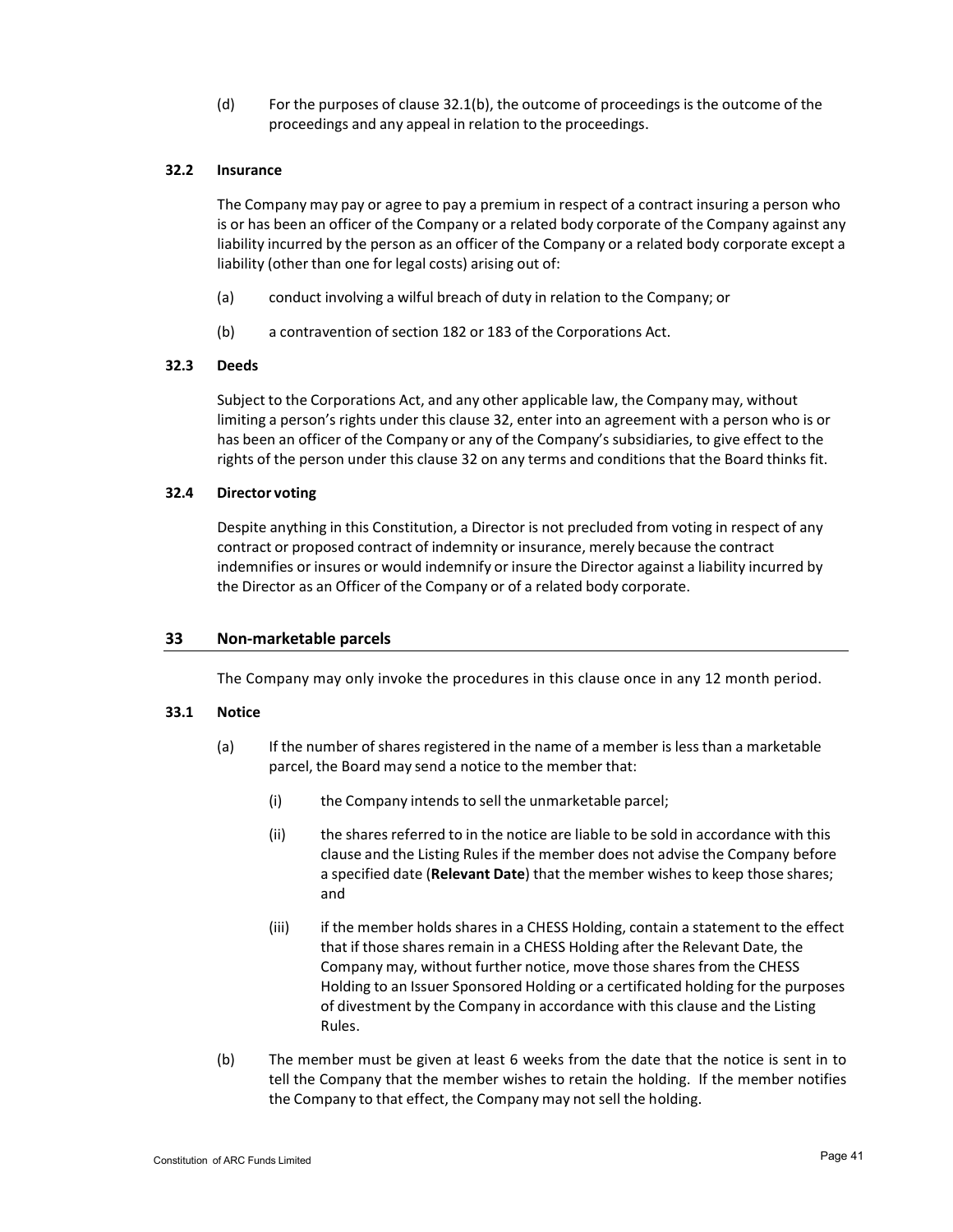#### **33.2 Divestiture**

- (a) If the member does not advise the Company by the date specified in the notice that the provisions of clause 33.1(b) are not to apply to the shares referred to in the notice, the Company may:
	- (i) if the member holds those shares in a CHESS Holding, move those shares from the CHESS Holding to an Issuer Sponsored Holding or a certificated holding; and
	- (ii) in any case, sell those shares in accordance with this clause and the Listing Rules.
- (b) Any shares sold under clause 33.2(a) may be sold on‐market on the terms, in the manner and at the time determined by the Board and for the purposes of the sale the member:
	- (i) appoints the Company as the member's agent forsale;
	- (ii) authorises the Company to effect a transfer of the shares on the member's behalf; and
	- (iii) appoints the Company and its Directors to execute any document or take any other steps as the Directors may consider appropriate to transfer the shares.
- (c) The transferee will not be bound to see to the regularity of proceedings or to the application of the purchase money and after the transferee's name has been entered in the register of members in respect of the shares, the validity of the sale will not be impeached by any person.

#### **33.3 Proceeds of sale**

The proceeds of any sale of an unmarketable parcel less any unpaid calls and interest will be paid to the member or as that member may direct but only after the member's certificate (if any) has been returned to the Company or the Company is satisfied the certificate (if any) is lost or destroyed.

#### **33.4 Other provisions**

- (a) The Company will cancel the share certificates of all members whose unmarketable parcel of shares are sold.
- (b) The Company or the purchaser will bear all costs, including brokerage and stamp duty associated with any unmarketable parcel of shares.
- (c) The power of the Company to sell an unmarketable parcel of shares lapses following the announcement of a takeover. However, the procedure may be started again after the close of offers made under the takeover.

# **34 Proportional takeover approval**

#### **34.1 Special definitions**

The following definitions apply in this rule.

**Accepted Offer** means an offer under a proportional takeover bid that has been accepted and from the acceptance of which a binding contract has not resulted as at the end of the Resolution Deadline.

**Approving Resolution** means a resolution to approve the proportional takeover bid passed in accordance with clause 34.4.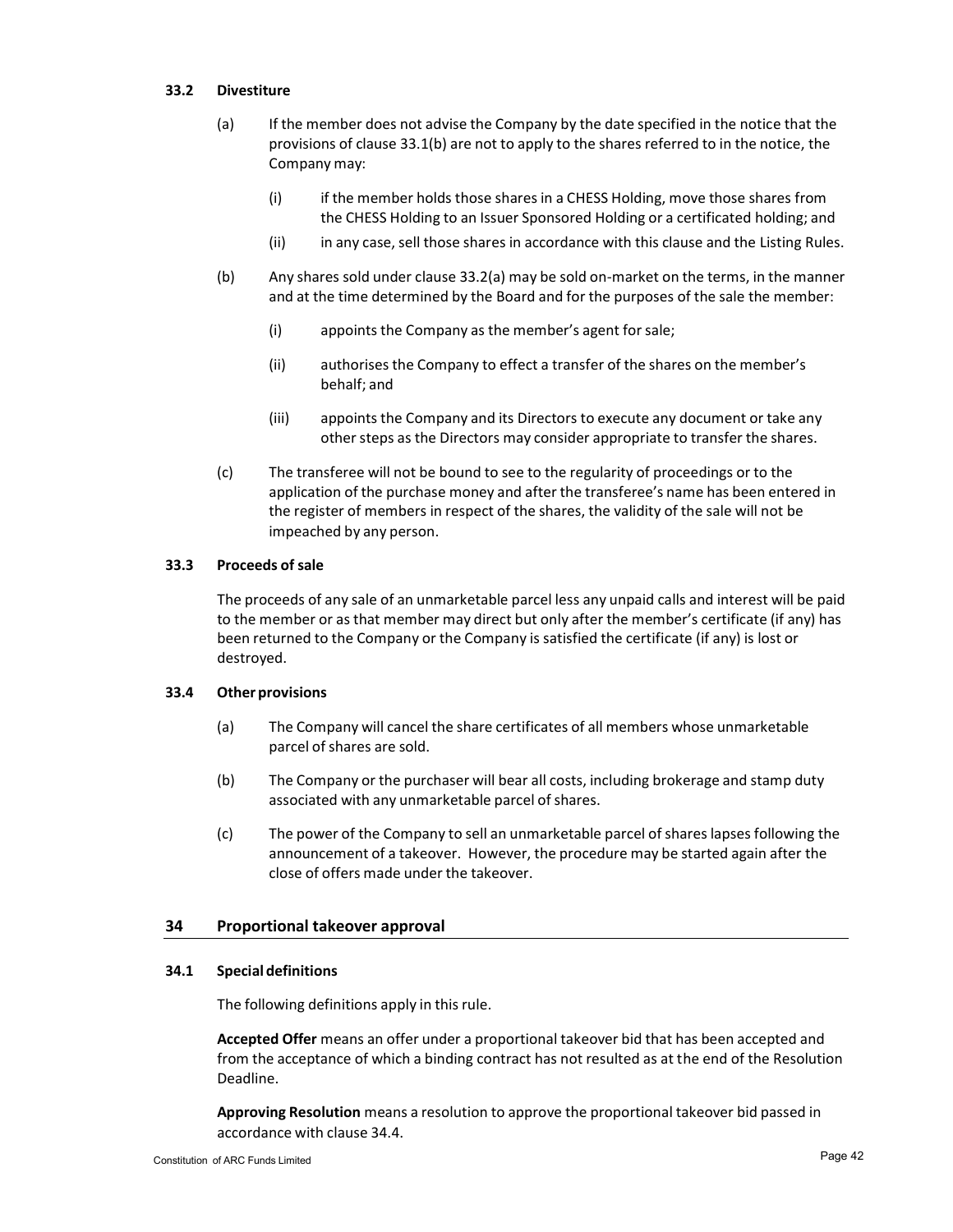**Resolution Deadline** means the day that is 14 days before the last day of the bid period of the proportional takeover bid.

A reference to an associate of another person is a reference to a person who is an associate of the first person because of sections 11, 12 or 15 of the Corporations Act.

#### **34.2 Limited life of rule**

This rule ceases to apply by force of section 648G(1) of the Corporations Act at the end of three years starting when this rule was inserted in the constitution or starting when this rule was last renewed in accordance with that section.

#### **34.3 Restriction on registration of transfers**

The Company must not register a transfer giving effect to a contract resulting from the acceptance of an offer made under a proportional takeover bid until an Approving Resolution is passed.

#### **34.4 Approving Resolution**

If offers have been made under a proportional takeover bid for securities in a class issued by the Company:

- (a) an Approving Resolution must be voted on at a meeting, convened and conducted by the Company, of the persons entitled to vote on the Approving Resolution;
- (b) the Board must ensure that an Approving Resolution is voted on in accordance with this rule before the Resolution Deadline for the bid;
- (c) a person (other than the bidder or an associate of the bidder) who, as at the end of the day on which the first offer under the bid was made, held securities included in that class is entitled to vote on an Approving Resolution;
- (d) the bidder or an associate of the bidder is not entitled to vote on an Approving Resolution; and
- (e) an Approving Resolution that has been voted on is taken to have been passed if the proportion that the number of votes in favour of the resolution bears to the total number of votes on the resolution is greater than 50%, and otherwise is taken to have been rejected.

#### **34.5 General meeting provisions apply**

The rules in this Constitution relating to general meetings apply, modified as necessary, to ant meeting convened under this rule, except that:

- (a) a meeting may be convened on less than 28 days' notice and on at least 14 days' notice if the Board considers that should be done to ensure that the meeting is held before the Resolution Deadline; and
- (b) the holder of a security that carries no right to vote at a general meeting of the Company has one vote for each security held at a meeting convened under this rule.

#### **34.6 Notice of meeting outcome**

If an Approving Resolution is voted on in accordance with this rule before the Resolution Deadline for the proportional takeover bid, the Company must, on or before the Resolution Deadline give a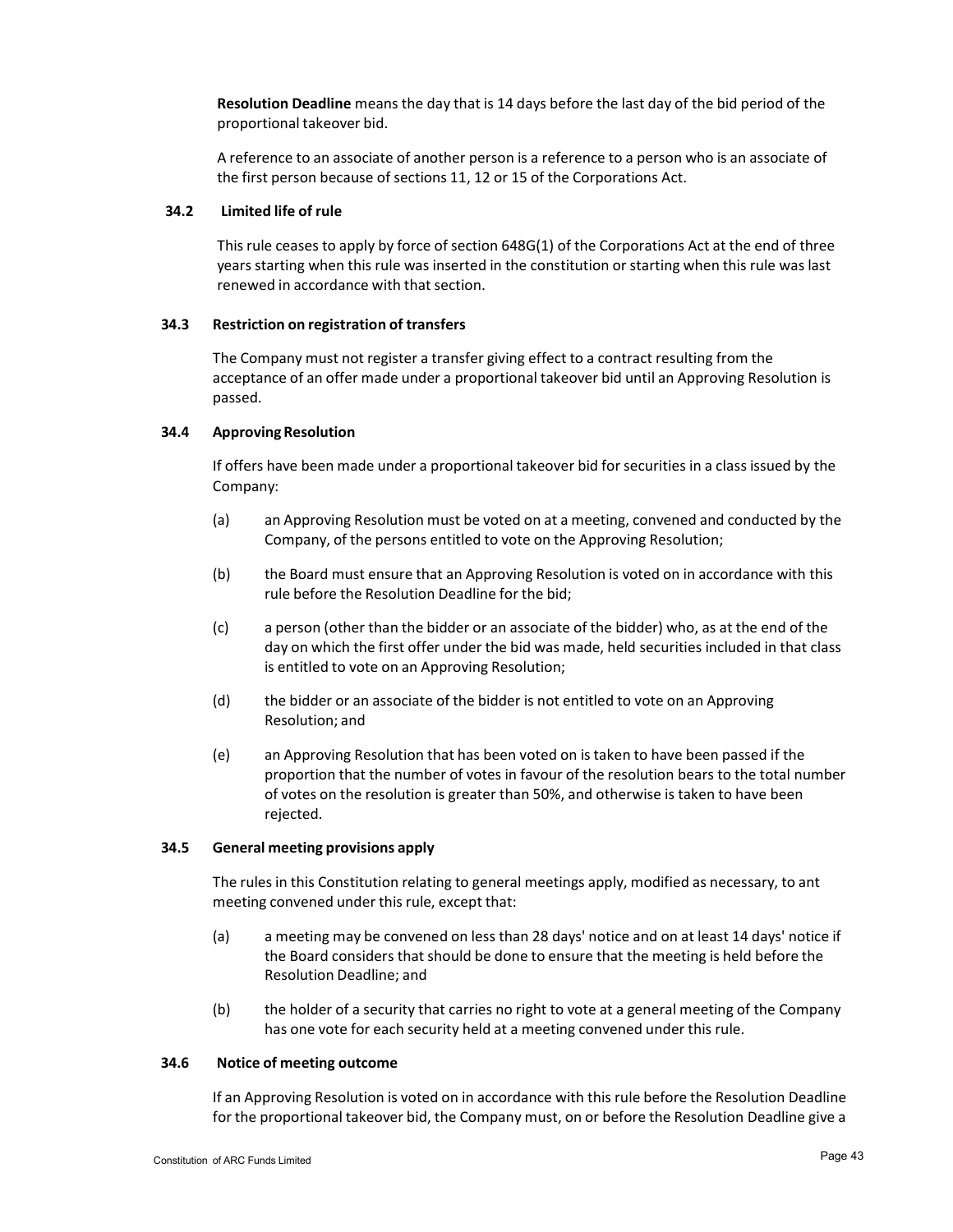written notice stating that an Approving Resolution has been voted on and that the resolution has been passed or rejected to:

- (a) the bidder; and
- (b) ASX.

#### **34.7 Failure to propose resolution**

If, as at the end of the day before the Resolution Deadline for a proportional takeover bid, no Approving Resolution has been voted on in accordance with this rule, an Approving Resolution is taken to have been passed in accordance with this rule.

#### **34.8 Rejected resolution**

If an Approving Resolution is voted on, in accordance with this rule, before the Resolution Deadline for the proportional takeover bid and is rejected:

- (a) despite section 652A of the Corporations Act, all offers under the bid that have not, as at the end of the Resolution Deadline, been accepted, and all Accepted Offers are taken to be withdrawn at the end of the Resolution Deadline;
- (b) as soon as practical after the Resolution Deadline, the bidder must return to each person who accepted an Accepted Offer any documents that were sent by the person to the bidder with the acceptance of the offer;
- (c) the bidder must rescind, as soon as practical after the Resolution Deadline, each contract resulting from the acceptance of an offer made under the bid; and
- (d) a person who has accepted an offer made under the bid may rescind the contract (if any) resulting from that acceptance.

# **35 Miscellaneous**

#### **35.1 Modifying or repealing Constitution**

This Constitution may be modified or repealed only by a special resolution of the Company in a general meeting.

#### **35.2 Date of effect of modification or repeal**

Any modification or repeal of this Constitution takes effect on the date the special resolution is passed or any later date specified, or provided for, in the special resolution.

#### **35.3 Replaceable rules do not apply**

The Replaceable Rules in the Corporations Act do not apply to the Company.

# **35.4 Limited liability**

The liability of the members of the Company is limited.

#### **35.5 Compliance with Listing Rules**

(a) While the Company is admitted to the Official List of ASX, the following regulations apply: